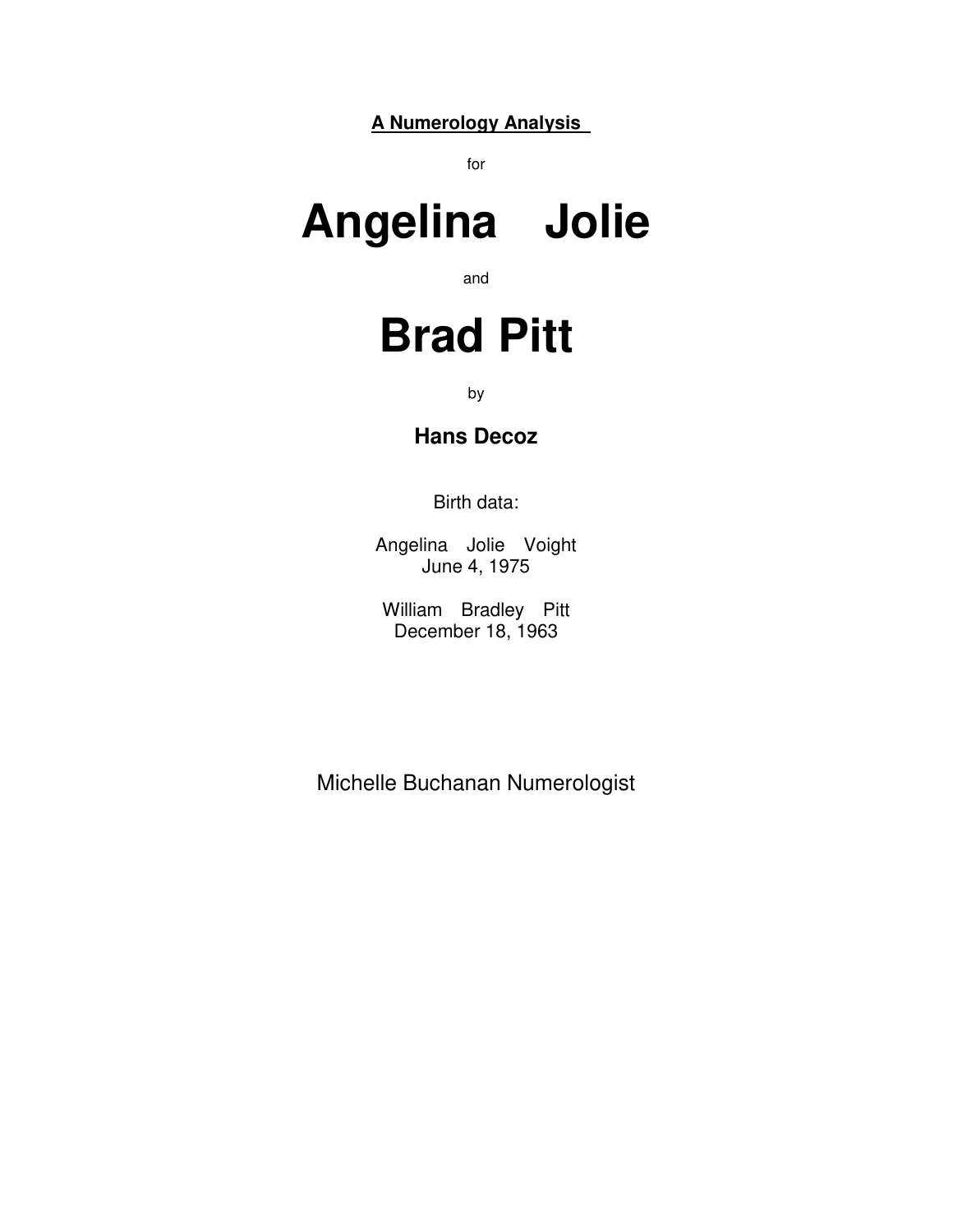© Copyright 1985, 2003, Hans Decoz.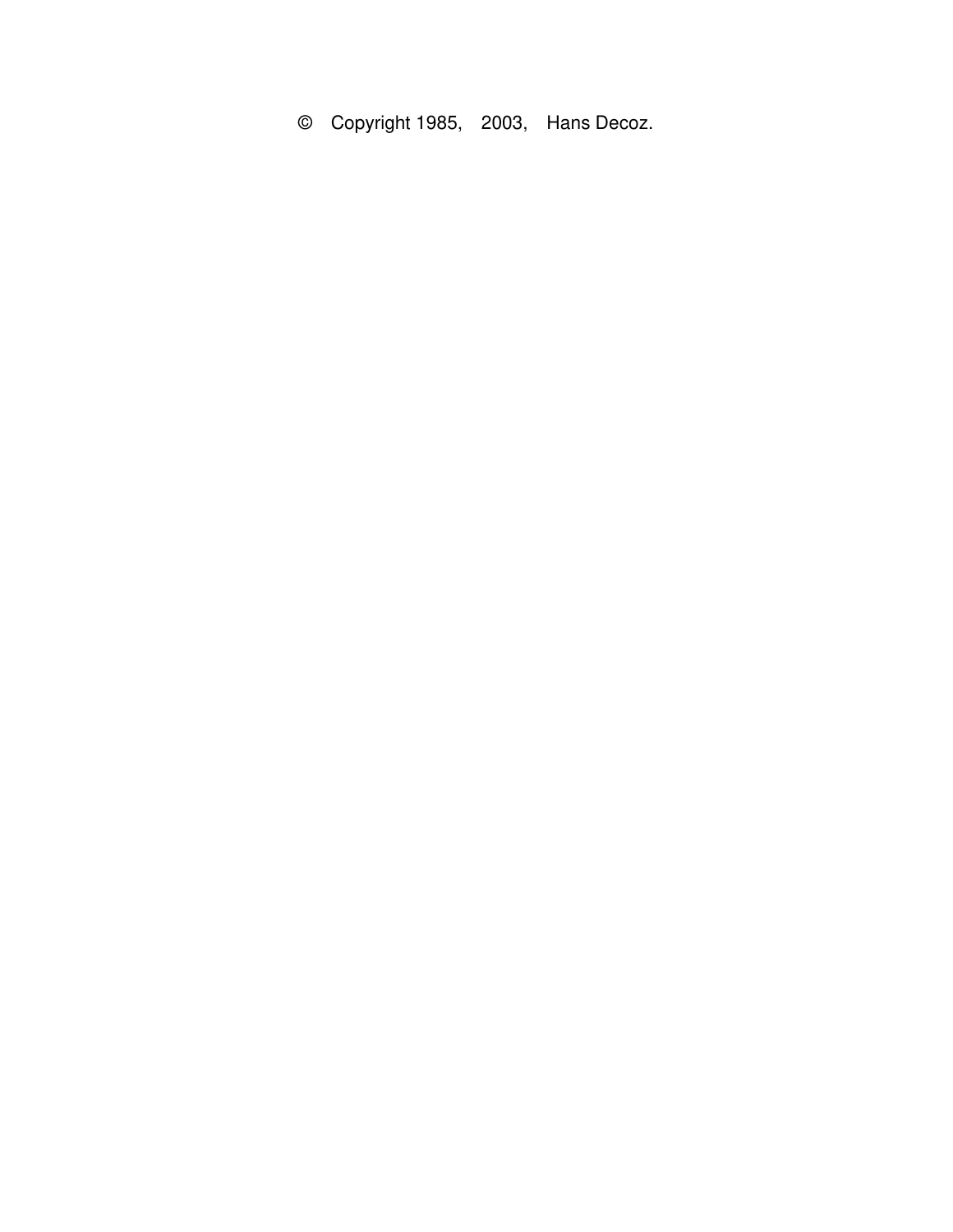# **TABLE OF CONTENTS**

| <b>INTRODUCTION</b>   | 5. |
|-----------------------|----|
| LIFE PATH             | 6  |
| <b>EXPRESSION</b>     | 9  |
| <b>HEART'S DESIRE</b> | 13 |
| <b>PERSONALITY</b>    | 16 |
| PERSONAL YEARS        | 19 |
| PERSONAL MONTHS       | 24 |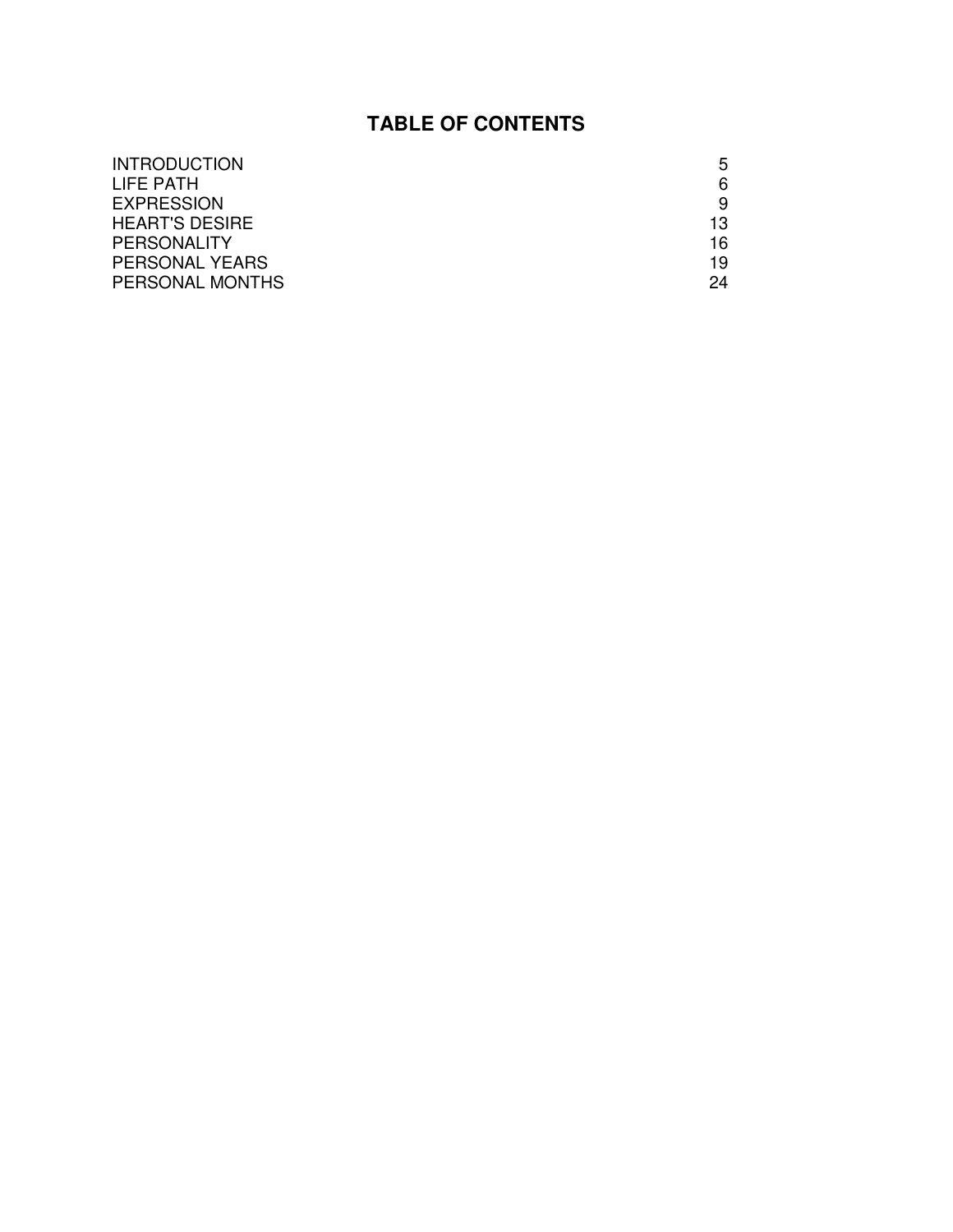# **SUMMARY**

Birth name: **Angelina Jolie Voight** Short name: **Angelina Jolie** Birth date: **June 4, 1975** 

Birth name: **William Bradley Pitt** Short name: **Brad Pitt** Birth date: **December 18, 1963**

| Angelina, your Life Path is 32/5                                 | 6               |
|------------------------------------------------------------------|-----------------|
| Brad, your Life Path is 31/4                                     | $\overline{7}$  |
| Your Life Path's compatibility is 5 and 4                        | 8               |
| Angelina, your Expression is 24/6                                | 10 <sub>1</sub> |
| Brad, your Expression is 13/4                                    | 11              |
| Your Expression's compatibility is 6 and 4                       | 12              |
| Angelina, your Heart's Desire is 15/6                            | 13              |
| Brad, your Heart's Desire is 16/7                                | 14              |
| Your Heart's Desire's compatibility is 6 and 7                   | 15              |
| Angelina, your Personality is 9                                  | 17              |
| Brad, your Personality is 24/6                                   | 17              |
| Your Personality's compatibility is 9 and 6                      | 18              |
| Angelina, your Personal Year for 2014 is 8                       | 20              |
| Brad, your Personal Year for 2014 is 1                           | 20              |
| Your Personal Year's compatibility for 2014 is 8 and 1           | 21              |
| Angelina, your Personal Year for 2015 is 9                       | 22              |
| Brad, your Personal Year for 2015 is 2                           | 22              |
| Your Personal Year's compatibility for 2015 is 9 and 2           | 23              |
| Angelina, your Personal Month for January 2014 is 9              | 24              |
| Brad, your Personal Month for January 2014 is 2                  | 24              |
| Your Personal Month's compatibility for January 2014 is 9 and 2  | 25              |
| Angelina, your Personal Month for February 2014 is 1             | 26              |
| Brad, your Personal Month for February 2014 is 3                 | 26              |
| Your Personal Month's compatibility for February 2014 is 1 and 3 | 27              |
| Angelina, your Personal Month for March 2014 is 2                | 27              |
| Brad, your Personal Month for March 2014 is 4                    | 27              |
| Your Personal Month's compatibility for March 2014 is 2 and 4    | 28              |
| Angelina, your Personal Month for April 2014 is 3                | 28              |
| Brad, your Personal Month for April 2014 is 5                    | 29              |
| Your Personal Month's compatibility for April 2014 is 3 and 5    | 30              |
| Angelina, your Personal Month for May 2014 is 4                  | 30              |
| Brad, your Personal Month for May 2014 is 6                      | 30              |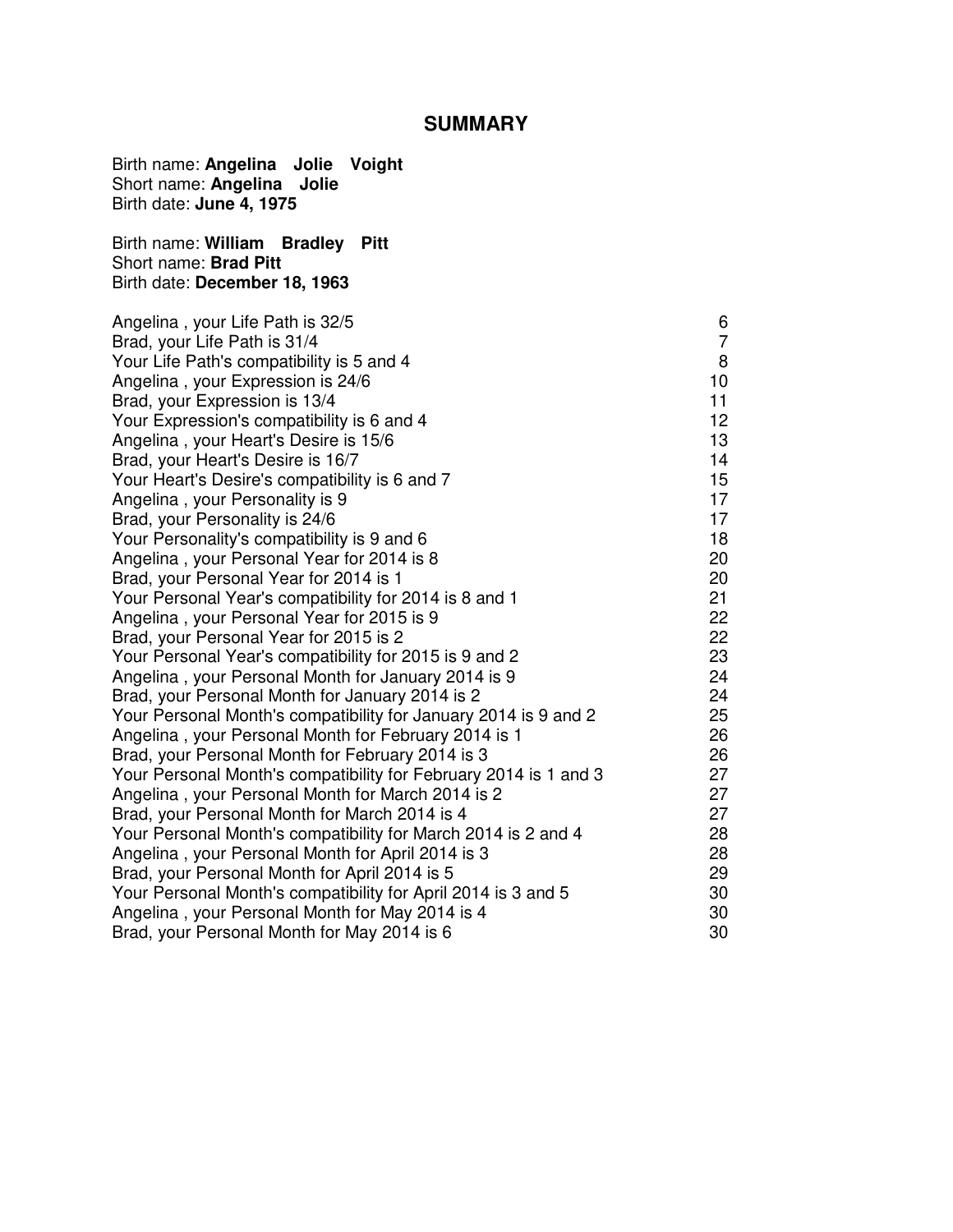| Your Personal Month's compatibility for May 2014 is 4 and 6<br>31 |    |
|-------------------------------------------------------------------|----|
| Angelina, your Personal Month for June 2014 is 5                  | 31 |
| Brad, your Personal Month for June 2014 is 7                      | 32 |
| Your Personal Month's compatibility for June 2014 is 5 and 7      | 32 |
| Angelina, your Personal Month for July 2014 is 6                  | 33 |
| Brad, your Personal Month for July 2014 is 8                      | 33 |
| Your Personal Month's compatibility for July 2014 is 6 and 8      | 34 |
| Angelina, your Personal Month for August 2014 is 7                | 34 |
| Brad, your Personal Month for August 2014 is 9                    | 35 |
| Your Personal Month's compatibility for August 2014 is 7 and 9    | 35 |
| Angelina, your Personal Month for September 2014 is 8             | 35 |
| Brad, your Personal Month for September 2014 is 1                 | 36 |
| Your Personal Month's compatibility for September 2014 is 8 and 1 | 36 |
| Angelina, your Personal Month for October 2014 is 9               | 37 |
| Brad, your Personal Month for October 2014 is 2                   | 38 |
| Your Personal Month's compatibility for October 2014 is 9 and 2   | 38 |
| Angelina, your Personal Month for November 2014 is 1              | 39 |
| Brad, your Personal Month for November 2014 is 3                  | 39 |
| Your Personal Month's compatibility for November 2014 is 1 and 3  | 39 |
| Angelina, your Personal Month for December 2014 is 2              | 40 |
| Brad, your Personal Month for December 2014 is 4                  | 40 |
| Your Personal Month's compatibility for December 2014 is 2 and 4  | 41 |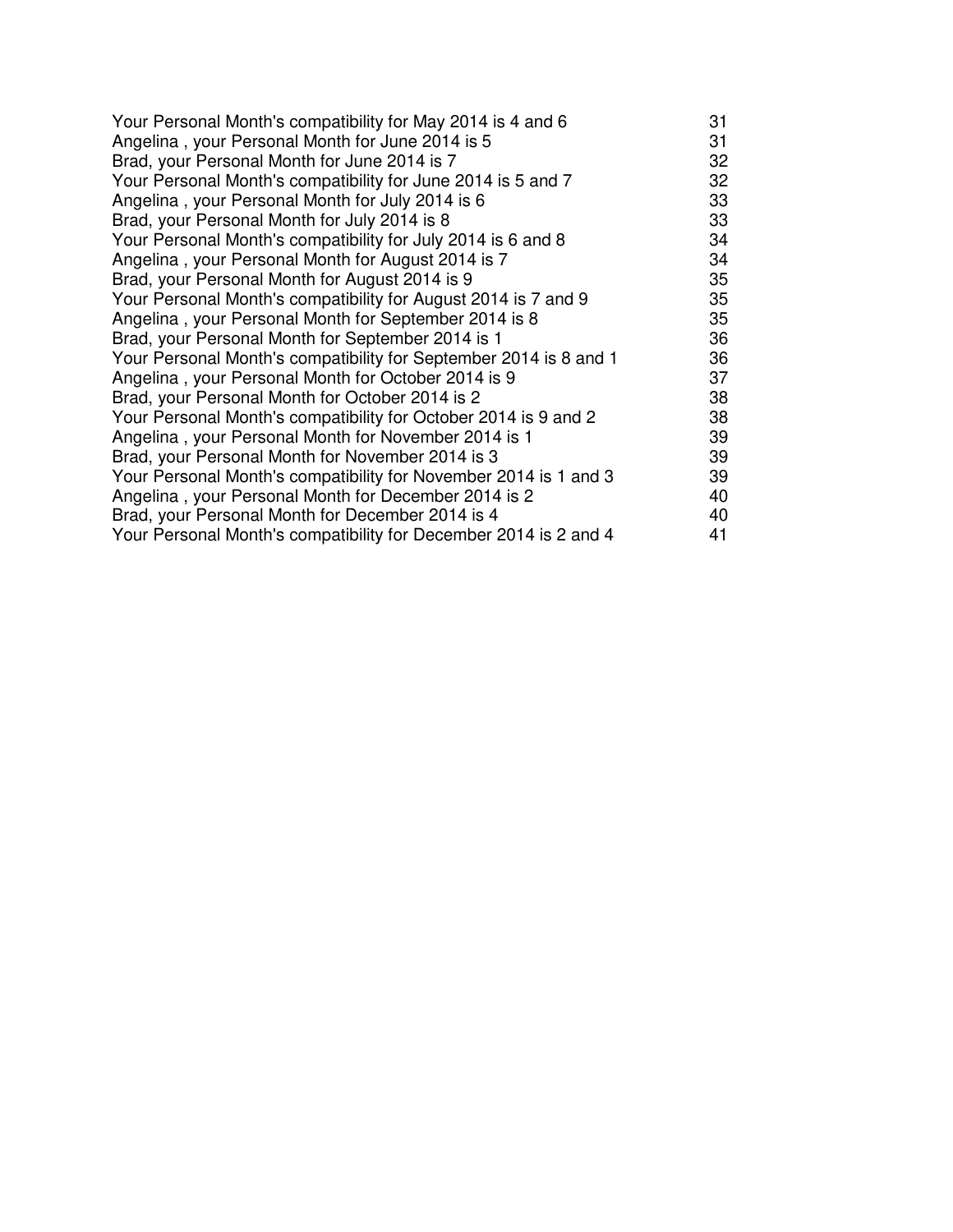# **INTRODUCTION**

# HOW TO READ YOUR RELATIONSHIP COMPATIBILITY REPORT

When two people are involved in a relationship, they get to know each other more deeply over time. At first, everything is wonderful and friction is rare. Then, as time goes by, you get to know other sides of your partner and, undoubtedly, discover some personality traits you don't like, and other traits you appreciate. The more time you spend together, the more you get to know each other. But even if you consider your relationship almost perfect, you will certainly experience at least some areas of possible friction.

The purpose of this report is to point out the different personality traits you possess, and how compatible they are. This report will help you identify those properties that are, at least to some extent, not compatible, and suggest how to prevent them from damaging, or dominating, your relationship.

It is important to also keep in mind that you may have some qualities that, although positive, are not compatible, but that negative traits are almost always a cause for friction. Therefore, you may find that this Relationship Compatibility Report is at times more critical and perhaps somewhat harsh - unlike most readings of this kind. If you feel uncomfortable with that, remember that this report was designed to throw light on those aspects in your charts that need to be understood and recognized, because if they are not, they can do a lot more damage than a few critical remarks in a reading.

Angelina and Brad, you will probably encounter some texts such as: "The compatibility aspect in this area of the chart is already included in other parts of this report, offset by other conditions or redundant".

This is done in order to offer a perspective that is as well balanced and clear as possible, and repeating certain traits would place too much emphasis on them.

Master numbers are also handled somewhat different in a relationship compatibility report. They are reduced to their single digit values, because it is in the single digit's archetype that those personality traits are represented. If a number that appears in your chart is 11, 22, or 33, and the compatibility refers to the numbers 2, 4, and 6 respectively, this is not a typo but an indicator that the compatibility is based on the single-digit sum of your Master number.

You will also find that some numbers normally included in a personal numerology reading are not included in a relationship compatibility report. This is because the compatibility between two people is influenced much more strongly -- as much as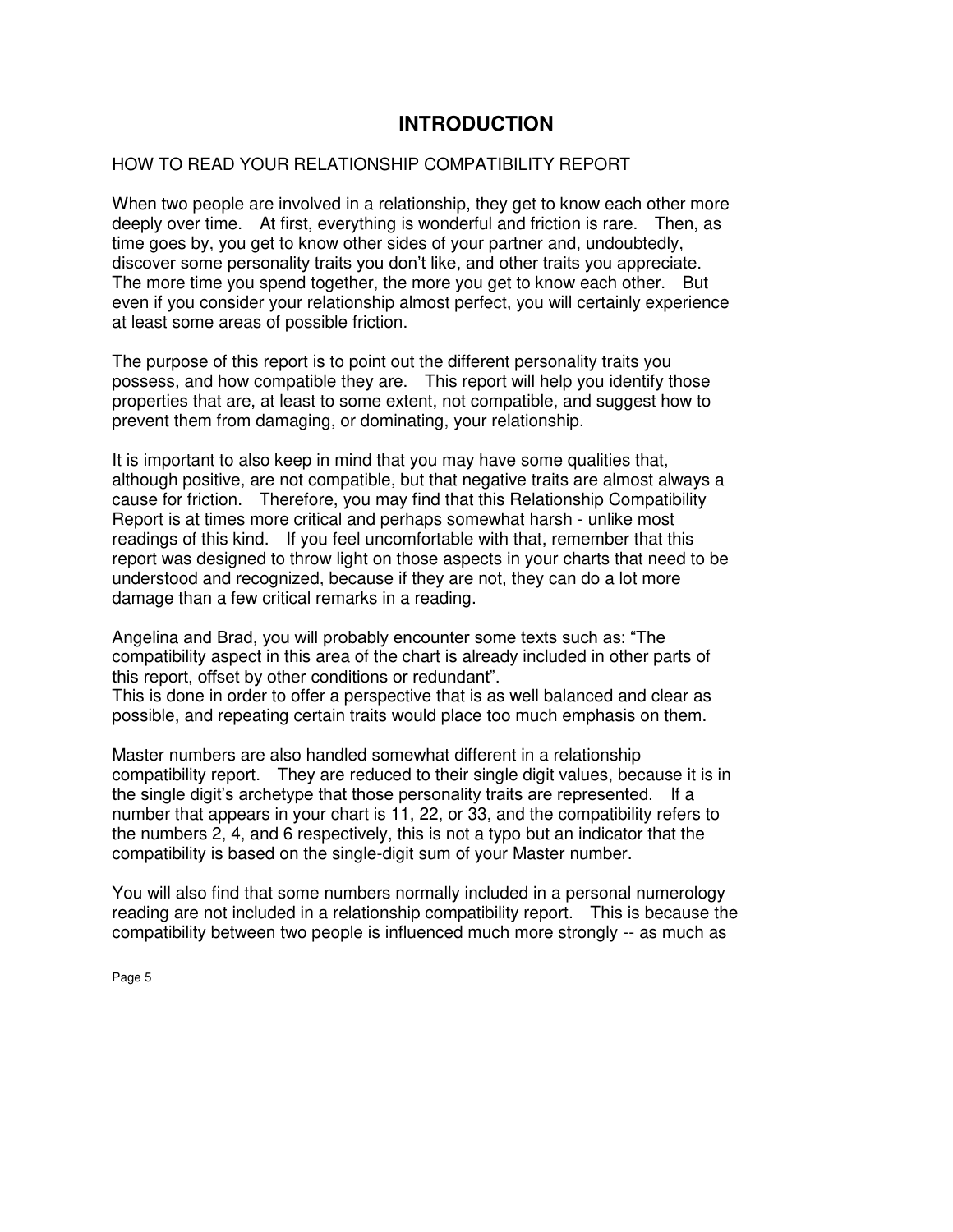ninety-five percent -- by the core numbers, than by all the other numbers in the chart combined. In fact, the lesser numbers in the chart would only muddle the waters if analyzed in the context of a relationship compatibility report.

Angelina and Brad, I hope you will enjoy your Compatibility Report and, more importantly, I hope you will find this reading to be beneficial to your relationship.

# **LIFE PATH**

 If ever there was a moment of total transformation, it was the moment of your birth. In that instant, you stepped through a door in time into a new reality -- the reality of human life. The most important number in your numerology chart is based on the date of your birth, the moment when the curtain goes up in your life.

 Even at that moment, you were a person with your own unique character, as unique as your DNA. Everything that is you existed in potential, much like a play that is about to begin. Your entire life exists as a potential that has been prepared for. Angelina , you have ultimate freedom to do with your life as you like: To fulfill its potential completely, or to make some smaller version of yourself. It all depends upon your effort and commitment. You make the decisions to fulfill, to whatever extent, the potential life that exists within you. That is your choice. In this sense, the possible you is implicit during the moment of your birth.

 The Life Path number gives us a broad outline of the opportunities, challenges, and lessons we will encounter in this lifetime. Your Life path is the road you are traveling. It reveals the opportunities and challenges you will face in life. Your Life Path number is the single most important information available in your Personality Chart!

#### *Angelina , your Life Path is 32/5*

 The key to your personality is freedom. Angelina, you love travel, adventure, variety and meeting new people. You possess the curiosity of a cat and long to experience all of life. You love to be involved in several things at the same time as long as you are not tied down to any one area. You like change, new things and new horizons. You make friends easily; your personality is upbeat and often inspiring attracting people from all walks of life. You have a way of words and an uncanny ability to motivate others. You can be in sales, advertising, publicity, promotion, politics or any profession that requires your communication skills and understanding of people. You likely lack discipline and order. You can also be impulsive, doing or expressing things you regret later. Freedom and a need for adventure sometimes is not properly controlled by those born with this Life Path, causing problems with drug abuse, overindulgence in food or sex, or generally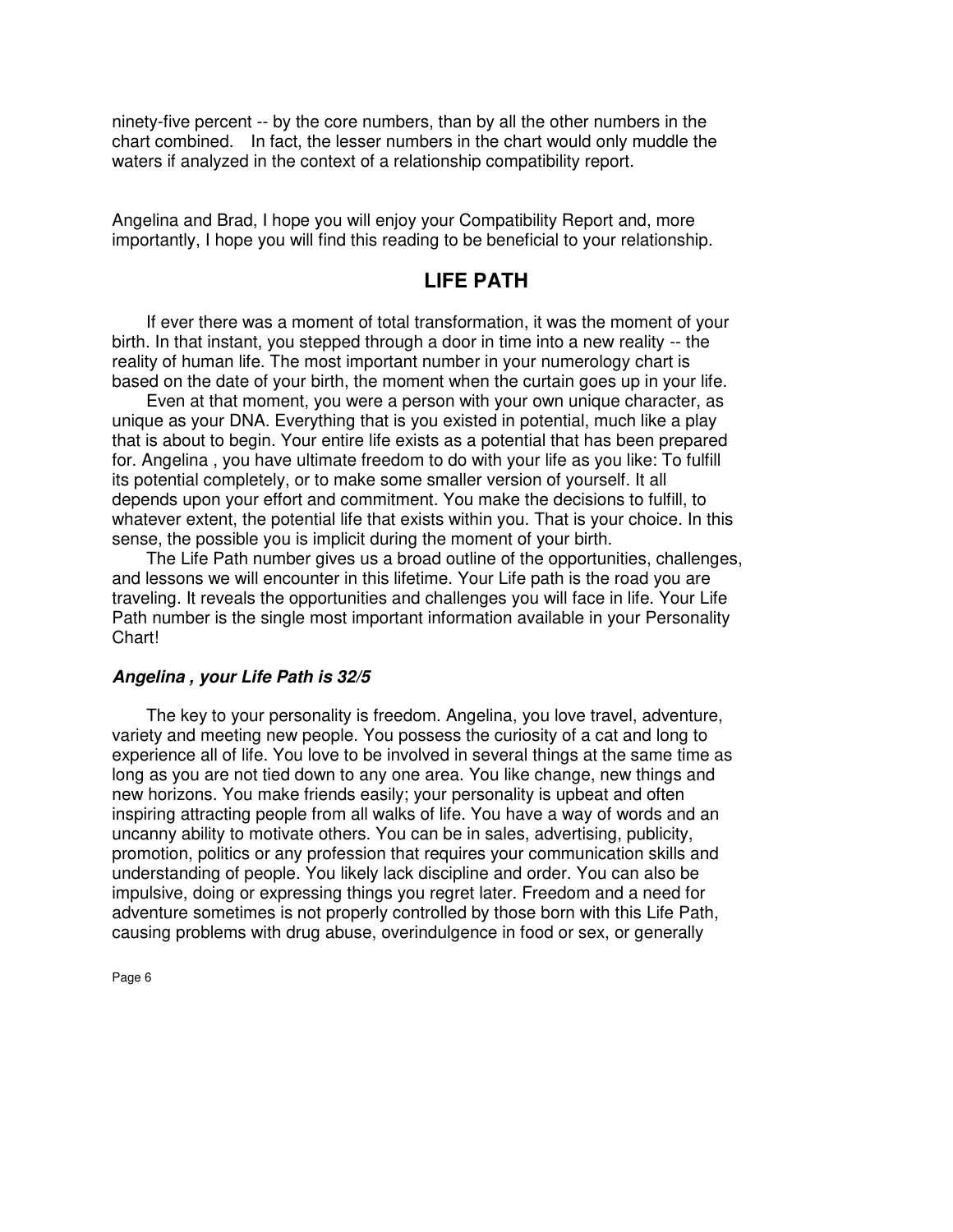abusing the gift of life.

 Angelina, you are sensual and love to taste all of life. Sex, food and other sensory experiences are essential to the enjoyment of your life.

 You find it difficult to commit to one relationship, but once committed you can be as faithful as an old dog.

 You are multi-talented and possess a variety of diverse abilities. However, discipline and focus are the true keys to your success. Without these many of the tasks you begin will remain unfinished and you will fail to realize the true fruits of your abilities. With hard work and perseverance the sky is the limit. You may have been perceived as a wild child by adults and a source of concern by your family. However, do not be obliged to hurry your choice of career. You are often a late-bloomer and need to experience life before you can truly know and commit to your heart's desire. Angelina, your challenge is to learn the true meaning of freedom. Change is constant in your world requiring adaptability and courage.

 Try to maintain an exercise program, keep your body in shape and limber. The flexibility and durability of your body will promote security and confidence within you. You yearn for freedom and self-employment attracts you powerfully. Your challenge is to settle into one area to cultivate your ability sufficiently to earn a living and attain success. Once you find your niche the motivation and inspiration you supply others will bring you much in return, you will find your friends and colleagues supporting and promoting you on the road to success.

#### *Brad, your Life Path is 31/4*

 Brad, you are practical, down to earth with strong ideas about right and wrong. You are orderly and organized, systematic and controlled, you are decisive and methodical employing a step by step rational approach to problems solving. Once committed you do not give up easily!

 You are not one for "get rich quick" schemes. Rather you use hard work and long hours to build a business or career- you seek to establish a solid foundation. Precise, tenacious and persevering, you have great potential for success, but only after putting out effort and overcoming the limitations you so often encounter. Justice and honesty are sacred to you. You are reliable and dependable, a cornerstone in the community.

 Though not an idealist, you are willing to work for a better world in a realistic way. However, you can be rigid in your ideas and sometimes too quick in judging your fellow man. You are loyal to those you love and work well with others. . It is important that while being part of a team you have your own responsibility and well- defined task, you perform better when your responsibilities are not overlapping with those of others. Brad, you have to be careful not to be bossy and rude. You possess rare discipline and perseverance and not everyone can keep up with you.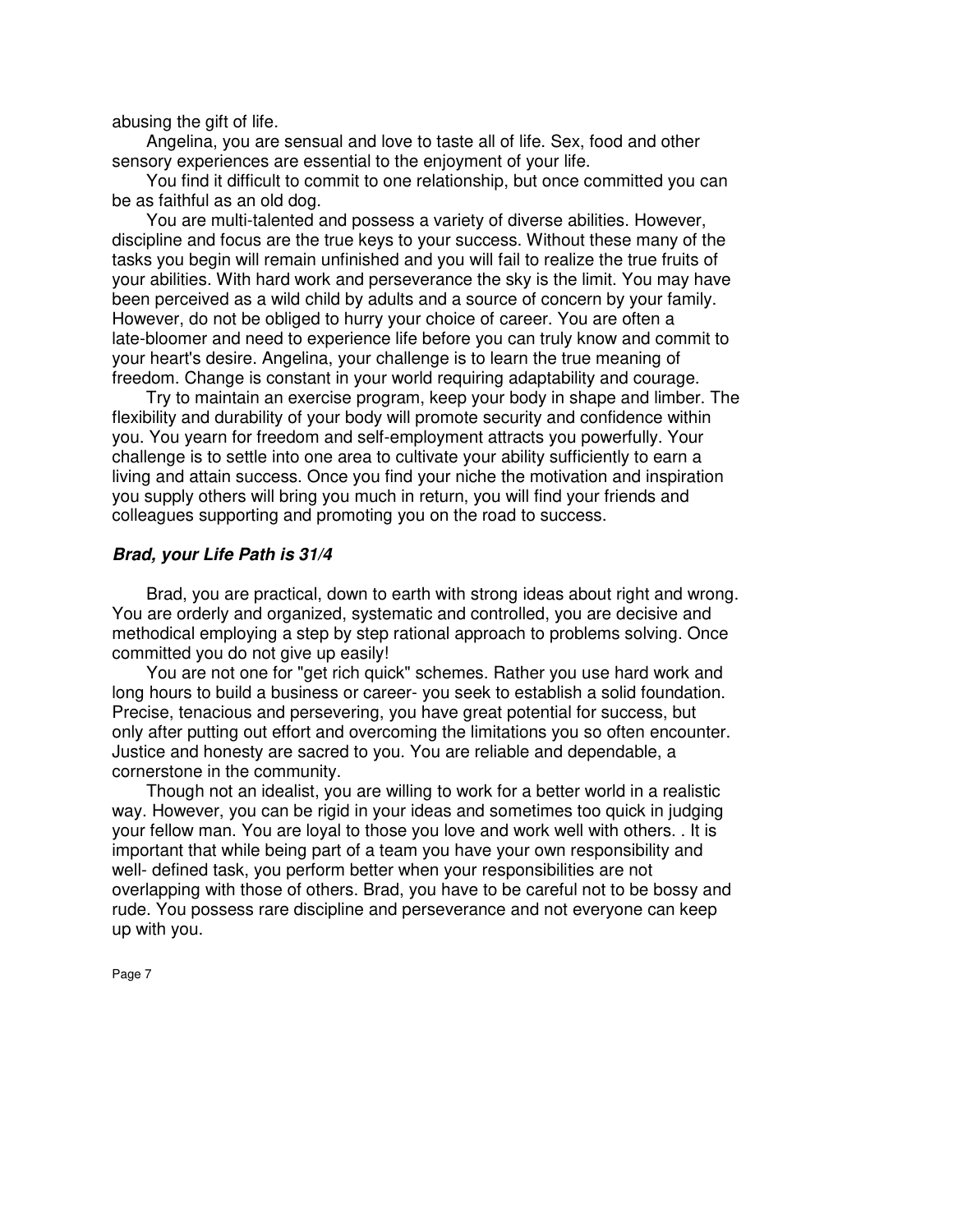You can handle money carefully and like the security of a nest egg.

 Your love of work often leads you into a career early in life. Because of your methodical nature you can easily become rigid and stuck in convention. You can also be overly cautious when changes are necessary, this can cause you to miss opportunities that present themselves. You must cultivate flexibility in your character. You are well suited for marriage and often become a responsible loving parent. However, anything that violates your profound sense of order, such as separation or divorce can be a shattering experience for you. You easily become obsessed and even vengeful, seeking your own definition of justice.

 Brad, you are courageous and a true survivor. You are a builder and the foundation of any enterprise. Your hard work and practical, traditional values pay off to provide you with the rewards you seek and deserve.

## *Your Life Path's compatibility is 5 and 4*

Angelina and Brad, your Life Path numbers are the most important numbers in your charts, and, as such, their compatibility is very important to the well-being of your relationship.

Brad and Angelina, you make up a challenging combination. Brad likes routine and predictability, while Angelina prefers change and the unexpected. The numbers four and five stand for each other's polar opposites in many ways. And, interestingly, this is often where the initial attraction lies. Brad is drawn to Angelina's daring, adventurous, dynamic and energetic life. On the other hand, Angelina admires the control and discipline Brad seems to have.

Quite often, this combination makes for a dynamic relationship comparable to a roller coaster ride. So, it is not difficult to conclude that this combination can only survive if your mutual love is strong enough to give each other room to live the life style of your respective choices. There is nothing gained by trying to change your partner. Your needs are simply too far apart.

Brad will have to accept the fact that Angelina is not predictable and, therefore, Angelina will never be happy living a too-structured life where everything can be forecast. Angelina should make peace with Brad's need for a more organized and controlled environment.

Very different attitudes can also be noticed in other areas. Angelina is sensual and feels totally comfortable with other people. Angelina is more social and, probably, has a wild streak. Brad can be social when the occasion calls for it, but Brad will always keep a certain amount of distance. When choosing company, Brad is more discriminate and tends to hold on to protocol longer. Although as a rule more conventional and careful, Brad can, when the occasion is just right, reveal an extrovert, even outrageous, side.

When it comes to opinions, Brad and Angelina, you will find yourself on opposite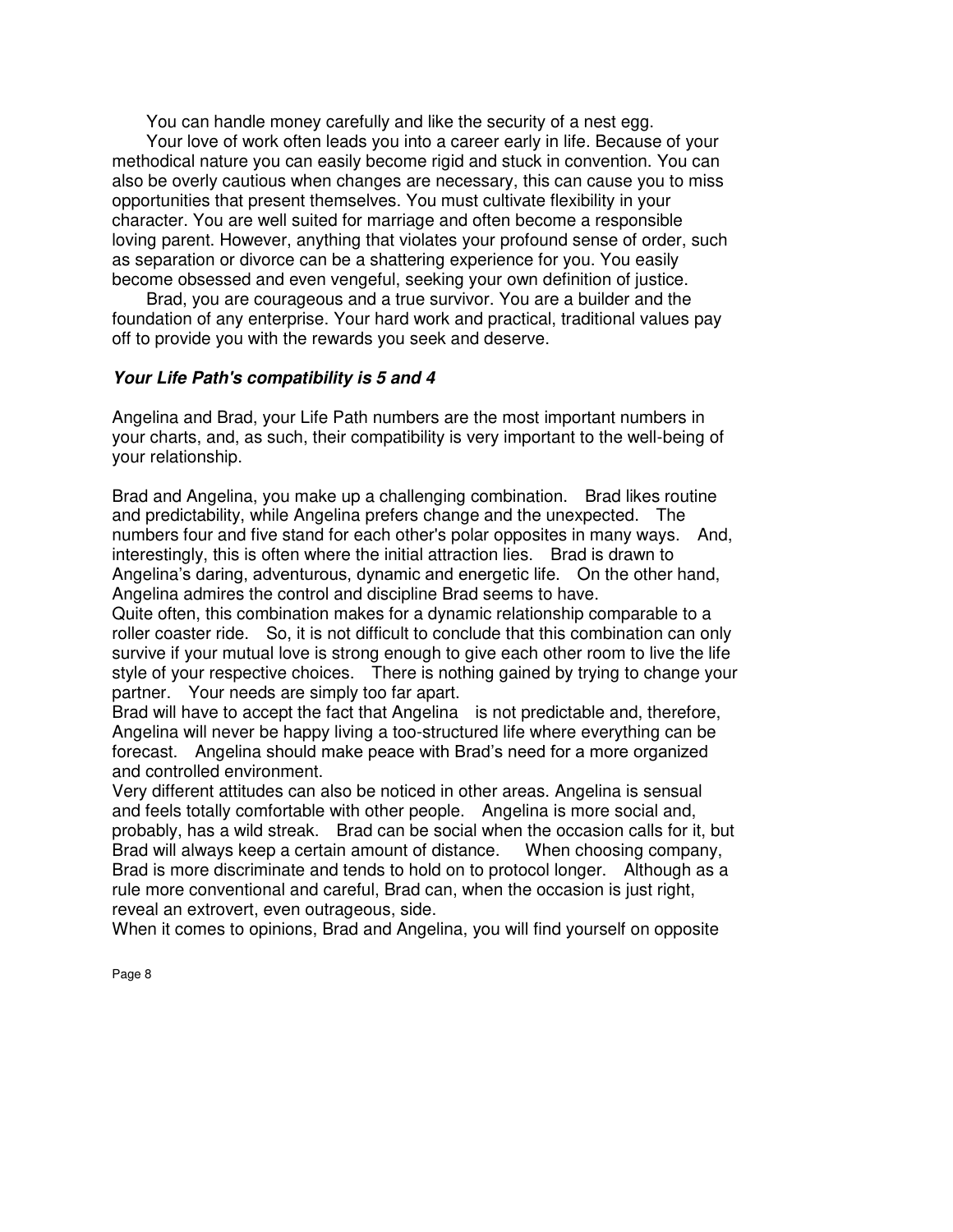sides more often than not. Brad may be Republican while Angelina votes Democrat. Brad needs a somewhat structured spiritual connection. Angelina's spiritual world is very imaginative and more changeable. Brad may be much more willing to accept rules and regulations that Angelina will try to break with every opportunity.

Of course, these are just examples provided to give you a picture of what this combination may bring about, and not to be taken too literally.

Interestingly, this kind of relationship can be very powerful and long lasting. The key to achieve that is not to take yourself and your concepts too seriously something Brad in particular may have to work on - and maintain your sense of humor. If you can do that, you will be able to enjoy each other's company instead of getting irritated by the differences you encounter.

So, keep in mind that opinions are just opinions, with relative values. On the other hand, a sense of right and wrong, a moral foundation, should not be relative. Sometimes, we find ourselves confused, attaching the same importance to our opinions and moral convictions, and when that happens, it is no longer possible to enjoy or build on the differences.

Brad and Angelina, this is where the danger lies in your four and five combination. Once the differences become so important you can no longer appreciate your partner, the end of the relationship is unavoidable. Therefore, go ahead and work on developing these two key qualities - tolerance and open-mindedness - so that you can build a happy and healthy relationship where Angelina's adventurous spirit and energy and Brad's control and discipline will stand side by side.

# **EXPRESSION**

 Your Expression number reveals your physical and mental constitution, the orientation or goal of your life. Some numerologists refer to this number as the Destiny, because it represents a lifelong target at which you are aiming. You work at fulfilling this potential every day of your life. Thus, the Expression number reveals your inner goal, the person you aim to be.

 The Expression number reveals the talents, abilities, and shortcomings that were with you when you entered your human body. Your name, and the numbers derived from it, reveals your development, as well as the talents and issues you will be working with during this life.

 For those for whom reincarnation is an accepted philosophy, the vibration of your full name can be seen as the totality of your personal evolution, the experiences, talents, and wisdom accumulated over many life times. Every experience, no matter how great or small, along this evolutionary path has influenced your development, and brought you to your current state of being.

The Expression is your being; the Life Path is the major lesson you are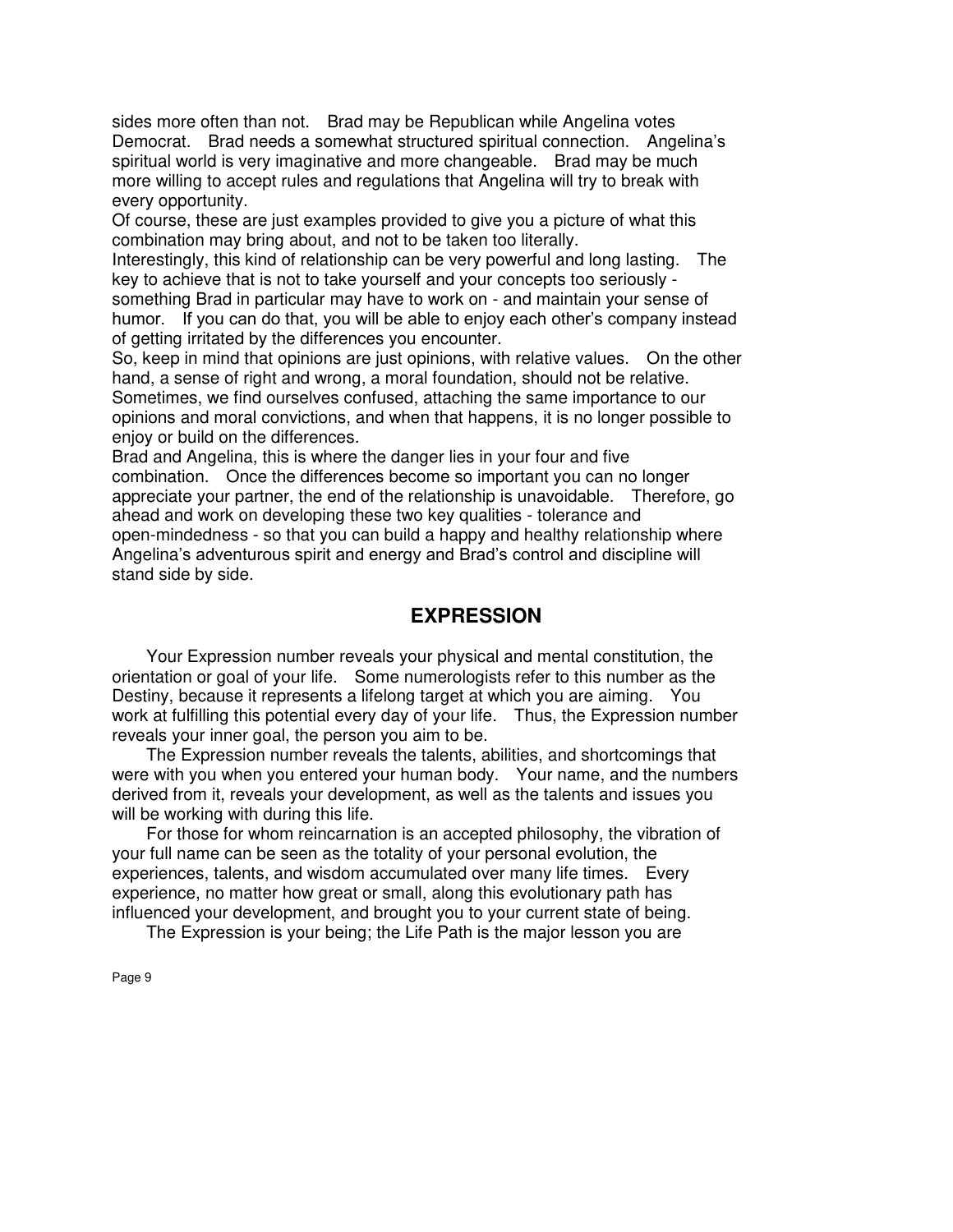attempting to learn this time around. Time allows the gradual emergence of your personality. By reading the Expression number below, you will come to understand your basic nature and the abilities and issues inherent in your being.

#### *Angelina , your Expression is 24/6*

 Angelina, you are a loving and caring individual with a tendency to put the needs of others before those of yourself. You are responsible and trustworthy with a high regard for justice and honesty. Duty will follow you all your life and sometimes feel a little too much of a burden.

 You are artistic. Harmony and beauty are high on your list of priorities. You have musical talent but the creative talents of a 6 are sometimes left undeveloped or suppressed as a result of your tendency to sacrifice your time and pleasure to the service of others. You are highly creative in all areas of life, particularly the visual. You are also a talented business person and can work methodically toward the realization of your goals.

 You have a natural gift with flowers, gardens, and animals. Your love of children has caused numerologists to dub you the "Cosmic Mother or Cosmic Father". The very shape of the 6 resembles and symbolizes "Pregnant with Love".

 You are a natural counselor and healer. But you must be careful not to interfere with the freedom of others. You are recognized as an idealist, mainly regarding marriage, friendships and humanity.

 The 6 is the most balanced of all numbers, but also contains within itself the greatest paradoxes. It is as if opposite tendencies were tenuously poised. Because of its gift for harmonizing these opposites, you are uniquely qualified to handle and integrate contradictions within yourself. It is for this reason that 6s so frequently find themselves in the role of healers or counselors, creating a peace between opposing points of view, or internal conflicts within the self.

 While you can be very idealistic, there may also be a temptation to acquire beautiful objects by improper means. You must also guard against other meddlesome behavior and domestic tyranny, or always having to have your own way in a family dispute.

 Conversely, you have it within yourself to understand another person's dilemma and come up with a creative solution. Your natural ability to give comfort and warmth can smooth over hurt feelings like a healing balm. You attract love and appreciation. And rightly so, because you give the same in return.

 You make an outstanding teacher (especially young children or special education), healer, counselor social worker, psychologist, artist, designer, gardener, florist, and farmer. You can be successful in business, especially those that involve dealing with people.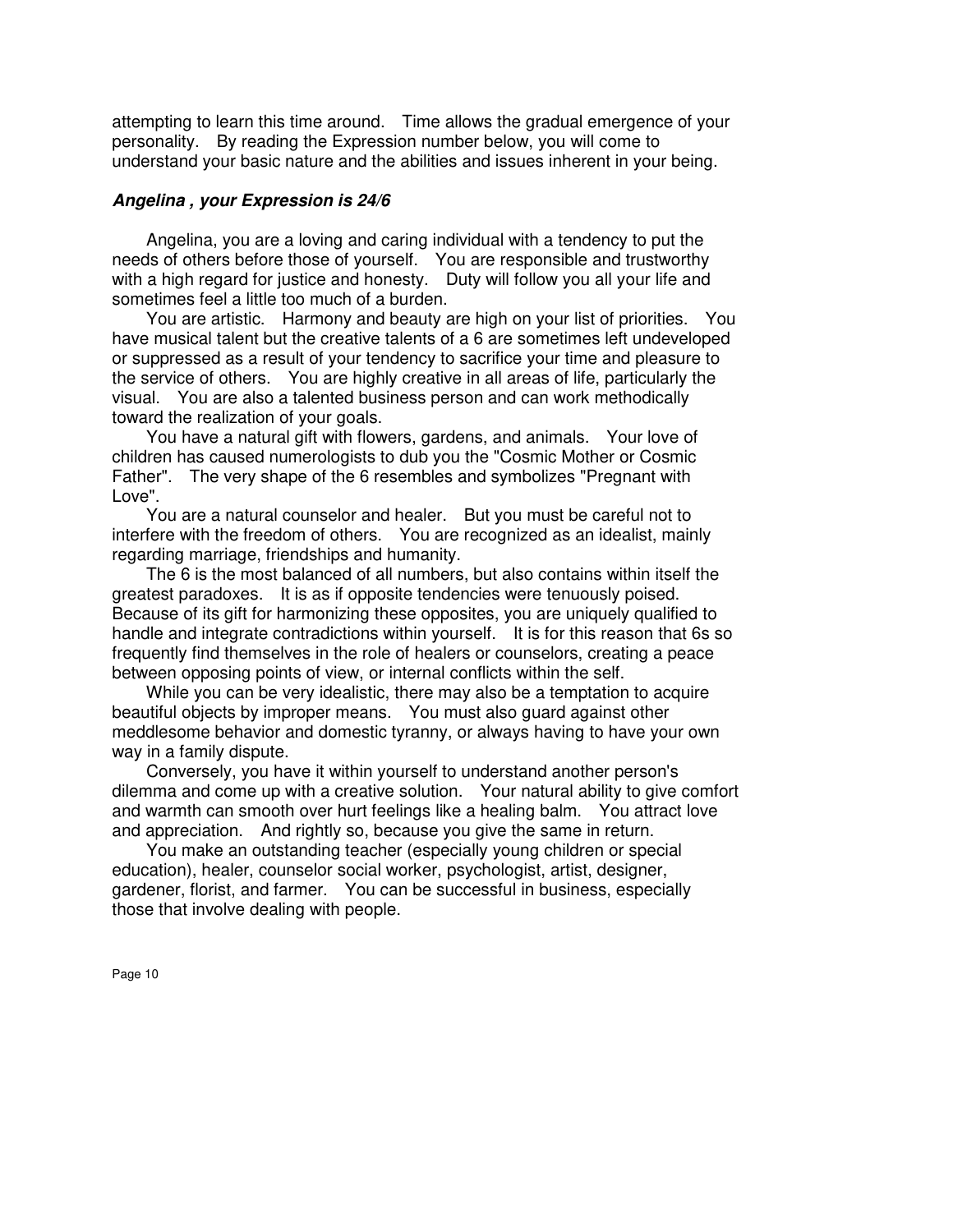#### *Brad, your Expression is 13/4*

 You are the bedrock of society, the foundation of any enterprise. Brad, you are an organizer and manager. Your approach to life and to problems is methodical and systematic. You are a builder and a doer. You turn dreams into reality.

 You possess a highly developed sense of structure. You enjoy management systems, and can carry out your well laid plans. You are not the type to embark on any trip without a map.

 Brad, you take your obligations and those of your family quite seriously. As a result, you are reliable and responsible.

 You enjoy seeing a project through from start to finish, but can become too narrowly focused. You put your nose to the grindstone and have a tendency to become a workaholic.

 You are driven by contempt for all that is unstable, insecure, and unpredictable. You distrust the unconventional, preferring instead the tried-and-the-true. But this can make your endeavors move slowly and cause you much frustration, especially with the apparent limitations of your resources. At the same time, concern for the limitations of your resources causes you to be careful and cautious, shutting you out from possible shortcuts and creative solutions provided by more daring people around you.

 It is important that you recognize restrictions for what they are: guiding forces that are testing and directing you toward your goals.

 Brad, your challenge is to be more imaginative and to attract more creative people into your life who can advise and inspire you.

 In relationships, you tend to be somewhat moralistic. You are extremely honest and sincere. You have integrity and are trustworthy, but can also be rigid and stubborn. Don't let your strong likes and dislikes overrule your common sense and compassion. Be more understanding of others' shortcomings.

 Because you tend to focus on details, you can fall into a rut and become a little dull and overly serious. Often, people born with the 4 Expression need to lighten up and have more fun.

 In your conservative and careful way, you are good with money. You are very conscious of the balance between income and expenditures. You can limit your expenditures; saving money is important to you.

 Brad, you are a surprisingly good parent, and love to be involved with children. Somehow, you relate a little more than others to the innocence of children, perhaps seeing a good deal of yourself in them. You, too, are idealistic and respect the simplicity of children.

 Many accountants, bookkeepers, government officials, managers, and lawyers are born under the 4 Expression. You can be attracted to the arts and music, but will likely bring your love of structure and order to any artistic field. Classical music and opera are particularly appealing and inspiring for you.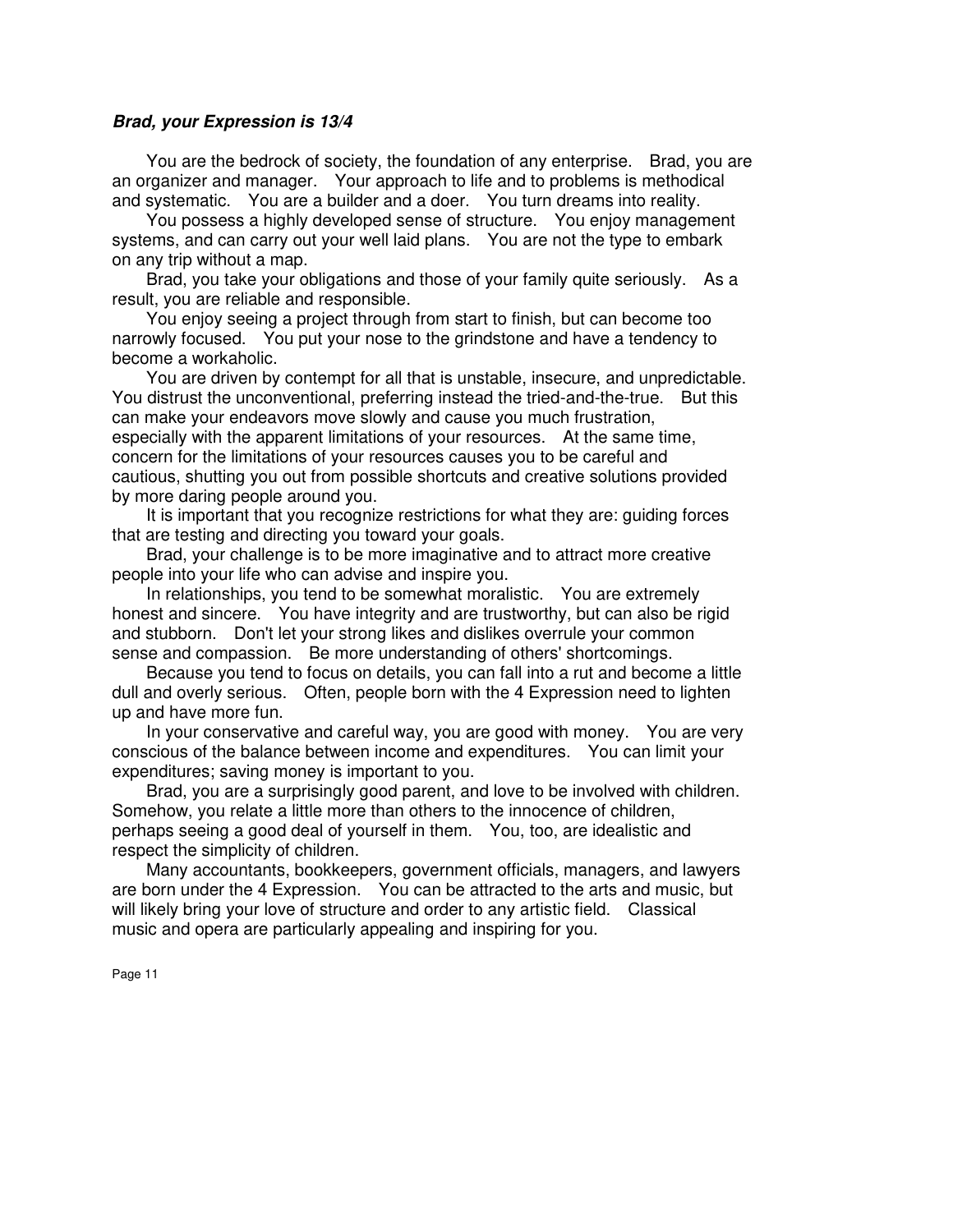You have a keen eye for detail. You have great stamina and can work conscientiously and persistently toward your goals. This eventually brings you success and standing in your community.

## *Your Expression's compatibility is 6 and 4*

More than any other number in your chart, your Expression number reflects who you are as a person. Earlier, you read about the Life Path number and how important that number is in your chart. However, the Life Path number reflects "the path you walk on," and should be seen more as a powerful influence than as a part of your personality makeup. Your Expression number on the other hand, reflects a deeper part of you. It is more difficult to overcome possible negative traits you may have recognized in yourself when they are found in this part of the chart, than when they are found under the Life Path description.

It can't be emphasized too much how important it is to realize that numbers in different areas of the chart affect you differently, even when it is the same number. Sometimes, you may read something that seems to directly contradict earlier statements. Yet, if you take the time to think about them carefully, you will probably recognize that you, as a human being, are extremely complex and full of the same contradictions. This is simply the way we are. You may be organized in one area of your life, while chaos rules in another area. You may be tactful and sensitive in one setting, and direct and confrontational in another situation.

It is not all that common for these two numbers to "fall in love." Although these numbers carry some common traits - the two of them are practical, grounded, and highly responsible - they are rarely interested in each other. The four and the six are both family-oriented numbers, with a strong sense of community and loyalty to others, but they tend to compete where you might expect them to support each other. This is only one aspect of your charts, but, quite possibly, the hardest to overcome at the onset of the relationship. However, if support prevails over competition and you do become involved in a romantic relationship, it will usually be a strong, comfortable alliance right from the very beginning, an alliance that will, more often than not, last for a long time. It will be the kind of relationship others recognize and view as indestructible. It is understood that "Brad and Angelina are always together", you make the "perfect couple" - those are statements people around you wouldn't even consider questioning. This contradiction is explained by the fact that you have a lot in common in some ways but, at the same time, you have some major differences to overcome. As we mentioned, Brad and Angelina, the two of you are responsible and family oriented. Your priorities have to do with the home, children, friends, stability and security. You are both very loyal and protective of each other and of those you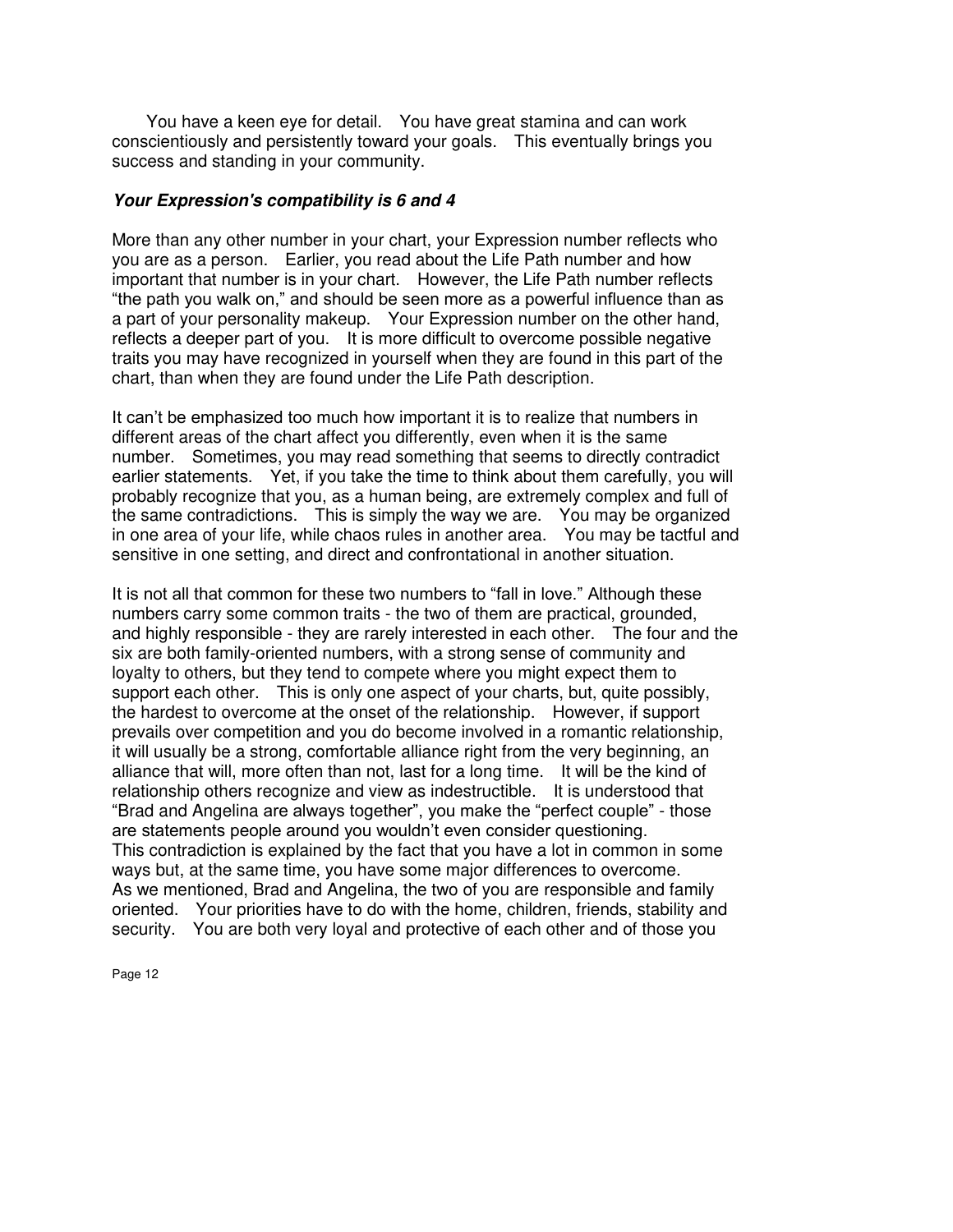care about. It is in the underlying energy and in the way you express it that you are very different. While Brad relies on structure, discipline, and control to protect, love and care for others, Angelina relies on love, sacrifice and forgiveness. Brad is much less flexible and may, at times, feel that Angelina is too soft and forgiving. You make up a relationship typically characterized as the disciplinary father and the soft mother, or vice versa.

For those around you, the impression is that Brad is harder and less loving, while Angelina is pure love and gentleness. This is not an accurate perception, though. Brad's love is no less strong than Angelina's - it is just not as openly expressed. When push comes to shove, Brad will fight and sacrifice just about anything to protect Angelina, the children, or anyone else who is part of Brad's life.

A certain danger exists when some of these attributes become too strong. Brad's need for discipline and structure may, at some point, become too much for Angelina, suffocating and limiting Angelina 's ability to express love easily and without fear. Another possibility would be Angelina becoming a bit of a doormat everyone takes advantage of, which might lead Brad to lose respect for Angelina. Brad and Angelina, you can, together, balance these opposites and maintain a strong and lifelong relationship if you just remember that, deep inside, you value the same things.

# **HEART'S DESIRE**

 Your Heart's Desire is the inner you. It shows your underlying urge, your true motivation. It reveals the general intention behind many of your actions. Consequently, it dramatically influences the choices you make in life. The Heart's desire is seen as part of the larger picture, called the core numbers, which includes the Life Path, Expression, Day you were born, and Personality. But each points to a different aspect of you.

 The Expression number reveals your talents and abilities, and your general direction in life. The Life Path is the central lesson you came into the world to learn. The Day you were born is very closely connected to your Life Path. It reveals specific talents you possess, which will be helpful to you in dealing with your Life Path. The Personality reveals how people tend to see you. It also demonstrates what characteristics you are projecting to the world. The Heart's Desire demonstrates the identity of the soul that joined the earth -- you, the spiritual being.

# *Angelina , your Heart's Desire is 15/6*

Angelina, your attention is directed to helping and caring for those you love.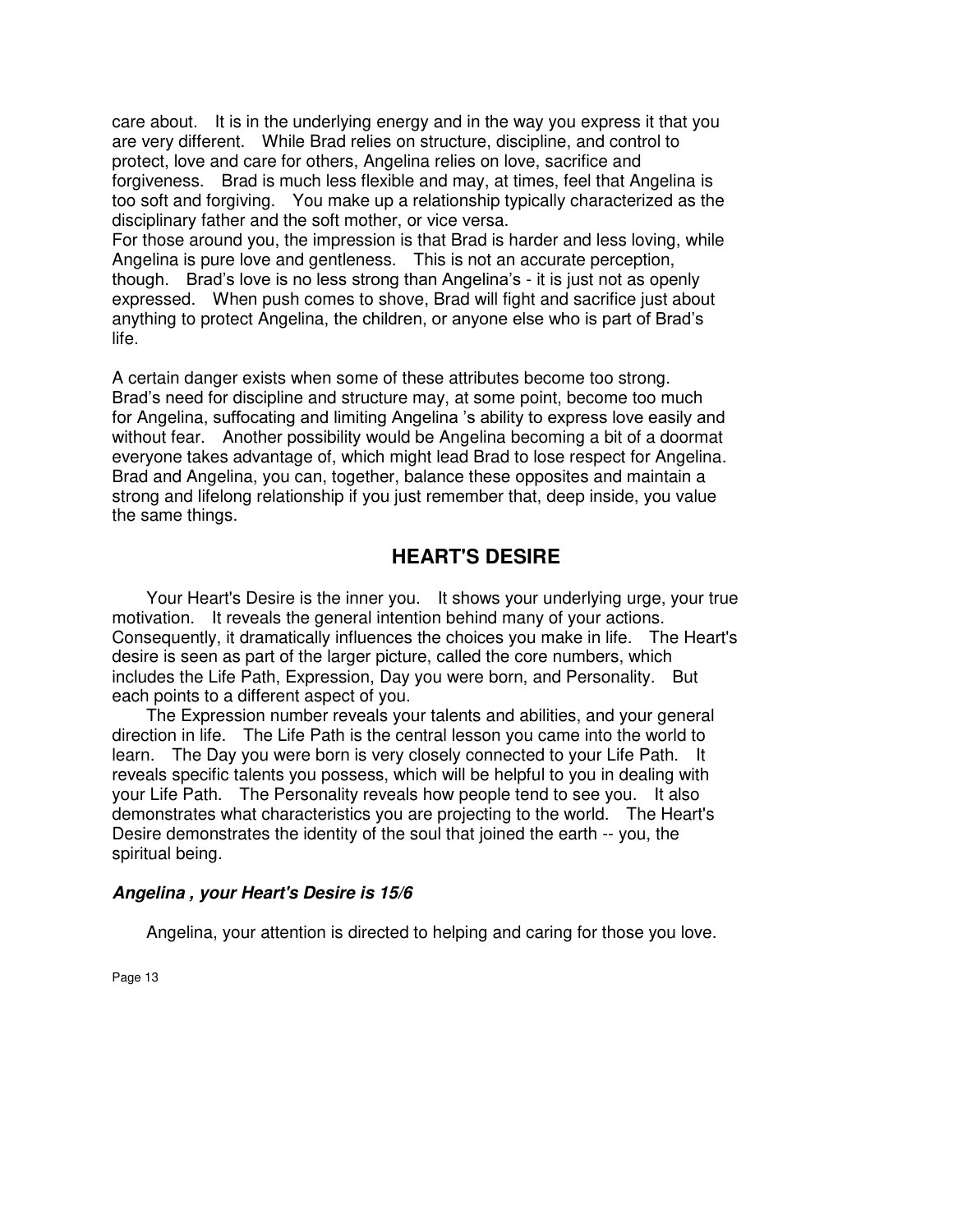You are exceedingly domestic. You love your home and family and work hard to make both comfortable and secure. Your love for family and friends is a major source of your happiness and sometimes unhappiness.

 Your desire to help others is so strong that you often find yourself sacrificing your own personal needs for someone else's. You can overdo it, becoming too deeply involved in other people's lives. You risk interfering in personal matters and or smothering those you love in too much affection. This can be especially weakening to children, who never experience their own personal strength if an adult is too protective.

 You are extremely loyal and rarely let anyone down. You need to feel appreciation for your giving and caring. You want to know that you are needed.

 Angelina, you are generous and very forgiving. You are somehow able to overlook the worst mistakes in another and find enough good in that person to continue the relationship.

 You are patient, warm, and sympathetic, sometimes to the point of sentimentality.

 You have a natural ability as a counselor and healer. You are an excellent listener, compassionate and understanding. You are able to both sympathize and empathize with a person's dilemma. Your challenge as a counselor is to be adequately educated so that you can do more than provide a sympathetic ear or shoulder.

 You possess a great deal of artistic talent, though you may not have a lot of confidence in your ability. Art gives you a great deal of pleasure and satisfaction. You are especially sensitive to your environment and have a knack for creating an artistic, healing, and harmonious atmosphere in your home or work space.

 Angelina, your deepest intention is to love those around you, and be loved in return. Six is the most loving of all numbers, especially in one-to-one relationships. Your instincts are toward your family and friends. You envision a beautiful and harmonious life with love as the basis for all social interaction. Your love is returned manifold; people appreciate you and the love you give, and are willing to go to great lengths to keep you close at hand.

#### *Brad, your Heart's Desire is 16/7*

 Brad, you love knowledge, study, and insight. You value the gifts of your mind, which you use to great advantage to penetrate the mysteries of life. You study things in-depth. You search beneath the surface of things. You abhor shallow judgments or opinions.

 You have a natural gift for analysis and research. Once you have grasped the facts of a subject, your creativity and abstract approach lifts your thinking beyond the rudimentary to the philosophical. You have a theoretical mind, but rather than indulge in fantasies or idle thought, you prefer to base your theories upon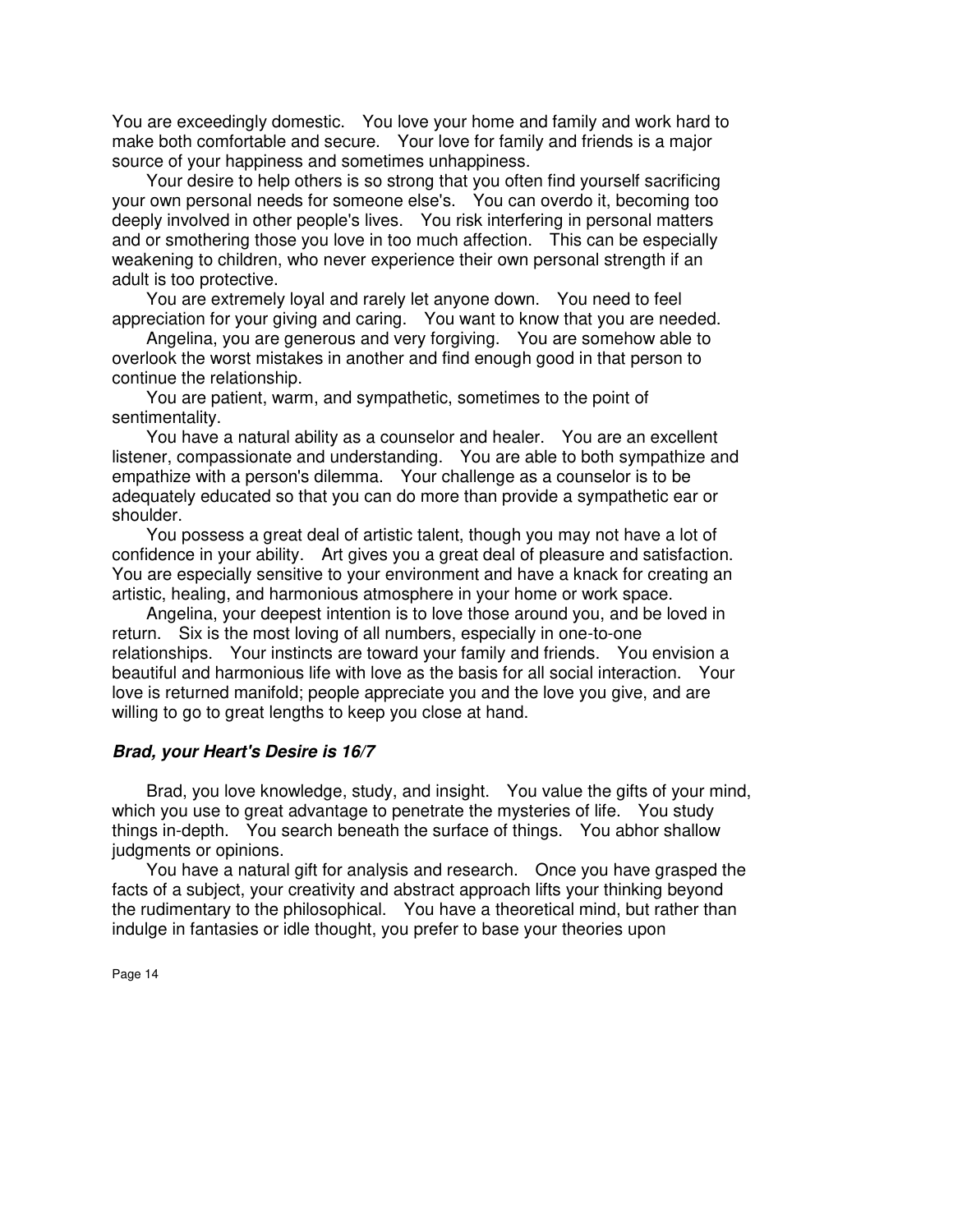scientific facts.

 Brad, you enjoy mental and physical puzzles -- figuring them out, taking them apart, and putting them back together.

 Some people may perceive you as cool or aloof. You are somewhat introverted; you may feel slightly removed and even a little different. The fantasy of the hermit or monk engaged in a life of study and meditation appeals to you.

 In relationships, you tend to keep things business-like and impersonal. You prefer to talk about the facts of a given situation, rather than the cloudier issues of emotions and personal feelings. You distrust feelings -- both your own and those of others. The whole emotional realm strikes you as unreliable, and a bit unnecessary.

 Brad, your inability to fully understand the emotional aspect of life is your Achilles heel. You are so rational that the unpredictability of the heart frightens and surprises you.

 Your challenge is to trust. You need to share your heart with someone. This is a courageous step for you, but will result in enormous growth and satisfaction.

 The advice here is to make a true connection with another human being. Without it, you may marry out of convenience or to fulfill social expectations, but it will not lead you out of loneliness. The more removed you are from people, the more you risk isolation, bitterness, and a cynical attitude toward life.

 This choice represents a true crossroads in your development. By sharing yourself with others (without compromising your independence and need for privacy) you can cultivate your enormous charm and share your understanding of life. You are a natural teacher and advisor. And the wealth of knowledge you will accumulate in life is meant to be shared with others.

 This is not to say that you must compromise on your need for privacy or time spent alone to contemplate life. These are natural aspects of your personality, which are essential to your growth. These characteristics should not be threatening to your spouse, but must be understood as fundamental to your being.

 Brad, you are blessed with a great reserve of intuition, which can be cultivated by regular meditation and contemplation. Your "inner voice" is your greatest guide and friend.

 You are idealistic and have high expectations for yourself. Learn to balance your serious nature with regular doses of fun.

 Your intelligence and cultivation make you charming and distinguished in appearance. As you get older and more comfortable with your identity, people are naturally attracted to you. They see your wisdom, your deep understanding of life, and the refinement you radiate.

#### *Your Heart's Desire's compatibility is 6 and 7*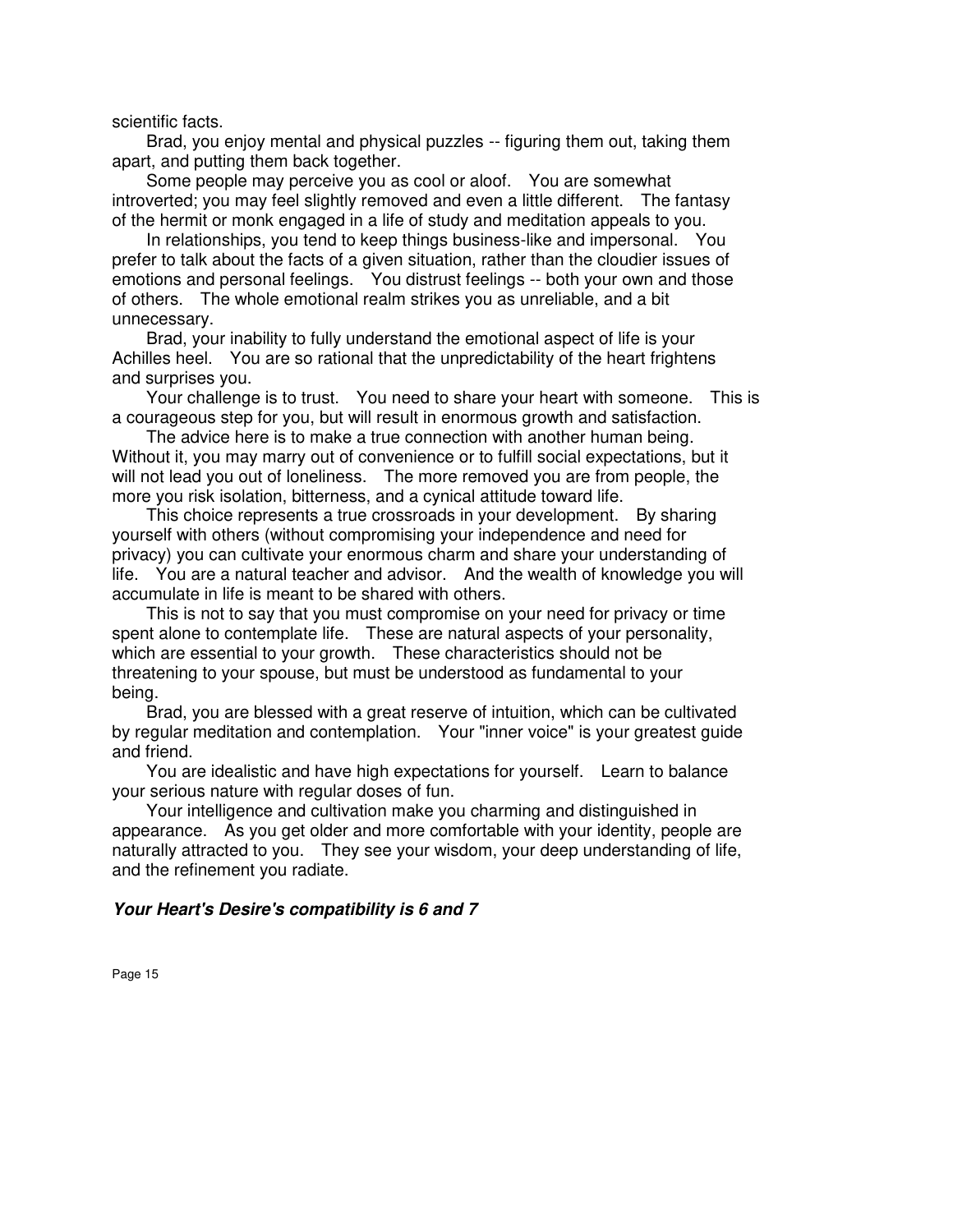Compatibility of the Heart's Desire numbers is very important in a relationship few relationships last beyond the initial stage if the Heart's Desire numbers are not compatible.

A strange and not very common combination, the six and the seven have a kind of love-hate relationship. While the six is strongly committed and motivated by emotions and romance, the seven is an intellectual and somewhat secretive and distant energy. On one side, Angelina demands physical and emotional connection; on the other, Brad relies more on an intellectual bond. This has nothing to do with love in its purest form, since no number is more capable of loving than any other number. What happens is that each number expresses love in a different way. Angelina's six in this part of the chart is more influenced by feelings and emotions and depends on expressions of love to feel secure and comfortable in the relationship. Brad's seven is more independent and enables Brad to feel safe and secure in the relationship even when there is less sharing of emotions.

Unless this fundamental difference is well understood and accepted, it can become a problem in your relationship. Angelina may, at times, feel that Brad is cold and aloof, as Brad needs a certain amount of distance, quiet contemplation, daydreaming; an opportunity to be alone with the Self - and when Brad is in that state of mind, even Angelina's loving attention is experienced as an annoying disruption.

As a result, it is not uncommon for this combination to develop a relationship that can cause much unhappiness - and yet be unbreakable. Usually, this paradoxical situation is quite obvious to those around you - and completely unrecognized by you. Everyone around you will wonder why you stay together when you seem so different on all fronts.

Of course, Angelina and Brad, the six and the seven also allow for happy, long-lasting relationships. The key is simply to recognize the fundamental difference in the way you express your love -- and you are both capable of that. Angelina has to realize that even when Brad seems distant and cold, Brad's love is not diminished in any way. And Brad may have to accept the fact that Angelina has to confirm the relationship regularly and does so by reaching out and demanding attention.

# **PERSONALITY**

 Your Personality number is derived from the consonants of your full name at birth. Your Personality is like a narrow entrance hall to the great room that is your true nature. It is those aspects that you feel comfortable sharing with people at the outset of a relationship. With time and trust, you invite others into the deeper aspects of your nature; you reveal more of who you really are, in effect, your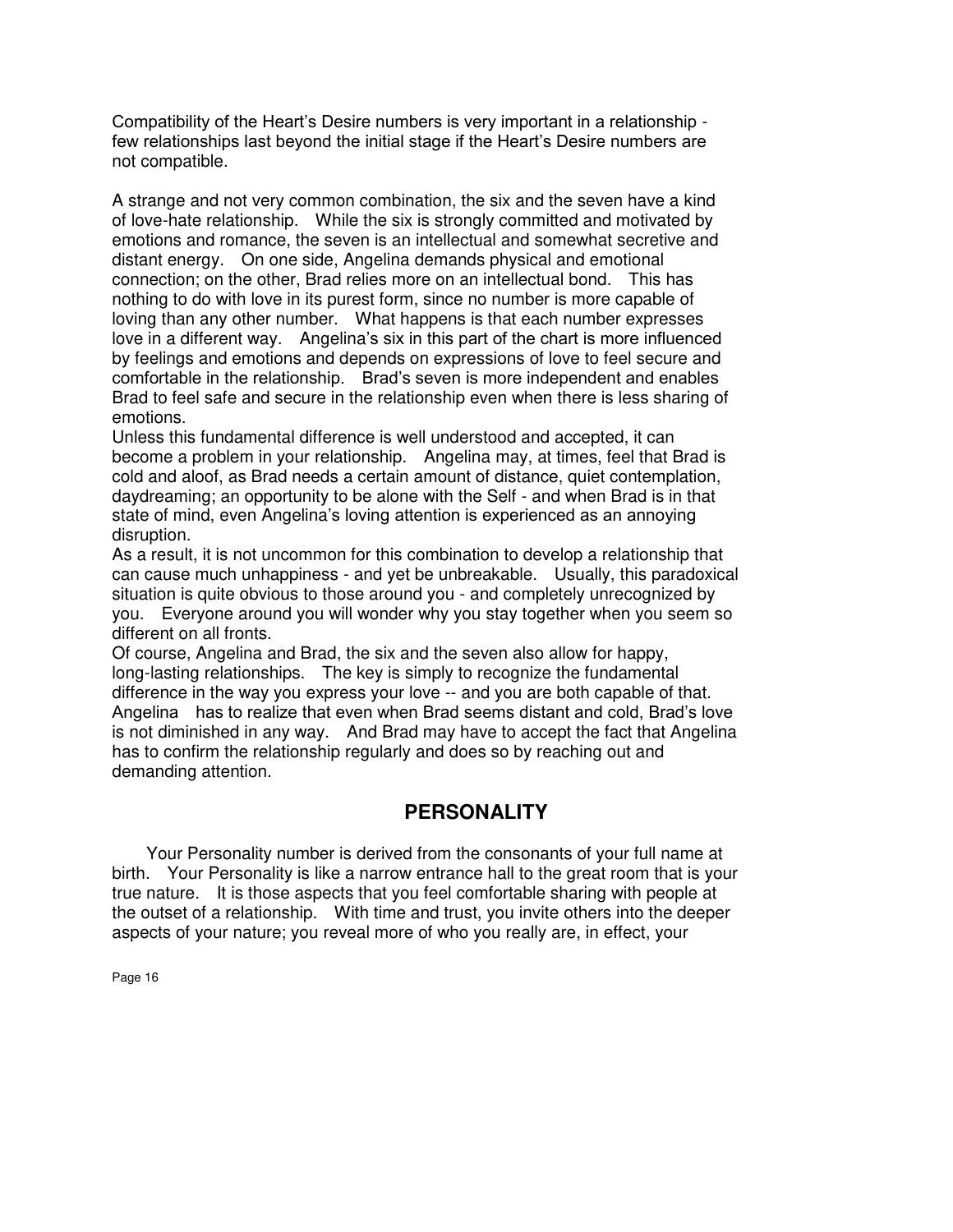Heart's Desire, Expression, and so on.

 Your Personality number often serves as a censoring device, both in terms of what you send out, as well as what you allow to approach. It discriminates in the kinds of people and information you let enter your heart and mind. For this reason, your Personality is usually much more narrow and protective in its definition than the real you. It can screen out some of what you do not want to deal with -- people or situations -- but it also welcomes those things that immediately relate to your inner nature.

 Your Personality number also indicates how others perceive you. No one can be objective about himself or herself. Even our closest friends and relatives have trouble describing how they see us.

#### *Angelina , your Personality is 9*

 Angelina, you have an impressive and aristocratic bearing. No matter how tall you are, you appear noble and upright. You are very much in control of the image you send out to others.

 Many actors, dancers, and other performers have a 9 Personality Number. You are elegant, graceful, and charismatic. Many admire you.

 You have the kind of stature that pulls people to you or repels them intensely. Some are jealous of you and may seek to belittle you.

 You may encourage this to some extent by the amount of arrogance you radiate. This is a caution for all 9 Personalities -- they are sometimes aloof and hold themselves above the world.

Your challenge is to come down to earth with your fellow man.

 Conversely, you have a great compassion for humanity and want to dedicate yourself to improving the lot of others. You are better when dealing with the trials of the many than the trouble of a single person. You are more capable of working on the grand scale, addressing the needs of society, than on a one-to-one basis.

 Angelina, you are kind and sympathetic, helpful and compassionate. Behind the controlled and calm facade, you are sensitive, vulnerable and emotional.

 You have excellent taste. There is a good deal of artistic talent in you that shows in your home environment and your clothing.

 You tend to see yourself as a guardian of society, a benevolent leader, guiding and directing your community toward a better world.

#### *Brad, your Personality is 24/6*

 Brad, you radiate understanding and compassion. People sense your warmth and fairness. For this reason, you attract many people who are in need of comfort, including the disadvantaged. People tend to come to you to unload their burdens. You inspire confidence.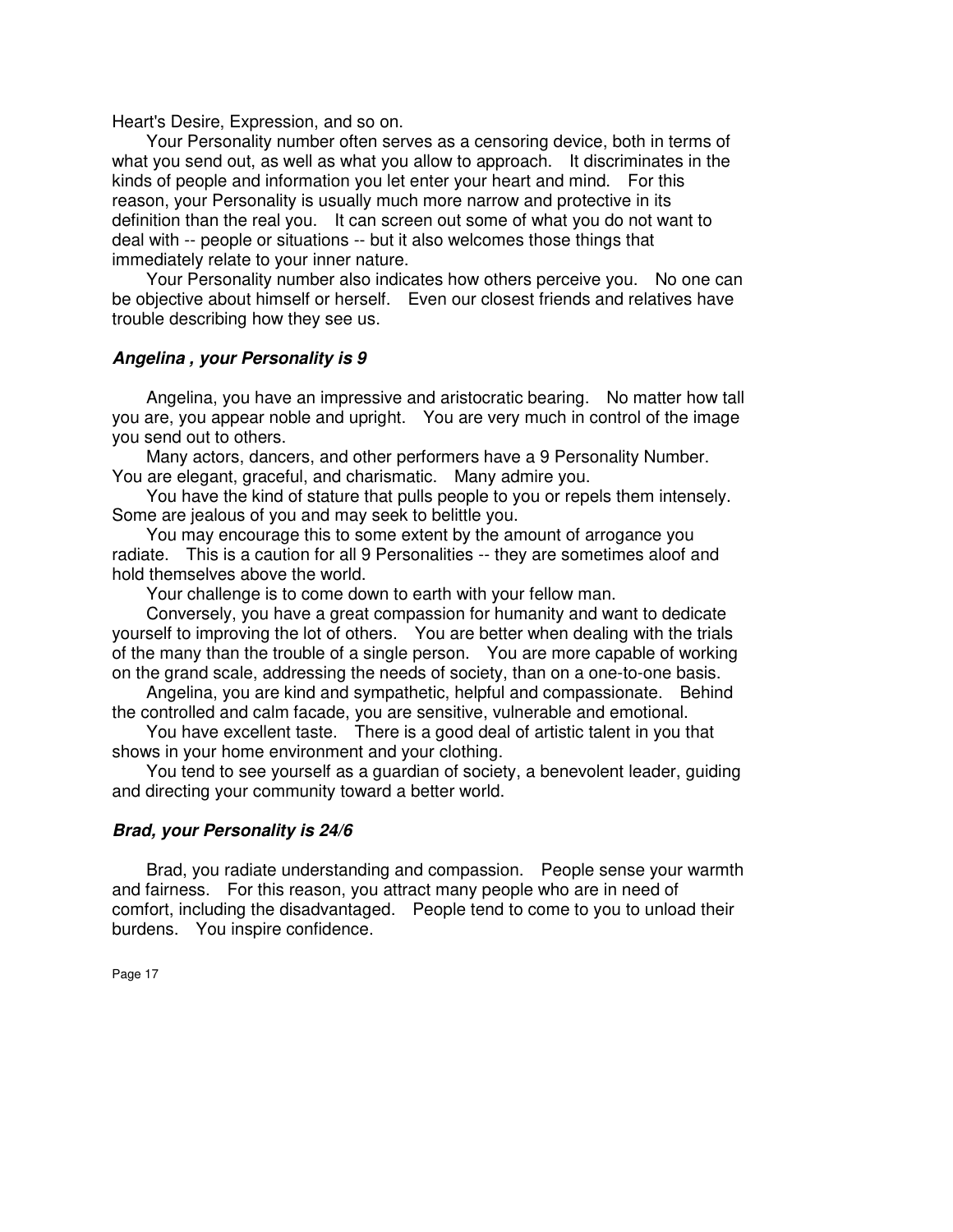You have a fine sense of justice. You do everything in your power to keep the harmony and are even willing to sacrifice your personal desires for the good of others.

 You can take this too far, however, sometimes playing the role of the martyr. You have to guard against being taken advantage of. You are not always a very good judge of character. You tend to see the best in others.

 You also can become too involved in the lives of others, to your own detriment. (This aspect can be balanced by other numbers in your chart.)

 You are hospitable and domestic. You love children and are a good parent. You are romantic, faithful and very protective.

 You are artistic. You love music, flowers and gardening. You are a natural interior designer. You have an excellent sense of color and taste.

 Brad, you are more concerned with the content of your personality than your appearance, which causes you to be less conscious of the style of your clothes. You are more interested in comfort and the utility of clothing than the statement it makes.

 Six Personality Numbers are exceedingly generous. You are not particularly logical when it comes to finances.

 You are very vulnerable to praise and criticism. You tend to worry a lot, causing stomach problems.

 People see you as a maternal or paternal figure. They want to relax in your presence and unburden themselves. You are the safe port in the crowd.

#### *Your Personality's compatibility is 9 and 6*

Quickly recognized when two people first meet, not many relationships even get started unless the Personality numbers are compatible.

Brad and Angelina, all numbers dividable by three have several things in common. First and foremost, all these numbers respond to the physical, emotional and spiritual needs of others. In the case of a six, this is expressed mainly towards those in the immediate circle: family and friends. In the case of the nine, it is directed more towards people at large - pretty much all of mankind. When a six and a nine are found between romantic partners in this part of the chart, compatibility is very good. Both of you, Brad and Angelina, are self-sacrificing, giving and caring people. Brad is more practical, Angelina more idealistic, but your motivations are similar.

Another aspect you have in common is your creativity and your eye for beauty, which, contrary to what might be expected, is pretty often a source of trouble for the six-and-nine combination. Brad and Angelina, sometimes you will see eye to eye when it comes to decorating, but often you won't. And since you are both opinionated in this matter, in order to prevent unnecessary arguments, what you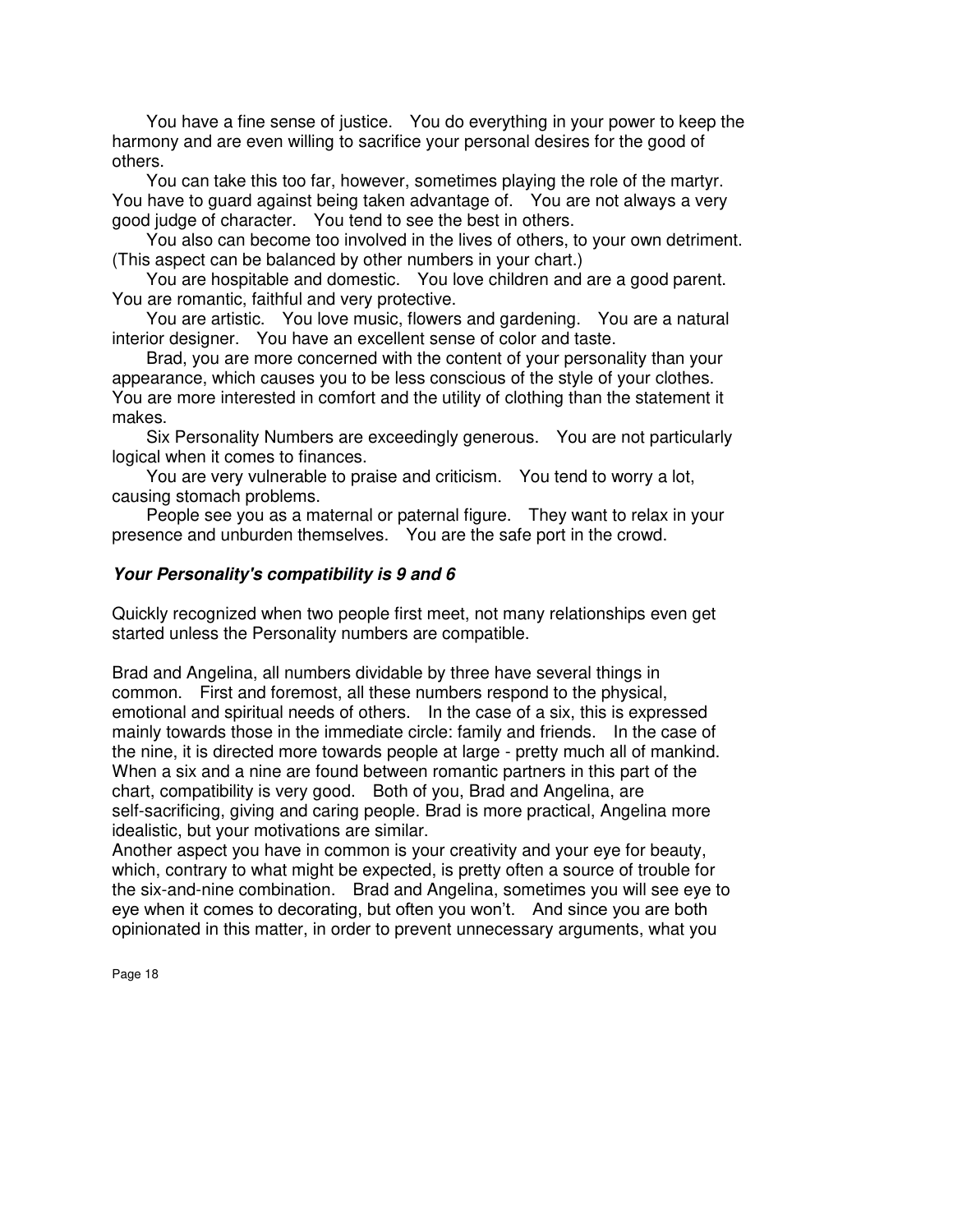should do is give and take a little, something you are both quite capable of doing. Another talent or trait you share is a sense of justice. The six and the nine are both strongly affected by a sense of right and wrong that can be very powerful sometimes to the extent that they get involved in politics or become activists. Unless you happen to be on opposite ends of the political spectrum, this trait can further strengthen your bond.

The six and the nine, Brad and Angelina, are highly compatible. However, there are some areas where you may find yourself clashing if certain negative traits are allowed to grow. Although this is not common, a warning might be in place. The nine, Angelina, with its idealistic and self-sacrificing nature, can also be arrogant and self-righteous. Recognizing the relative value of one's concepts and ideas is not a strong point with the nine. Angelina, with your innate sense of justice, you may have recognized a tendency in yourself to put down those who don't see things the same way as you do. Especially when combined with strong religious dogmas, the nine can become a negative influence on others, sometimes ruining a relationship - even with the most devoted partner. If you have found yourself in that corner, Angelina, you would do well to realize that what we believe and what we think, is just that, a thought, a concept, the truth as we see it. Always keep in mind that our perspective, no matter how enlightened, is still limited. Knowing that, we will be able to be compassionate and tolerant towards others. The nine, as you have read in the previous chapters, is the least prejudiced of all numbers, but as with all human traits, its dark side tends to be the direct opposite of the light side.

Although the most loving of all numbers, Brad's six has a dark side as well, and a dark side that can be nasty indeed. The six can become intolerant and angry, often without a clear cause. The irritation and anger seem just to sit there, inside, waiting for an opportunity to break out, without rhyme or reason.

Brad and Angelina, the negative sides of either the six or the nine are rarely displayed, but you will need to watch out for them in order to prevent them from spoiling what is most certainly one of the best number combinations around.

# **PERSONAL YEARS**

 Your Personal Year number is a strong indication of the trends and circumstances you will experience during the year ahead. Your Personal Year cycles are based on the Universal Year cycles and therefore run concurrent with the calendar year. Transit and Essence cycles are based on the letters of your name and run from birth date to birth date.

 There are nine personal year numbers, which makes up a complete Epicycle. Each Epicycle reveals the progression or evolution of a specific part of your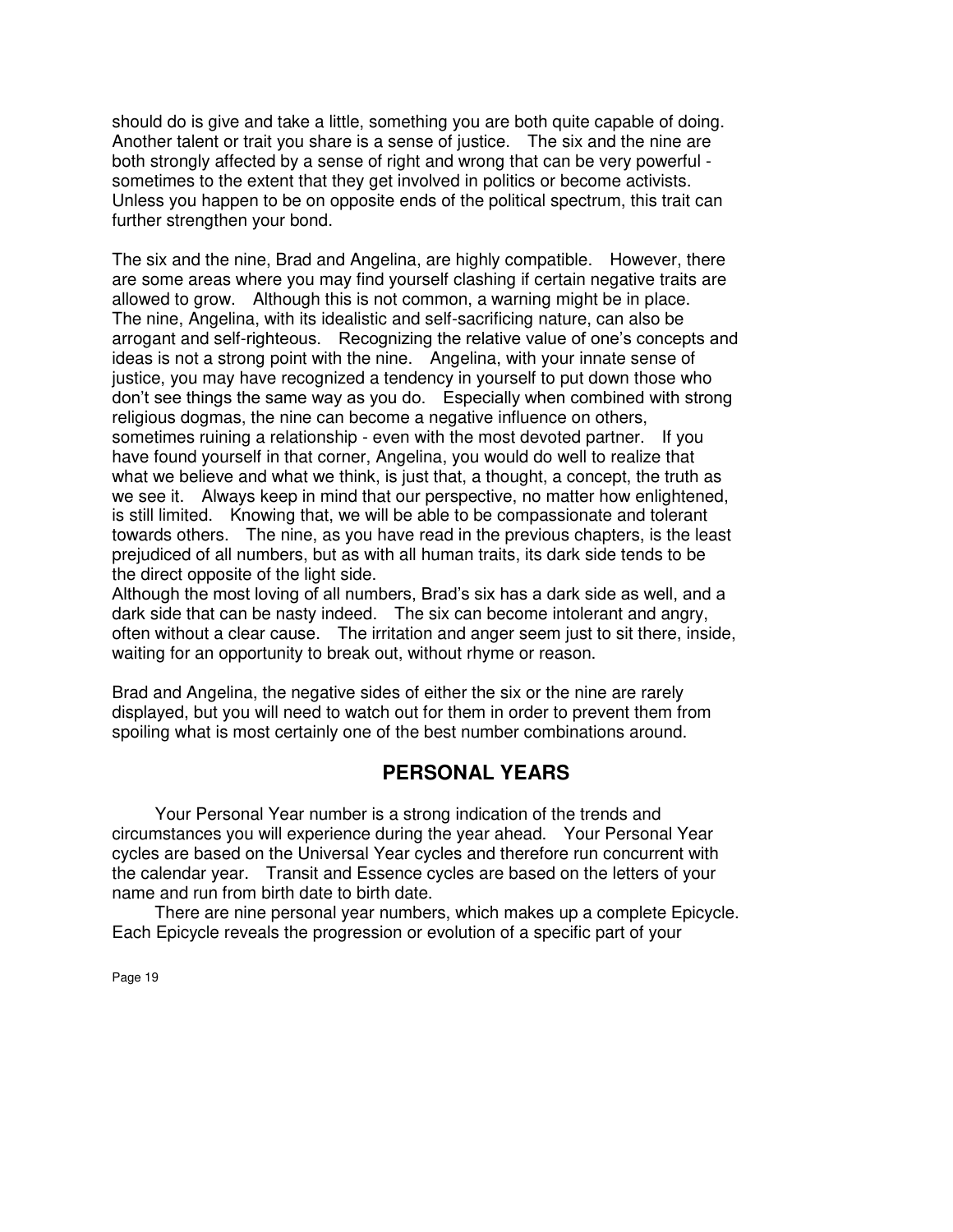growth. Angelina, your progress along this Epicycle can be seen very logically, from the infancy or beginning of a growth period in your life, to the conclusion or culmination of that process. The 1 personal year indicates your first steps in a new direction. The years that follow indicate your progress along this path, concluding with your 9 Personal Year, which completes the cycle. Below is a description of your current Personal Year. It indicates where you are on the 9 year Epicycle.

 The Personal Years form the building steps that mark your progress through life.

## *Angelina, your Personal Year for 2014 is 8*

 After last year's constant involvement with yourself and very possible occasional doubts about the state of your business or career you will find this year to be a relief, Angelina. Things finally work out. Long postponed checks and promotions come through. You see the light at the end of your financial tunnel and an inner strength and confidence is breaking through. This is your year of harvest and, depending on the effort you put out in the past seven years, your reward will be equally large. There is a beauty in these cycles we can recognize and understand and in doing so we find ourselves "in the flow" and there is no more need to try and struggle upstream. So this year you will have an opportunity to involve yourself fully in work and material growth and bring home the rewards, at the same time a certain detachment is also necessary, for you and for the experience you have because it is not the reward that brings you happiness but your experience of life, which is why before the rewarding eight year you have had such opportunity for growth during the soul-searching of a seven year. Give in to your ambitions, you will find yourself more clear and focused and able to pursue and reach your goals. Angelina, your power is visible and strong, mental creativity is high, vision and intuition will guide you, and at the same time you are more efficient and focused. There can be loss, serious loss, bankruptcy and failure, because always the rewards are directly proportionate to your effort and motivation, however you know the effort you put out and you know your motivations, so there must be no room for fear and doubt, only for success and winning and this year will undoubtedly turn out to be a very satisfying year.

#### *Brad, your Personal Year for 2014 is 1*

 Be ready for major changes. Brad, you will be inspired to start new projects or enterprises. You will feel a strong forward push toward new goals.

 This is a time for vision and planning. Share your dream with others; make plans, get the necessary support, but, above all, rely on yourself as the driving force. Be decisive!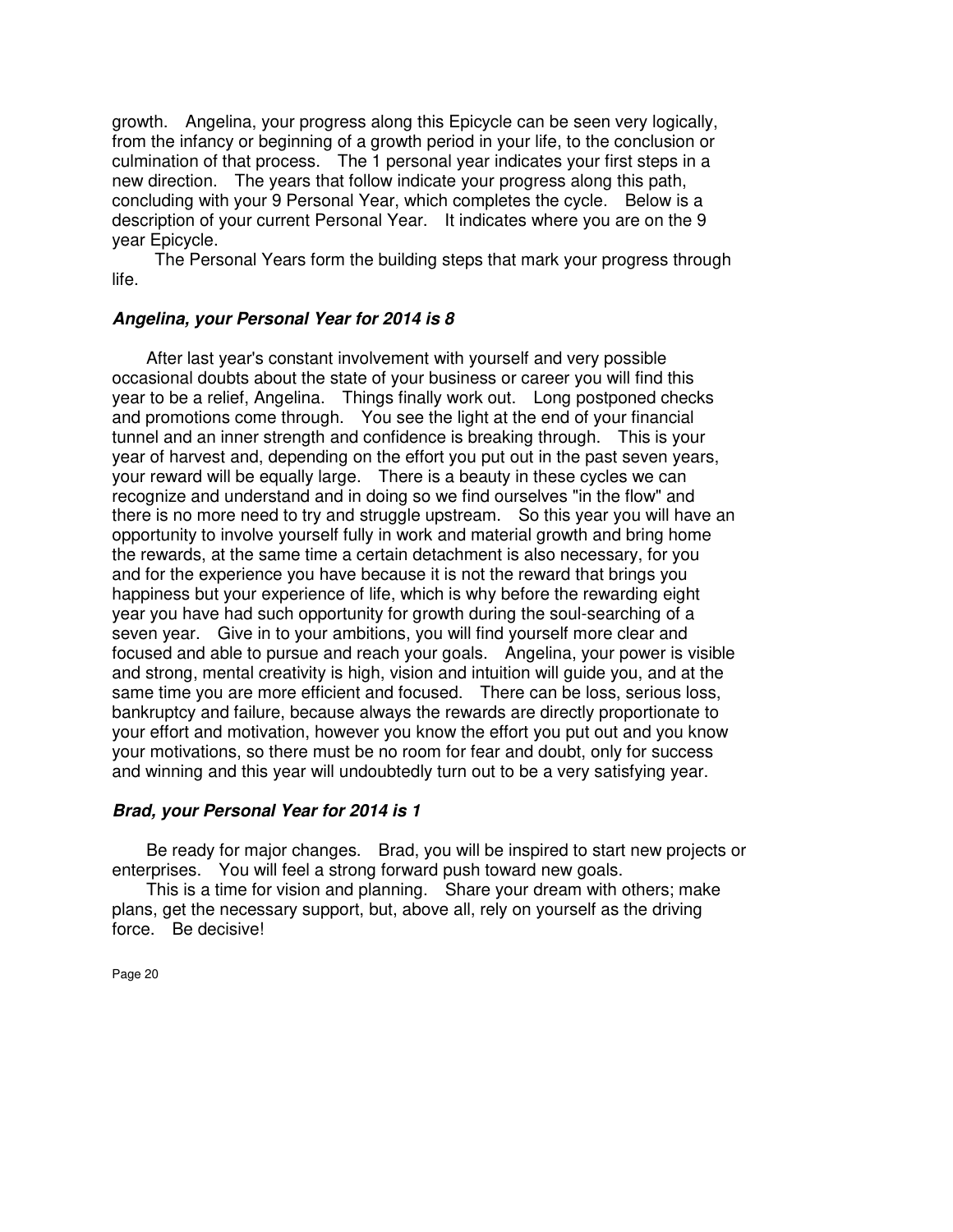You are starting a new nine year Epicycle. Everything you do now will affect your future. Do not hold back the inner force of creation. Be direct, daring, and bold.

 You will have more confidence and determination this year, particularly in comparison with last year, which was a time of letting go. This year represents a time of birth. It's a time to take charge and to apply yourself to your dream.

 This is also a good time to make the personal changes you have long wanted to make: Start a diet and/or an exercise program, or begin a new course of study.

 There may be some emotional turmoil, especially in the first two or three months. It takes a while to get the ball rolling. There are many changes you must make and much work to be done.

 Be open-minded, organized, and focused. Avoid distractions and procrastination.

 Brad, you are at a crossroads. You will need courage and a clear head to stay on the right track.

This is a year of opportunities.

 The key months in your year ahead are March, in which you are able to lay the foundation to your plans; April, in which changes take place such as a change of residence or career; July and August mark a time in which you will see the fruits of your labors begin to take place; October represents a major turn in events, often fraught with emotional turmoil; the fall marks a coalescing of your plans into more concrete form.

## *Your Personal Year's compatibility for 2014 is 8 and 1*

Compatibility is as important with the cycles as it is with character traits. It is possible for a relationship between two people with otherwise very compatible charts to break down as a result of encountering one or more incompatible cycles. However, it is much easier to overcome or avoid possible pitfalls resulting from incompatible cycles than from incompatible personality traits.

The one and eight is an excellent combination to inspire both of you to get busy. Brad is pushing towards goals and Angelina is discovering goals. The two of you are treading on a path of progress and financial improvement, although there may be some danger involved for Angelina, who should be very careful and suspicious of any get-rich-quick schemes.

The gap between the cycles is considerable and has to do with your different spiritual paths. This will become particularly clear during this period and may cause some problems in the relationship. Much of it is superficial and a helpful bit of advice is to just ignore it. Sometimes, in order to maintain a healthy, strong relationship, you need to talk about your differences. There are instances though, when it is better to just avoid the subject and accept the fact that you love each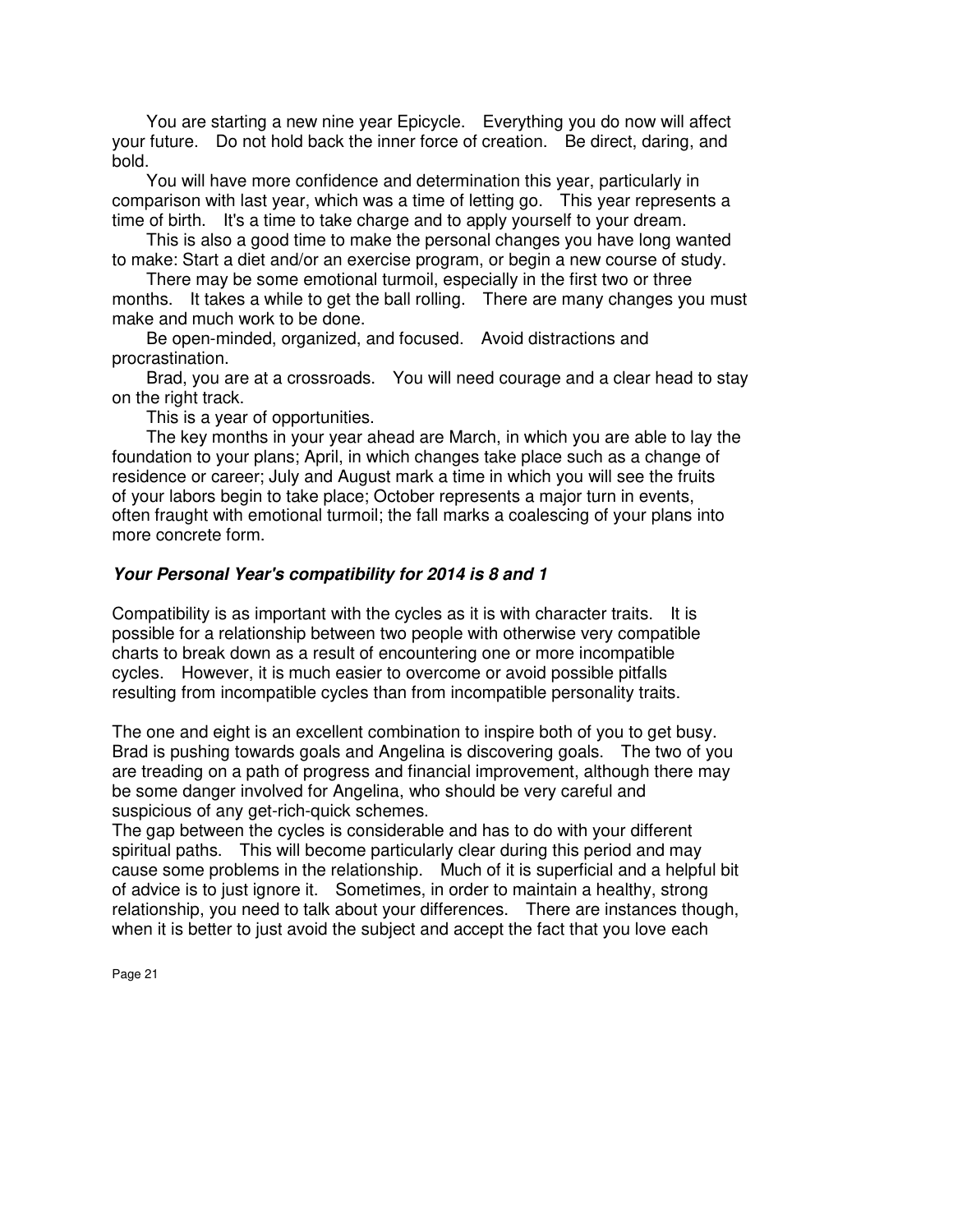other but are two different people with different experiences. This is a time to ignore the differences and just enjoy each other's company. Both of you, Brad and Angelina, are going through cycles that strengthen your position on the material plane, and during their span, your best approach is to focus on that. As to your intellectual and spiritual differences, you will be better off if you don't disturb sleeping dogs.

#### *Angelina, your Personal Year for 2015 is 9*

 This is your year to finish up all unfinished business, Angelina, to clean house and make room for new things. On a material level this is a good time to get rid of unnecessary weight, to give away or sell what you do not need anymore and to pay off old debts. On a spiritual level you will experience a different mode altogether. Your attention should turn to others and their needs, find ways to be of help and give time and energy to worthwhile causes. You must lighten your burden of questions and doubts and the best way to do so is by directing your attention to another direction, away from yourself and you will find yourself becoming lighter and more in touch with your self. This is a time of completion, problems can be solved and over with, strained relationships relax or disappear, the sources of stress in work or business can be better understood and dealt with. Be social and communicative, enjoy music and other arts. Angelina, your creativity is higher than usual. There can be some difficulties this year due to your desire to face obstacles and overcome them, decisions have to be taken and courage and strength may be severely tested several times, this is not going to be an easy year all the time but you will feel relieved and on the brink of a positive breakthrough by the end of this year. This is the end of a nine year epicycle and will you will feel many times the excitement of a new and promising era when optimism is your friend but you will also experience the fear of letting go, however the more you let go the more room there is to be filled during the next epicycle.

#### *Brad, your Personal Year for 2015 is 2*

 Brad, this is a year to carefully protect and nurture your plans. You will be like a mother watching over her children, conscious of every threat, real or imagined.

 You need tact and cooperation to keep yourself moving forward. There will likely be confrontations with others, requiring a subtle and gentle approach. You will have to stay focused on your goals, yet use intelligent persuasion. Being forceful may work against you; compromises will work in your favor.

 You will be unusually sensitive and may wonder at times what happened to the drive and momentum you felt last year. This year requires something else from you now -- a delicate sense of balance and a willingness to go around obstacles,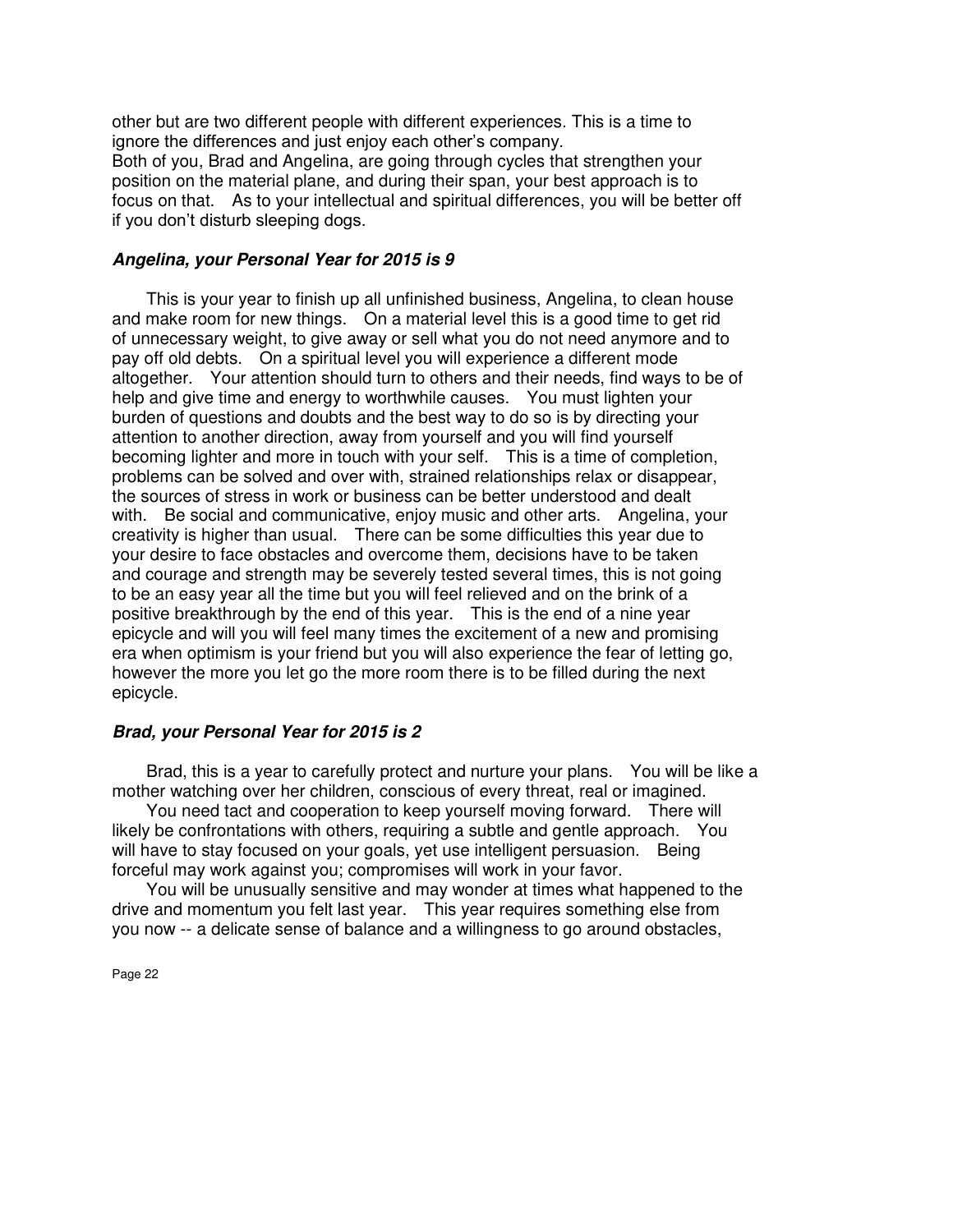without losing sight of your goal.

 You may experience some emotional depressions and frustrations. The year is marked by struggle, but there are many opportunities to advance your plans.

This is a year of slow growth, requiring patience.

 Be discriminating in your associations and secretive about your plans. Don't talk too much about your ideas; be a bit secretive; guard yourself and your ideas. You are somewhat vulnerable this year.

 This is a good year to improve yourself through reading and research. Brad, your growing awareness of the less visible and less obvious aspects of life will make you much stronger and better prepared for the future.

 You must be wise in all your relationships and associations this year. You are far more capable of establishing close, even life long relationships this year. Because sensitivity and openness are heightened, many people find their "soul mate" in a two year.

 May is the pivotal month in the year. You are extremely intuitive and sensitive. You are also self-reflecting and better able to influence your peers and situation through spiritual awareness. July brings a culmination of plans and a distinct step forward. August sees things become more concrete and brings a new beginning. September is emotional, requiring adjustments, tact, and inner resolve. The 2 year is a year of growth and advancement, but through gentle means, and the indirect use of your personal power.

## *Your Personal Year's compatibility for 2015 is 9 and 2*

Brad and Angelina, this is a time when you will be able to recognize whether the relationship is founded on real substance. You are both experiencing a time when emotional forces seem to rule. Brad is somewhat self-absorbed and emotional about pretty much everything. Vulnerable and sensitive, Brad is also more aware and finely tuned to recognize what is real and what is not. In order for the heart to see more clearly, some protective layers have to be dismantled. This is exactly what is going on with Brad in regards to the relationship. While the heart is seeking truth and clarity, it is also more exposed and vulnerable. For Angelina , a different but no less emotionally charged period is reflected in the nine. Angelina is also searching for answers, but the question is not so much connected to the relationship as to Angelina , the human being. Angelina is facing a crossroads and not sure about which way to turn.

This is a very important time for Angelina, a time during which Angelina experiences ups and downs like a roller coaster. A time of growth and choice. Brad and Angelina, you are two people going through different emotional and spiritual changes. You will be able to support each other only in the most basic sense; you can give each other love.

If the relationship has real substance, you will get through this time with flying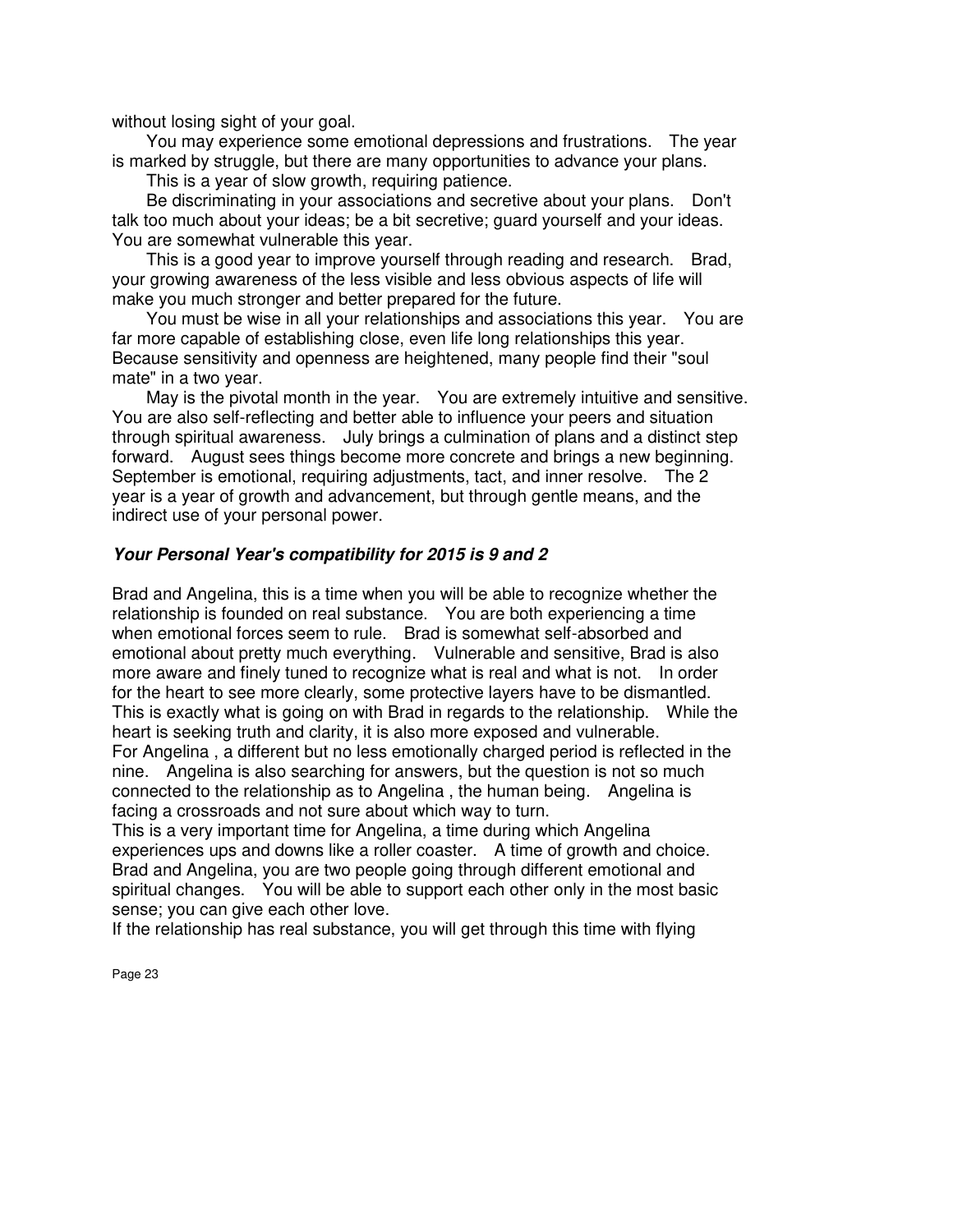colors. If the relationship does not have real substance, you will both know that by the end of this period.

# **PERSONAL MONTHS**

#### *Angelina, your Personal Month for January 2014 is 9*

 Angelina, January is a 9 Personal Month in an 8 Personal Year. It marks a period of completion. You have gone through a spiritual growth cycle that resulted in a better understanding of yourself. You have gained much insight.

 Now you are entering a time when spiritual understanding must merge with the practical and material side of life. You are moving from a 7 Personal Year, which was dominated by spiritual growth, into an 8 Personal Year, which is focused on the material aspects of your life. This may throw you a little off balance. The year begins with some confusion and self-doubt.

 Often, there is financial stress. You need to apply yourself to your career and other worldly matters. This is the year of harvesting your rewards, but before that happens, you need to prepare yourself, to regain your footing.

 Now you must become more aggressive and ambitious. January requires effort. It also requires a letting go of outdated and outgrown concepts, habits, and relationships.

 For that reason, January tends to be emotional and somewhat insecure. However, you will soon pick up momentum, and your personal power increases.

 Romantic and love-relationships experience some stresses. Angelina, you are somewhat distant and aloof, which may make your partner feel left out. Spend some time reassuring your mate.

#### *Brad, your Personal Month for January 2014 is 2*

 Brad, January is a 2 Personal Month in a 1 Personal Year. This is not a month to make important choices or decisions without a lot of careful consideration. Begin this process by taking a critical look at your current state of mind.

 This is a month of some confusion and self-doubt. More mercurial than usual, you will likely switch from optimism to pessimism, and back again. This is to be expected when you are right in the middle of a major personality overhaul.

 January is your first month of a new long-term cycle. Many of the changes you are going through require approximately two years; you have now begun the second of those years. Brad, your transformation can be compared to a low-level reformat of your inner hard-disk. When the job is done, much of the information is replaced, gaps are closed, and the bugs are ironed out. You can look forward to a time of greater self-confidence, more energy, and a refreshed and more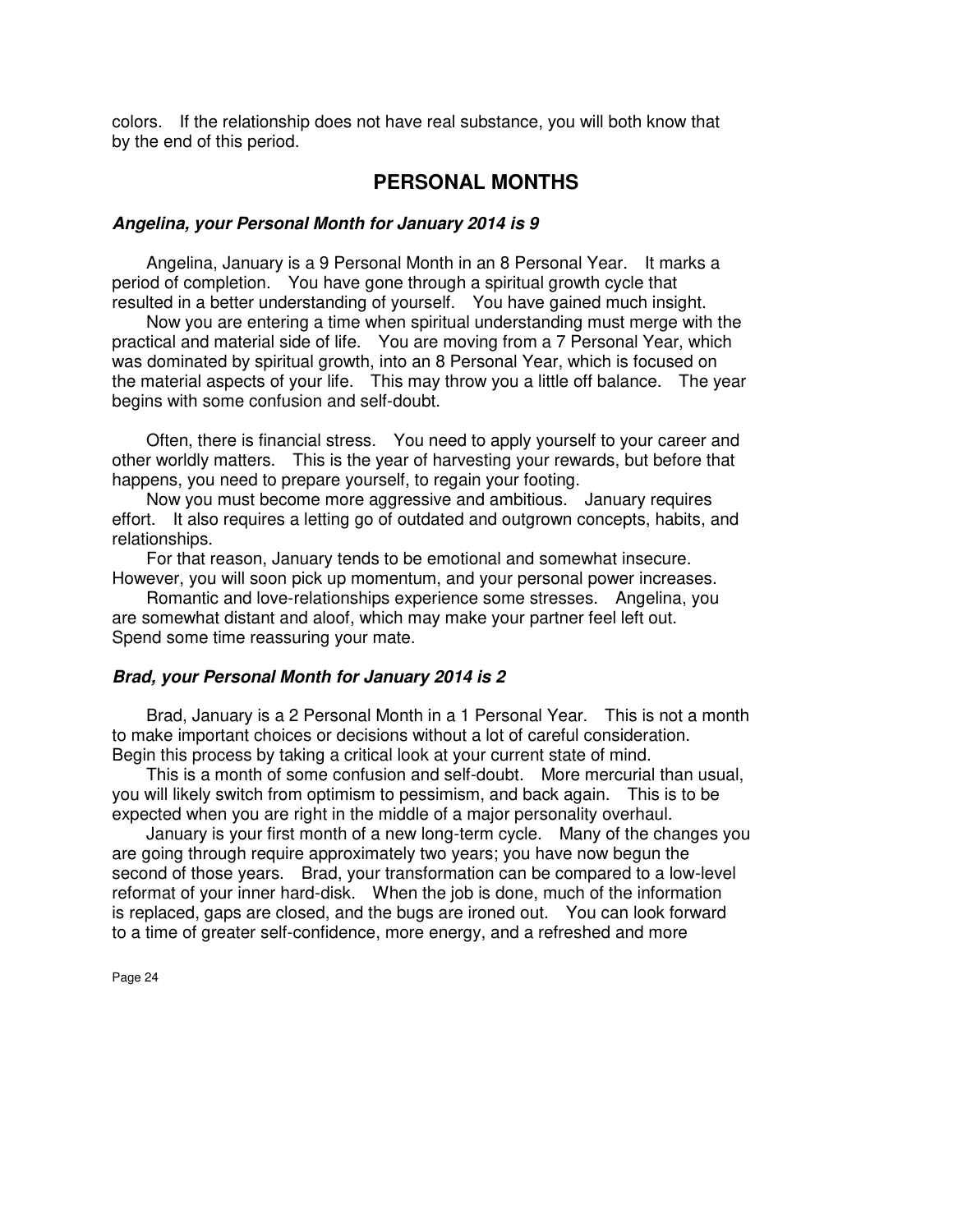positive outlook on life.

 A 1 Personal Year, 2 Personal Month is highly charged in the areas of romance and friendships. You may well meet someone who will touch your heart deeply.

Friendships intensify and can be very comforting and healing.

 You will likely find yourself being helpful to others, particularly as a counselor or adviser. The energies implicit in the month give you greater sensitivity to feelings -- yours, as well as those of others.

 You will be tactful and capable of creating harmony where there was turmoil. At times, you may be overly sensitive, and may not handle criticism well.

 The month starts slowly and with some difficulties. However, once you've passed the mid-point, you increasingly gain confidence, direction, and momentum toward your goals.

#### *Your Personal Month's compatibility for January 2014 is 9 and 2*

Relationship compatibility of Personal Month cycles can have a powerful effect. But keep in mind: the cycle is short. So, if you run into turmoil, it helps to remember that it is in the nature of a cycle to be only temporary.

Note: The compatibility between cycles is repetitive, as is the nature of cycles. While the influence of Personal Month cycles represented by the same number, can vary greatly depending on the yearly cycle, the compatibility aspect changes very little. You will therefore find that the compatibility description is the same when, for example, a 3 and 4 Personal Month combination is found in a 5 year, as when it is found in a 6 year.

Therefore, you will find that the possible influence of your Personal Month cycles never repeats itself within any one-hundred-and-eight-month period. However, the compatibility aspect repeats much more often - generally every nine months but sometimes even less than that, depending on your Personal Year cycle.

Brad and Angelina, this is a time when you will be able to recognize whether the relationship is founded on real substance. You are both experiencing a time when emotional forces seem to rule. Brad is somewhat self-absorbed and emotional about pretty much everything. Vulnerable and sensitive, Brad is also more aware and finely tuned to recognize what is real and what is not. In order for the heart to see more clearly, some protective layers have to be dismantled. This is exactly what is going on with Brad in regards to the relationship. While the heart is seeking truth and clarity, it is also more exposed and vulnerable. For Angelina, a different but no less emotionally charged period is reflected in the nine. Angelina is also searching for answers, but the question is not so much connected to the relationship as to Angelina, the human being. Angelina is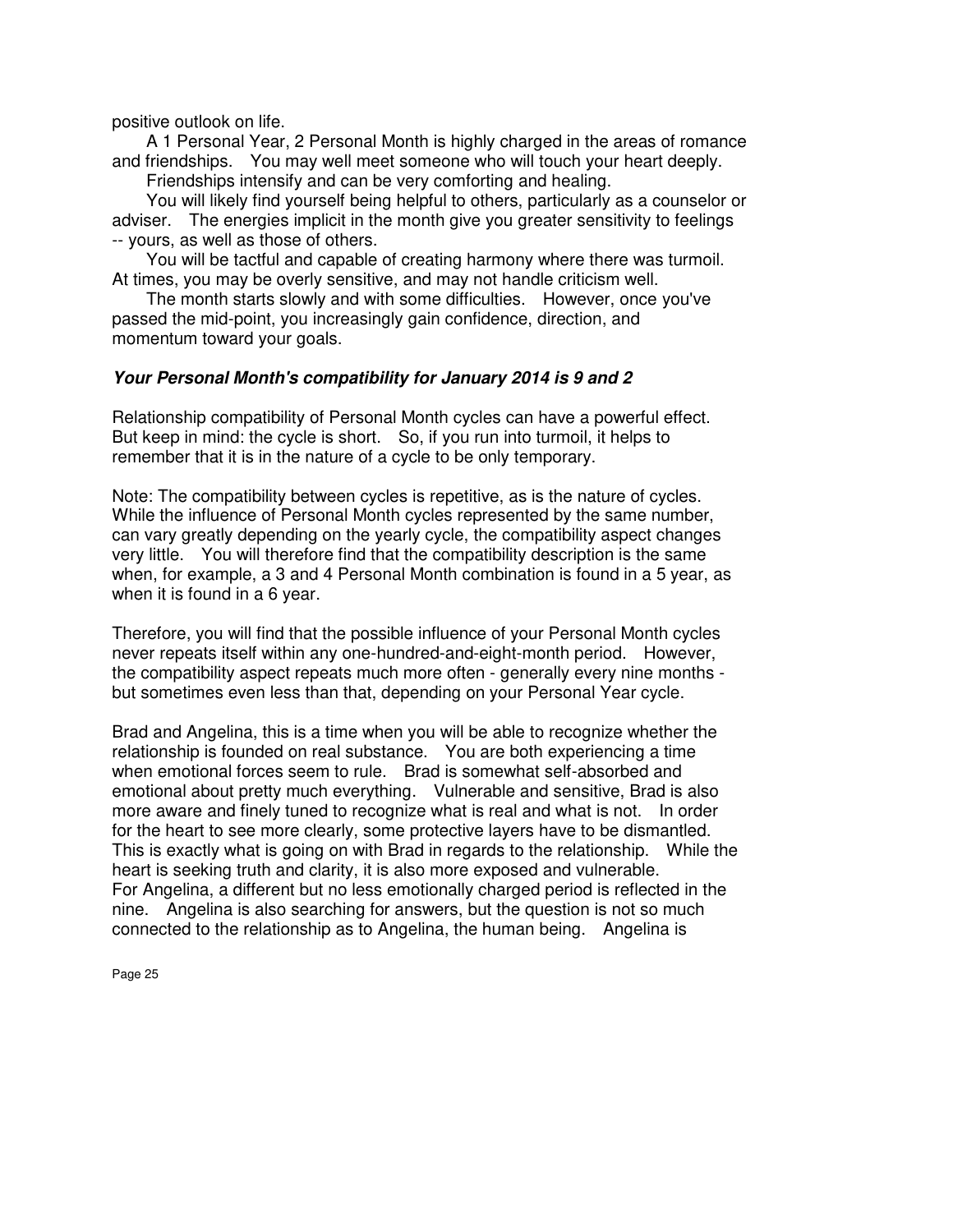facing a crossroads and not sure about which way to turn.

This is a very important time for Angelina, a time during which Angelina experiences ups and downs like a roller coaster. A time of growth and choice. Brad and Angelina, you are two people going through different emotional and spiritual changes. You will be able to support each other only in the most basic sense; you can give each other love.

If the relationship has real substance, you will get through this time with flying colors. If the relationship does not have real substance, you will both know that by the end of this period.

#### *Angelina, your Personal Month for February 2014 is 1*

 Angelina, February is a 1 Personal Month in an 8 Personal Year. Now things begin to speed up. Unlike last month, you now feel full of energy and enthusiasm. In fact, you're impatient to start new projects, and must guard against impulsive decisions.

 Your career and financial affairs are the areas of your life that require the most attention. There are great opportunities as well as potential dangers. This is the year marked by opposites: times when everything seems to go your way, and other times when it seems the rug has been pulled out from under you. February gives the first indication of what this year will bring but, more important, it challenges you to put your best foot forward, to show what you are made of.

 The month may begin with a challenge. You may have to confront one of your biggest fears, which is followed by an opportunity to put that fear to rest once and for all. Courage, determination, and inner strength are the needed ingredients that will make this a successful month and a profitable year. The year can be characterized by the old carrot-and-stick metaphor: February reveals the carrot - the prize you can obtain -- but it also shows the pitfalls and dangers; in short, the stick.

 Relationships are favorable in all areas of your life. Co-workers show support, friends tell you how much they admire you, relatives make it clear they have confidence in you, and your lover makes you feel you deserve the best.

#### *Brad, your Personal Month for February 2014 is 3*

 Brad, February is a 3 Personal Month in a 1 Personal Year. It brings objective reasons for optimism. Now there is a sense of promise in the year. You see your direction a little clearer. There is a sense of beginning. This causes you to lighten up and become more social, especially during the latter part of the month. People are attracted to your upbeat attitude. You attract support from unexpected sources.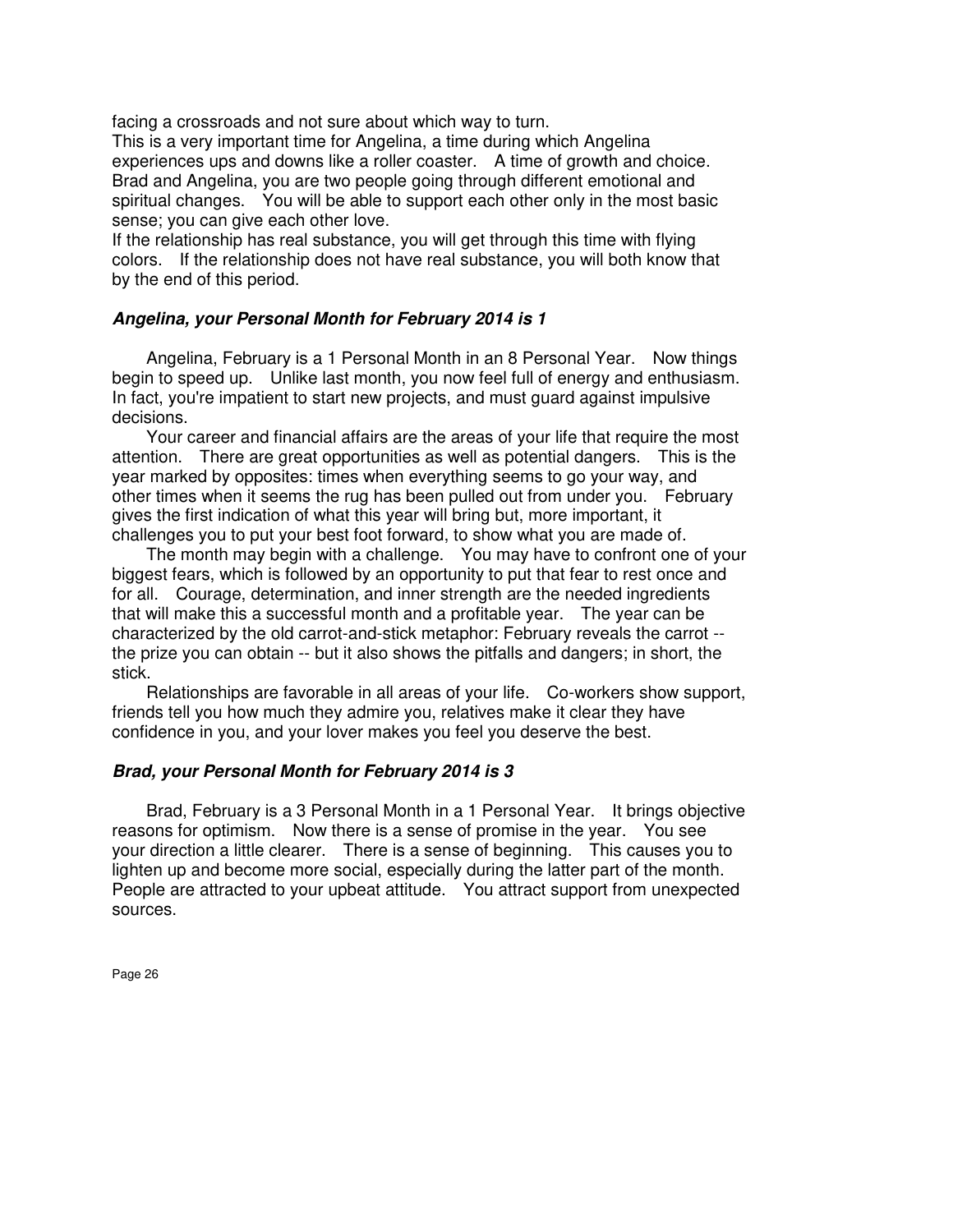A new project ignites your excitement, energy, and motivation, all of which you are able to communicate to others.

 The real work does not start until next month, and for that reason, this month offers some time for planning, as well as leisure and rest.

 You are quick-witted and your sense of humor is enhanced. Friends are drawn to you and there will be plenty of invitations for social events.

 Romance is exciting and promising. Brad, your self-expression is improved and you feel more comfortable talking about your feelings, your expectations, and your dreams.

#### *Your Personal Month's compatibility for February 2014 is 1 and 3*

Angelina and Brad, not only is this one of the most compatible cycles but it also shows that your cycles are usually compatible in nature. A gap of two will always be maintained, which, as a rule of thumb, is a good sign. Next time, your cycles will be two and four, the period after that three and five, and so forth. For this period, Angelina, you are like someone who just awoke from a long rest, had a cup of coffee, and are now rearing to go. Your energy level is high. You feel strong and capable and don't want to be held back by anyone or anything. Brad also experiences a dynamic time, but with less focus and more play. Brad's energy is more directed towards creativity, self-expression and relaxation. The only possible discordance with this combination of cycles usually lies in Angelina's perception of Brad's behavior as lacking responsibility. Brad is not in the mood to take anything very serious, which may become a source of irritation for Angelina . Angelina , you need to accept the fact that this period represents somewhat of a break – as matter of fact, a necessary break - for Brad.

#### *Angelina , your Personal Month for March 2014 is 2*

 Angelina, March is a 2 Personal Month in an 8 Personal Year. The month demonstrates how you can sometimes make more progress and be more successful by staying in the background than by forcing the issue. March gives you ample opportunity to influence others, to make them listen to your ideas, even to inspire them to do things your way. You are tactful and sensitive, yet also driven and motivated. You find better ways to handle challenging situations.

 Later this month, you gain respect and recognition and will find yourself taking on a leadership role. Your authority is impressive because you balance force and strength with diplomacy and tact.

 Romance is favorable and, if you are single, you may meet someone through work or a business meeting who will touch your heart.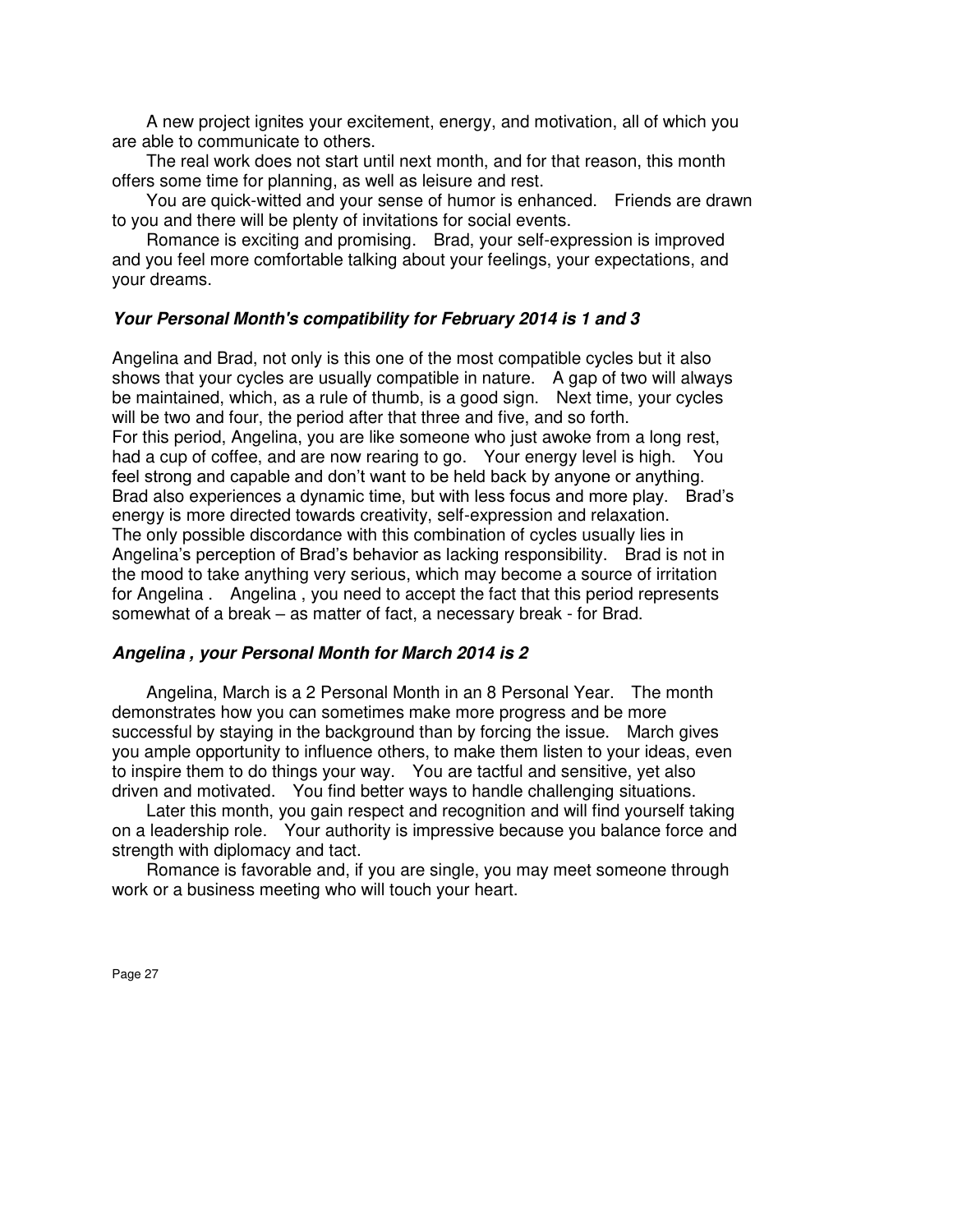## *Brad, your Personal Month for March 2014 is 4*

Brad, March is a 4 Personal Month in a 1 Personal Year and is the time to deliver; to show yourself and everyone involved that you are able and willing to do whatever it takes to reach your goals. It is a month to put your nose to the grindstone and to work on all the details.

 This is also a month in which your ability to plan and organize future events is greatly enhanced. So, too, is your clarity of mind. You gain confidence in your abilities and yourself. It's time to move; to make things happen. Do not procrastinate. Do not avoid work or effort.

Slacking would be a serious mistake.

 The month can be a little frustrating because so much of your energy will have to be directed to work and details, even routine matters. But this is a time that will likely bring forth an important opportunity, and result in real progress.

 It's surprising, therefore, that against such a serious and work-oriented backdrop, romance can bloom. Someone is impressed with your down-to-earth, go-getters approach and your can-do mentality. Brad, you will find yourself in demand.

#### *Your Personal Month's compatibility for March 2014 is 2 and 4*

For Angelina, a time of growth as a result of networking, meeting people in relation to work or business, and consolidating plans. For Brad, a time of hard work, focus, and probably a fair amount of frustration. For both of you, Angelina and Brad, the focal point should be career, work, your plans, and your future. The relationship is not much of an issue. It is possible that you will experience times when you don't seem to communicate much or share as much time together as usual. You may even feel that you are pulling away from each other. Don't worry. It is simply a matter of not being able to be in two places at the same time.

This, however, is only one side of the coin. On a more subtle plane, it is almost as if the opposite takes place. Because for Brad this is also a time of finding stability and comfort. Of placing things where they belong and establishing boundaries and territories. While for Angelina the heart rules and emotions are strongly felt and quickly displayed. This means that you complement each other. While Brad works on the practical aspects of your relationship, Angelina energizes the relationship on a deeper level. You could say that during this time, Brad works on the home and Angelina works on the heart.

#### *Angelina, your Personal Month for April 2014 is 3*

 Angelina, April is a 3 Personal Month in an 8 Personal Year. The events inspire creativity and optimism, as well as a need for flexibility and adaptability.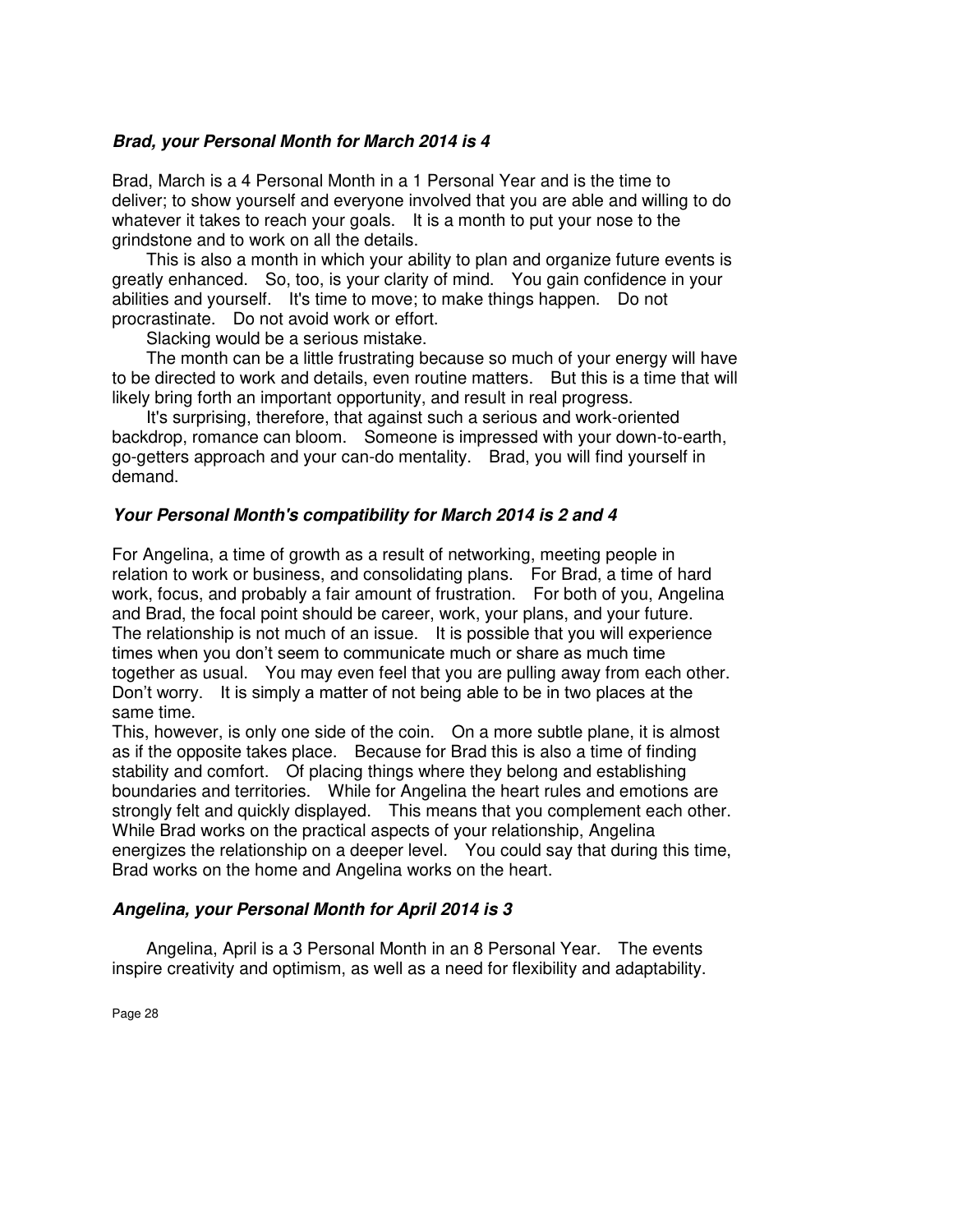Sometimes, the early part of an 8 Personal Year brings financial challenges and problems. If this is the case, April is the most challenging time of the year.

 It is a testing time that forces you to confront your lifestyle and your priorities. With the right adjustments, you can put yourself on sounder financial ground.

 The month also encourages a certain detachment from trying to control financial matters too much. Once you stop controlling matters too much, your spiritual understanding of life really pays off in a practical and applicable way.

 Last year's opportunities to contemplate and search for insight -- which may have seemed unproductive at times -- now prove to be your best defense on the battle ground of material progress. You are being forced to achieve a balance between the spiritual and the material, especially this month.

 In any case, April will reveal to you how capable you are of doing that. Be generous but don't waste money. Focus on getting things done, but don't let financial reward be your only motivation. Introduce creativity and a playful attitude to the job at hand. And most important; don't let temporary setbacks ruin your ambition. This is a time to reach out, not to suppress.

 Romance and relationships continue to be favorable. Social events bring new people. Angelina, your self-expression and sense of humor improve, and it is easy to make new friends during this time.

#### *Brad, your Personal Month for April 2014 is 5*

 Brad, April is a 5 Personal Month in a 1 Personal Year. It brings change in many practical areas of your life. As explained earlier, this year and last combine to bring about major changes. April brings many of these changes to the surface. They can include a change of residence or in career.

 The month often includes travel. You can count on a dynamic month, hectic even, but also adventurous and exciting.

 Consequently, the month requires flexibility and a willingness to accept change. Adapt. Respond. Embrace change. The more you allow yourself to flow with the circumstances, the easier and more successful this month will be. Be ready for surprises, but don't worry; the changes will streamline your ship and make your progress easier and more efficient.

 Brad, your ability to promote yourself and your ideas is also enhanced. You have an uncanny talent to be in the right place at the right time this month. Both at work and at social events, you'll be able to advertise your talents and abilities. People will be drawn to you.

 With all this excitement, it may be hard to concentrate and focus on the job at hand. You'll need self-discipline in order to prevent the scattering of your energy. Unless you concentrate, you may realize at the end of this month that you did not get a lot done.

Romance reveals a self-indulgent and perhaps irresponsible streak in you and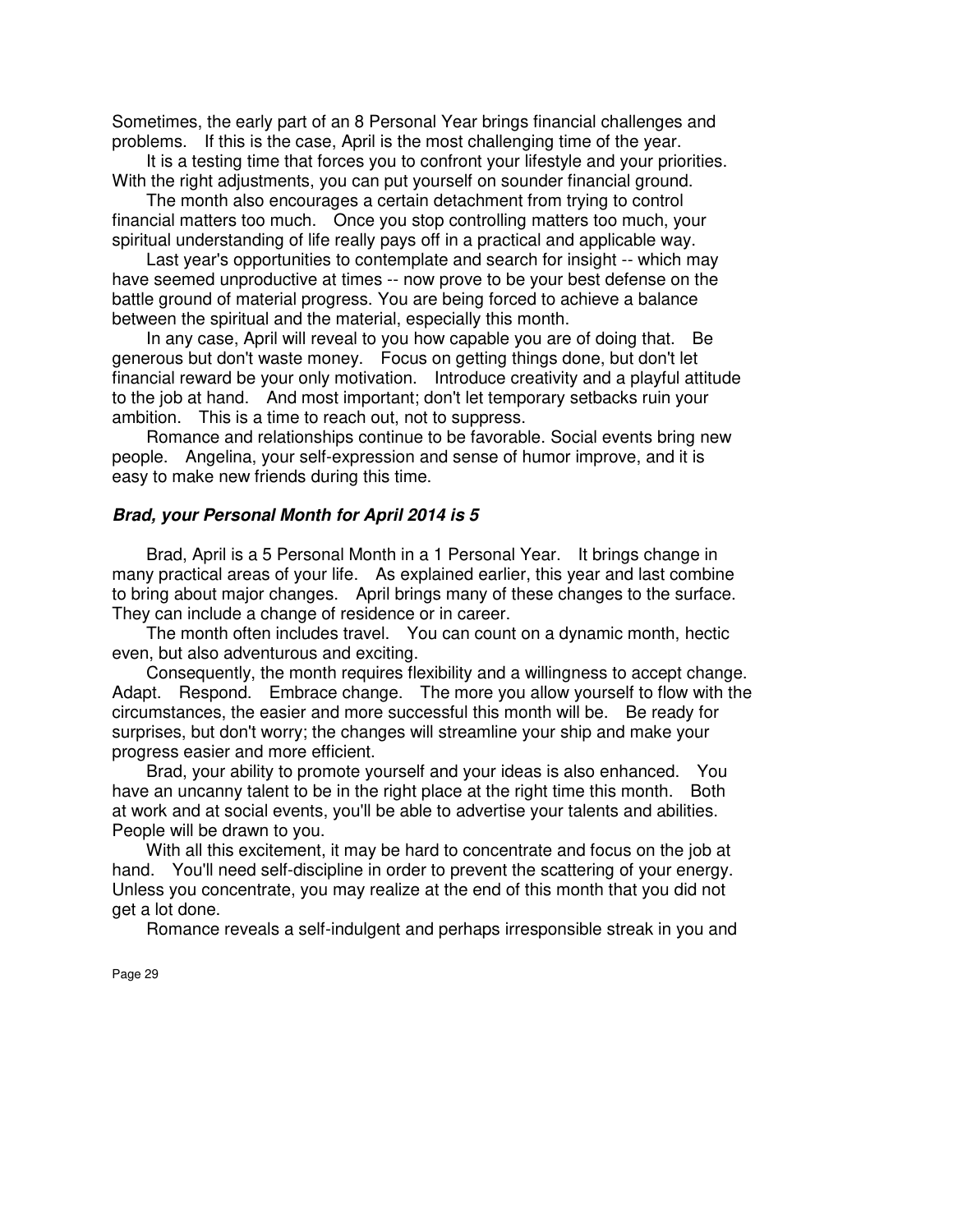should be handled with the utmost care.

#### *Your Personal Month's compatibility for April 2014 is 3 and 5*

This is one of the most compatible combinations of cycles, Angelina and Brad. You are both experiencing a time of enhanced energy and dynamic growth. Within the contexts of your relationship, you are able to communicate well, enjoy each other's company, and play off each other's energy. Lower blood pressure and less stress bring more flexibility to the body and to the mind, which explains why this is considered a cycle of healing.

There is little negative to say about this combination of cycles, except for the inherit danger of having too much fun. Quite often, the three as well as the five draw elements of danger in their search for new and exciting experiences, which does not go unnoticed to those around you. You will have to be careful not to draw into your circle people whose influence is less than desirable.

#### *Angelina, your Personal Month for May 2014 is 4*

 Angelina, May is a 4 Personal Month in an 8 Personal Year. It is a time of hard work, progress, and opportunity. As with most of this year, the focus in May is on career and finances. There may well be a great opportunity that comes your way. This opportunity offers all kinds of changes, such as a move of residence (either in June, or in or around November), a change of employer, or a promotion.

 The early part of May can be frustrating due to the need to involve yourself with routine affairs and details. You have some catching up to do. You may feel restless and bored. However, later this month brings the opportunity you have been waiting for. You are more organized and manage your time well.

 You are dependable and anxious to take care of some long-postponed chores. You may decide to start a remodeling project on your house. Your relationships are more harmonious.

 If you are involved in a long-term love relationship, you will find that comfort and security replace some old doubts.

#### *Brad, your Personal Month for May 2014 is 6*

 Brad, May is a 6 Personal Month in a 1 Personal Year. Love is a strong possibility and may require commitment. It is a month of responsibility, unselfish giving, and a willingness to devote time and energy to the needs of others. Domestic and community affairs move to the foreground of your life.

 Sometimes, this combination of numbers causes long slumbering discord between couples to surface and be dealt with.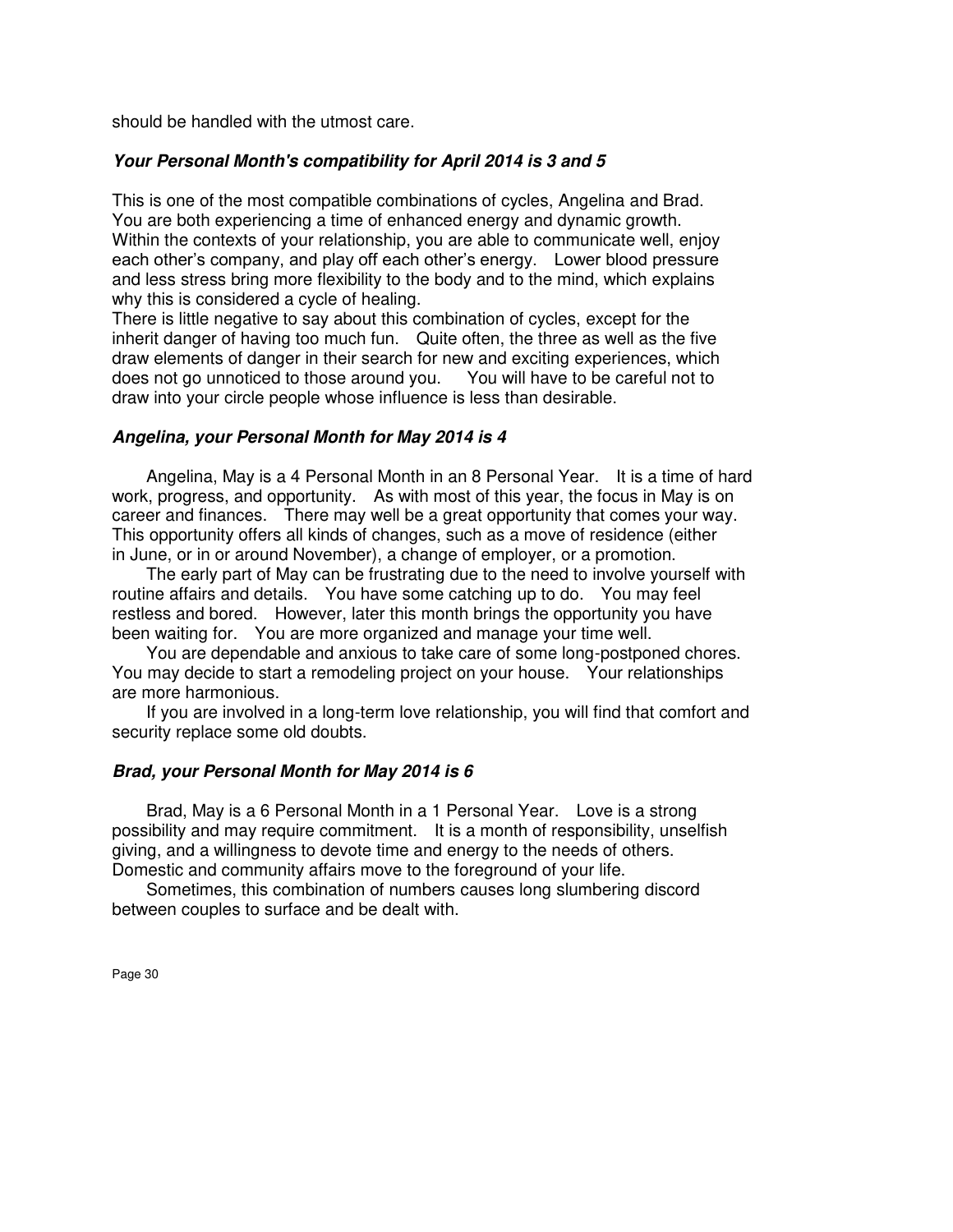Consequently, this combination can represent both extremes of relationship - either deeper commitment and more lasting love; or separation and divorce.

 Honesty is essential to the positive development of the month. You may find yourself tempted to take the easy way out in some awkward situation. However, white lies can turn ugly and become very destructive, particularly during this time.

 In general, this is a good time for career and financial matters, as long as you are wise and careful. Be sure to avoid speculation or chance-taking.

 This month may get you involved in a legal affair and, if that is the case, you can look forward to a positive outcome, as long as you stick to the truth and behave honorably.

 During a 6 Personal Month, 1 Personal Year, your ethics and moral values - more than at any other time -- are crucial to your success.

#### *Your Personal Month's compatibility for May 2014 is 4 and 6*

Angelina and Brad, the combination of cycles you are now undergoing offers a number of opportunities for you to improve the quality of all aspects of your life. You complement each other very well. It is a time of shared effort with Angelina focusing on the practical aspects and Brad on the heart and health of the relationship. Angelina and Brad, your energies are in line and enhance all the good qualities found in the four and the six. You will experience progress as well as financial growth, and will also manage to play a larger role in the community around you. You may even find yourself combining your forces to reach common goals. Very few negative influences may come from this combination of cycles. Even a tendency for Angelina to become irritated - perhaps even angry a little quicker during a four cycle is easily lessened by Brad's ability to reach out and comfort Angelina.

#### *Angelina, your Personal Month for June 2014 is 5*

 Angelina, June is a 5 Personal Month in an 8 Personal Years. It brings changes and unexpected events. There isn't much use in planning too much this month, because much will happen unexpectedly. This is a hectic and dynamic month. Go with the flow; be flexible; and trust your instinct.

 If you are able to adapt to the unpredictable events of this month, your experience will be exciting and adventurous, and quite possibly profitable. However, if you insist stubbornly to stick to your plans and expectations, you will be disappointed.

 You are in a position to show your special talents and abilities to people who can be influential in your career.

 You are able to think on your feet and your reflexes are sharp. This time is particularly good for those who are in retail, real estate, or some other business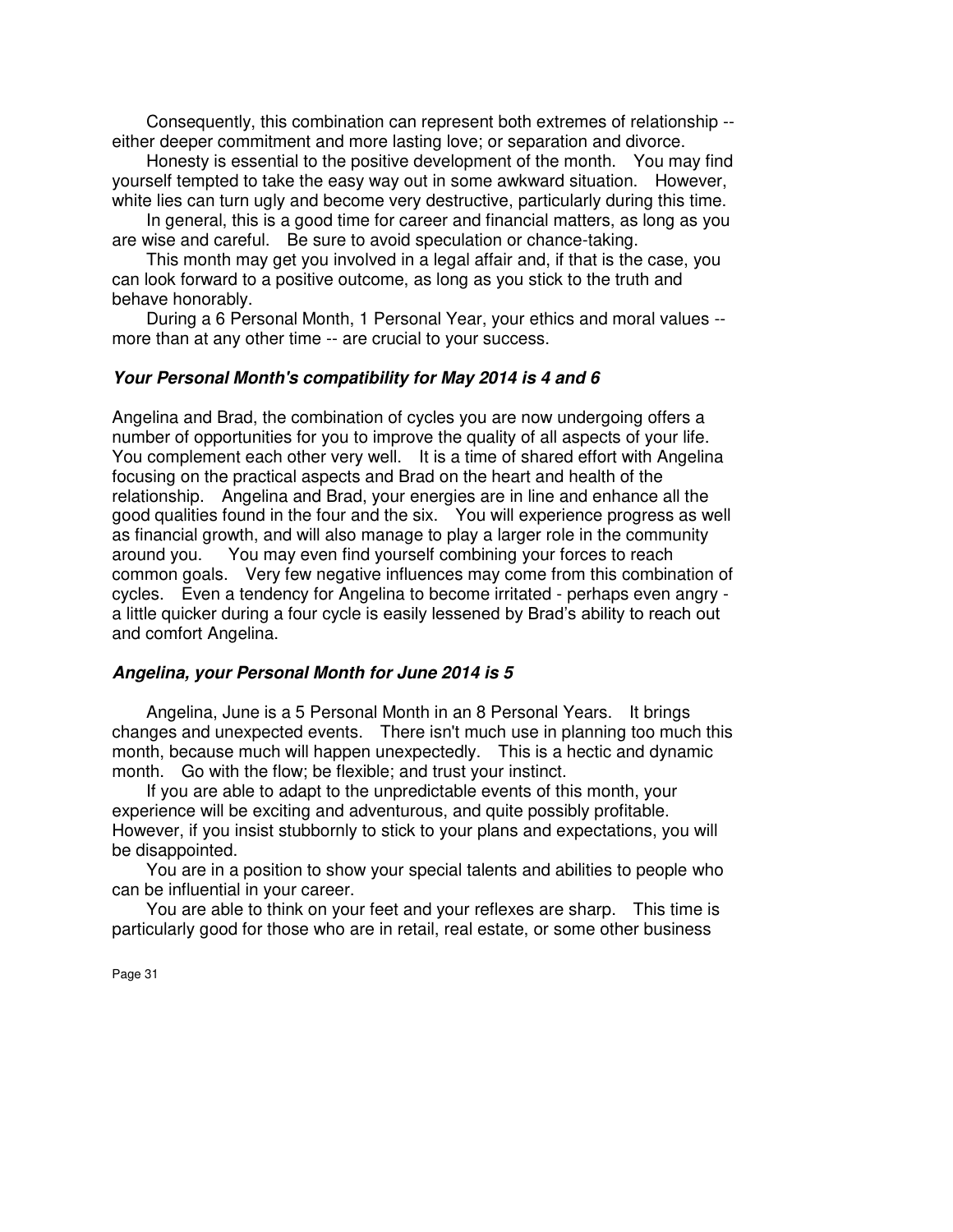that's based on sales and closing deals. Financial gains are often considerable.

 Travel is possible and favorable. This is also a good time to move, or change your environment in some way.

 Romance is very exciting and, if you are single, you will have to hide out to keep from meeting someone. People gravitate to you and the opposite sex is more than usually attracted to you.

### *Brad, your Personal Month for June 2014 is 7*

 Brad, June is a 7 Personal Month in a 1 Personal Year and offers time and opportunity for contemplation and insight.

 Career and romance do not require as much attention as your own inner need to understand your motivations and desires. Don't make the mistake of feeling guilty for not carrying your load, or for not working hard enough. This is a month to set aside time for yourself. Look inside, get a better idea of what you want out of life, and don't be afraid to confront yourself. This is a spiritual time and a wonderful opportunity to gain insight into your true motivations and desires.

 Your career should not require much attention; just keep up your sails and let the wind take care of the rest.

 Financially, this is a time to be conservative. Let friends coast on their own. This is a month to devote to the inner you.

# *Your Personal Month's compatibility for June 2014 is 5 and 7*

Angelina and Brad, this is one of the most healing and loving cycles you can experience. The five and the seven are very different, but they get along extremely well.

Angelina is undergoing a time of changes and dynamic energy. Brad, you are a bit more withdrawn than usual because your focus is on your inner life: who you are and where you are going. Although the cycles tend to influence you very differently -- outward for Angelina, inward for Brad -- these energies thrive on each other. Brad, your desire, consciously or subconsciously, to understand better who you are and where you want to go, as well as the fact that you are more quiet and subdued, creates somewhat of an aura of mystery around you. This is very attractive to Angelina, in particular during this time when nothing else seems subtle and mysterious. Angelina's charged energy and inspiring attitude has a powerful and positive effect on Brad, for whom this is like a lifeline to the "real" world. A mistake people in Angelina's position sometimes make, however, is to view their partner's quietness to mean that something is wrong. Don't make that mistake, Angelina. The one thing people in a seven period don't want is for someone else to try to draw them out of that quiet space. Brad would probably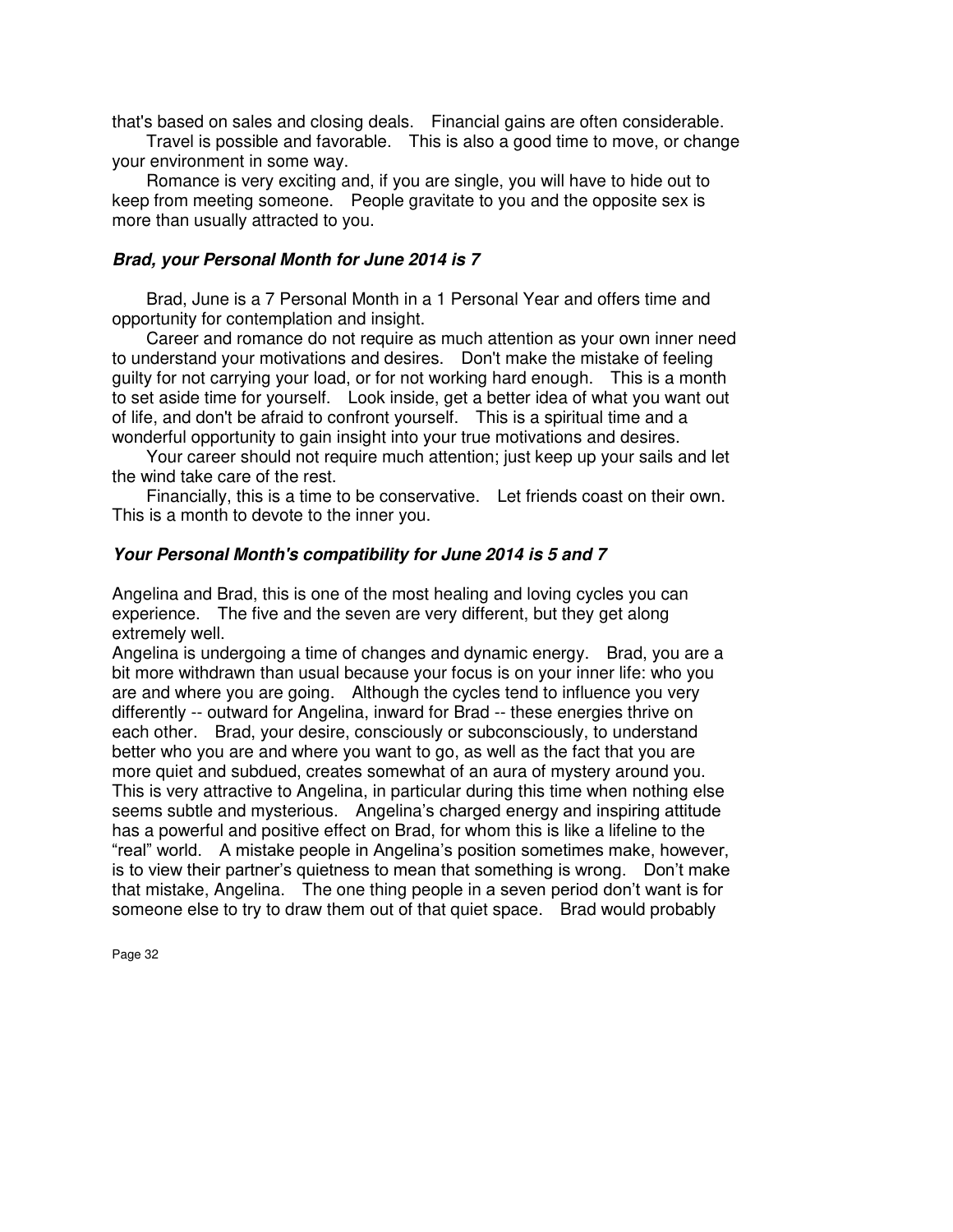experience that as annoying and intrusive. Just be together. That is all it takes to make this a wonderful time of closeness and deeply felt appreciation.

# *Angelina, your Personal Month for July 2014 is 6*

 Angelina, July is a 6 Personal Month in an 8 Personal Year. It is an excellent time for business and financial affairs. Respect and recognition for past efforts is followed by financial gain or promotion. You are in a position to ask and receive what you believe to be your due. However, you may find that you are not as diplomatic as you might be. This is your most challenging weakness during this month. Guard against arrogance. Your responsibilities increase possibly as a result of a promotion.

 Family affairs, friendships, and romance also move to the foreground and are rewarding and healing. You will be asked to sacrifice some of your time and energy to a younger person or someone who is old or sick. You feel closer to the people around you and you want to be there for them.

 Somewhat contradicting to this show of warmth and affection is the lack of tact and sensitivity you may display a number of times during this month. Angelina, you may be too intent on forcing people to see life as you do, rather than allowing them their own perspectives and their own rates of growth.

 The later part of this month brings changes that arise from a chance meeting at a social event. This change may be based on a romantic encounter, and may affect your living situation.

An unexpected travel is also a possibility.

#### *Brad, your Personal Month for July 2014 is 8*

 Brad, July is an 8 Personal Month in a 1 Personal Year. Career and finances are at the top of all your priorities. Work hard and wisely. Combine practicality and vision. This is not the time to sit and stare into space, but to be on your toes, to keep your eyes wide open, and refrain from taking any unnecessary risks. For professional gamblers, this can be a very profitable period, but for those of us who live according to the simpler laws of effort and reward, this is a month to stay with the tried and true. All affairs related to money should be handled with the utmost care. But let me be clear: This month is a rewarding time, and your chances that events will take a positive turn are great. If you are wise and cautious, you may increase your bank balance considerably. Nine-out-of-ten people in this combination -- 8 Month, 1 Year -- increase the strength of their financial positions.

 This month brings strong emotions in personal relationships. Chances are good that someone has been trying to take advantage of you. Moreover, this realization leaves you disappointed. The situation will eventually be resolved, but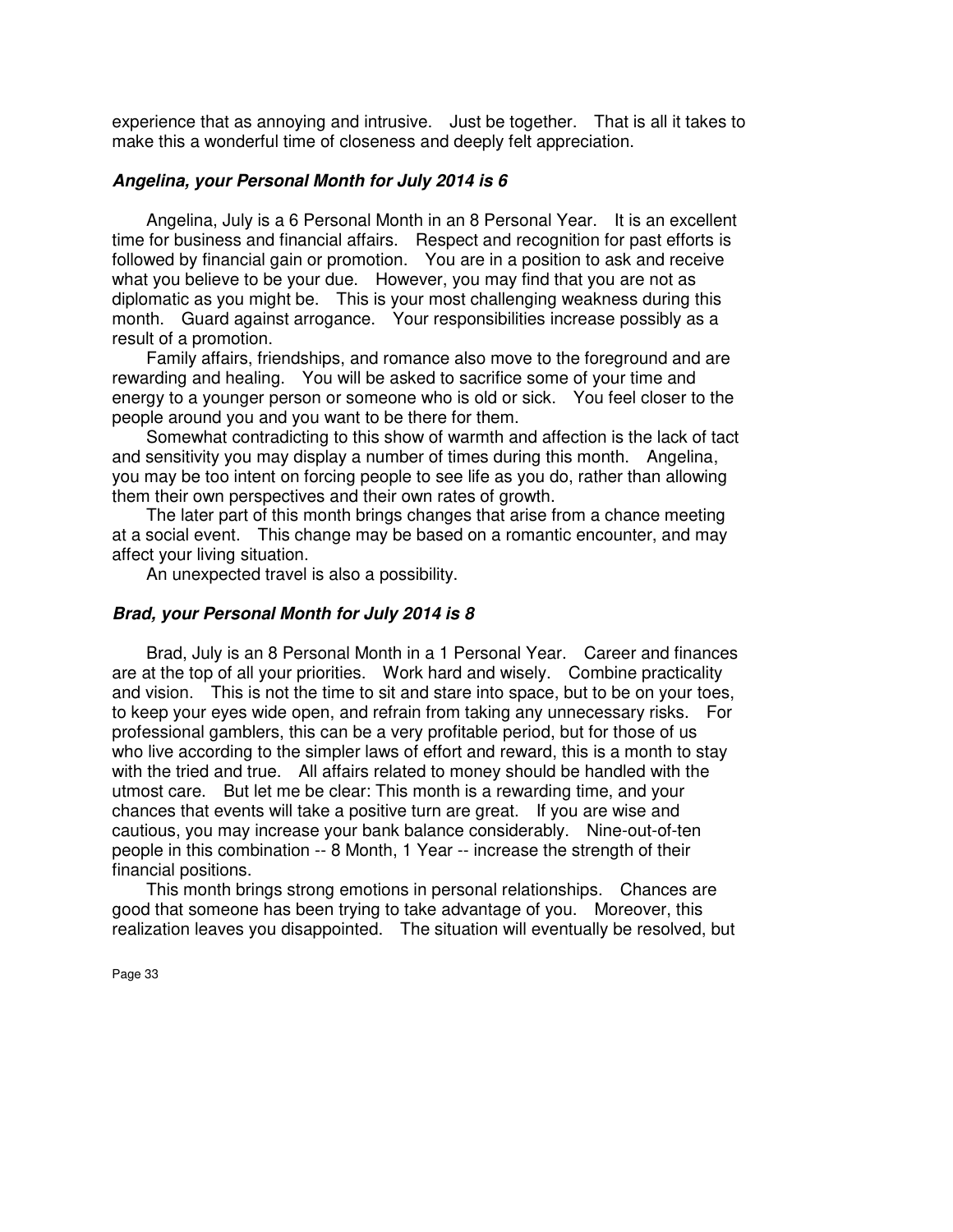the healing will likely take time.

 If you are not yet romantically involved, this month may introduce you to someone special through work or business.

### *Your Personal Month's compatibility for July 2014 is 6 and 8*

Although quite different, these cycles are nonetheless very compatible. Both of you, Angelina and Brad, will experience progress in career and other worldly matters. Brad and Angelina, this can turn out to be an excellent time that may well bring a financial windfall.

On a more personal level, you are also more involved with each other, albeit in very different ways. For Angelina, it is simply a matter of the heart. Angelina feels strongly committed and wants nothing more than to make Brad happy. For Brad, there is some awakening of leadership spirit and ambition, even within the relationship. And here is where we may encounter a possible pitfall. Brad, your tact and diplomacy are not particularly enhanced right now. You are taking more control of your life, but you have to be careful not to try and take control of the lives of those you care about, including, of course, Angelina's life. It is easy to see how that can become a source of friction: Angelina needs your love, not your leadership. Focus your ambition on other things and allow your heart, not your mind, to control your relationship.

## *Angelina, your Personal Month for August 2014 is 7*

 Angelina, August is a 7 Personal Month in an 8 Personal Year. The emphasis changes from outgoing to inward seeking. You are more serious now and self-reflective. You question the wisdom of some of your decisions and choices made during the past ten to twelve months. You keep to yourself, and are generally less social.

 You are engrossed in your work and feel a need to do a better job. Your desire for perfectionism is strongly enhanced, which results in self-criticism and impatience with others. At the root of this change in attitude is a spiritual need for clarity and understanding. You want more security, both internally, as well as in your more worldly roles. Angelina, you would do well spending some time alone for contemplation and meditation. In this respect, August stands out during this otherwise "material" year.

 Family and friends take a backseat during this period. There are strong feelings connected to your relationships with your loved ones, but these are experienced and expressed more subtly.

 Romance becomes more serious. You share mental, spiritual, and emotional experiences on the deepest level. There is no room for superficial exchanges.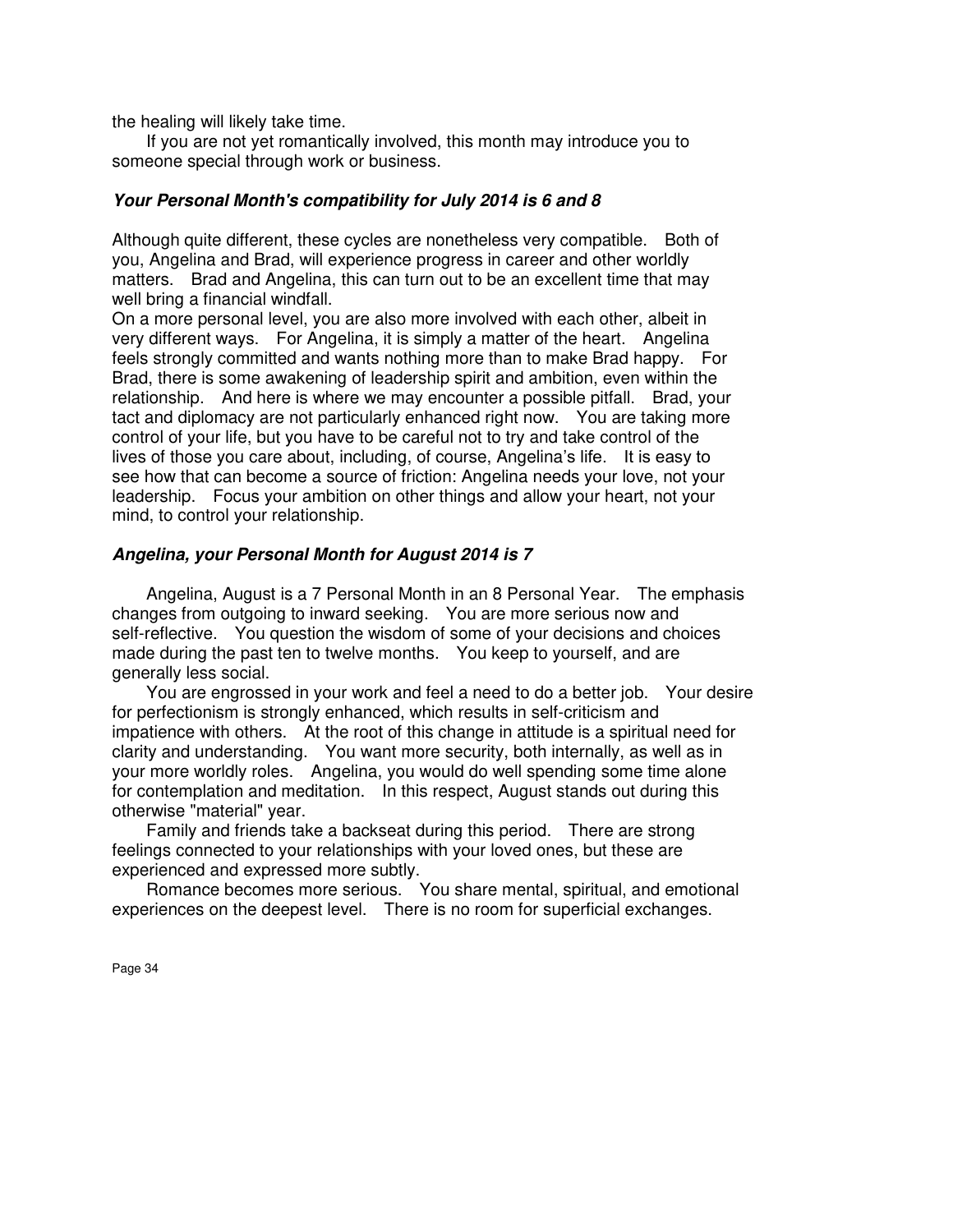Your relationship with the person you are attracted to intensifies and becomes stronger as a result.

# *Brad, your Personal Month for August 2014 is 9*

 Brad, August is a 9 Personal Month in a 1 Personal Year and promises some important changes. The previous year -- a 9 Personal Year and this year, your 1 Personal Year -- are considered a two-year block of time in which much wrapping up of old business, habits, and personal relationships are finally put to rest. This month, your 9 Personal Month in your 1 Personal Year, represents the concluding stage of that two year period. The last quick sweep of outdated concepts and expectations, confusions and doubts is done.

 With the beginning of next month, your inner house will be thoroughly cleaned. There will be a few moments of unexplainable emotional upsets, melancholy, and such, but they are essentially the remnants of the old you. Share those feelings with someone close to you. Take comfort in heart-to-heart talks. Still, do not doubt that you now have both feet firmly planted in the new 9 year cycle. You are ready to move ahead.

 If your love relationship is fairly recent, Brad, or still fragile, this month will likely reveal whether it is of true substance and endurance. Let go of whatever wants to be free; hold on to what wants to stay. And then look to a brighter future.

# *Your Personal Month's compatibility for August 2014 is 7 and 9*

Angelina and Brad, you may feel somewhat distant from each other during this period. You are both experiencing a lot of emotions that are not easily understood or explained. Although you share the need to be more inward focused than usual, the reasons are quite different. Angelina, in what is at least in part a subconscious effort, is seeking understanding and clarity. Angelina is on a path of increased self-awareness and spiritual growth. Brad is also influenced by energies that focus inward, but on a more practical and emotional level. Some hovering insecurity may cause Brad to feel less confident than usual. There are doubts and questions in Brad's life, but they are different in nature from Angelina's. Brad's turmoil is largely emotional.

There is a big difference in the way this internal search for understanding is experienced. Angelina, strange as it may sound, actually feels strong and capable. Brad, on the other hand, feels vulnerable. Brad needs you right now, Angelina. Brad doesn't per se expect any answers from you, but you can be a much-needed source of strength. For both of you, this is a learning cycle. And you will certainly come out spiritually and emotionally stronger.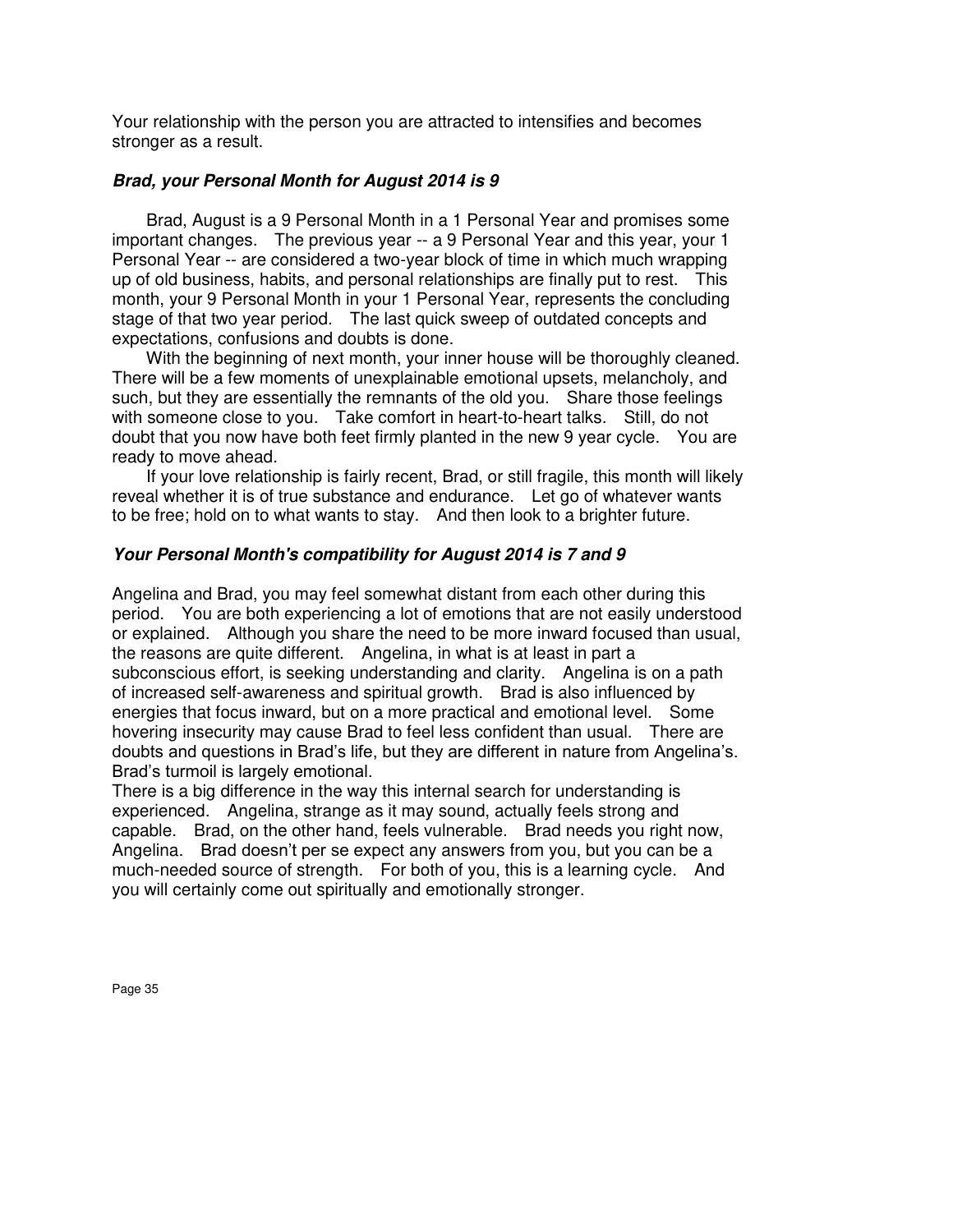#### *Angelina, your Personal Month for September 2014 is 8*

 Angelina, September is an 8 Personal Month in an 8 Personal Year for you. This is a month with great potential for your career and finances, especially to increase your finances for the long-term.

 It is a time to be aggressive and outspoken. Your authority is needed and you will have to apply yourself one hundred percent. However, there is another side to this month. You may feel that you have reached the pinnacle of your career, or that work and other areas of your life have become dull and monotonous. You may feel you need a break.

 You are approaching a time of deep inner change. Several times during your life you have reached a point at which you need to break out of a cocoon. All evolution is gradual, but periodically interrupted by sudden bursts of growth, or change.

 Angelina, you are at a stage in your life when you feel ready for such a change. However, you are not clear about the true nature of this change and, while you may feel inspired to force some practical changes now, you should approach this with care. Avoid impulsive decisions as well as any contractual arrangement that would tie you down for a long time.

 You need to rely on your own strength and feel confident that you have a certain amount of control over your own future. You should relax and let things develop at their own pace.

Social events are highly favorable and there will be ample opportunity for that.

#### *Brad, your Personal Month for September 2014 is 1*

 Brad, September is 1 Personal Month in a 1 Personal Year. You experience an increases in inner strength, independence, and individuality. Your health improves. You are more emotionally stable and ready to aggressively pursue your goals.

 This is also the time to bring about practical changes that you have long contemplated as essential to your health and happiness. This combination of numbers inspires smokers to quit, over-eaters to modify their diets, health abusers to reform. It is unmistakably the dawn of a new era in your life.

 Read the Decoz material on your current Pinnacle number again (see your Personal Reading - the Pinnacle Cycles), for a good understanding of the direction your life is taking.

 If your are single, Brad, you may encounter someone during the second part of this month, or the beginning of next, who may well become a permanent part of your life.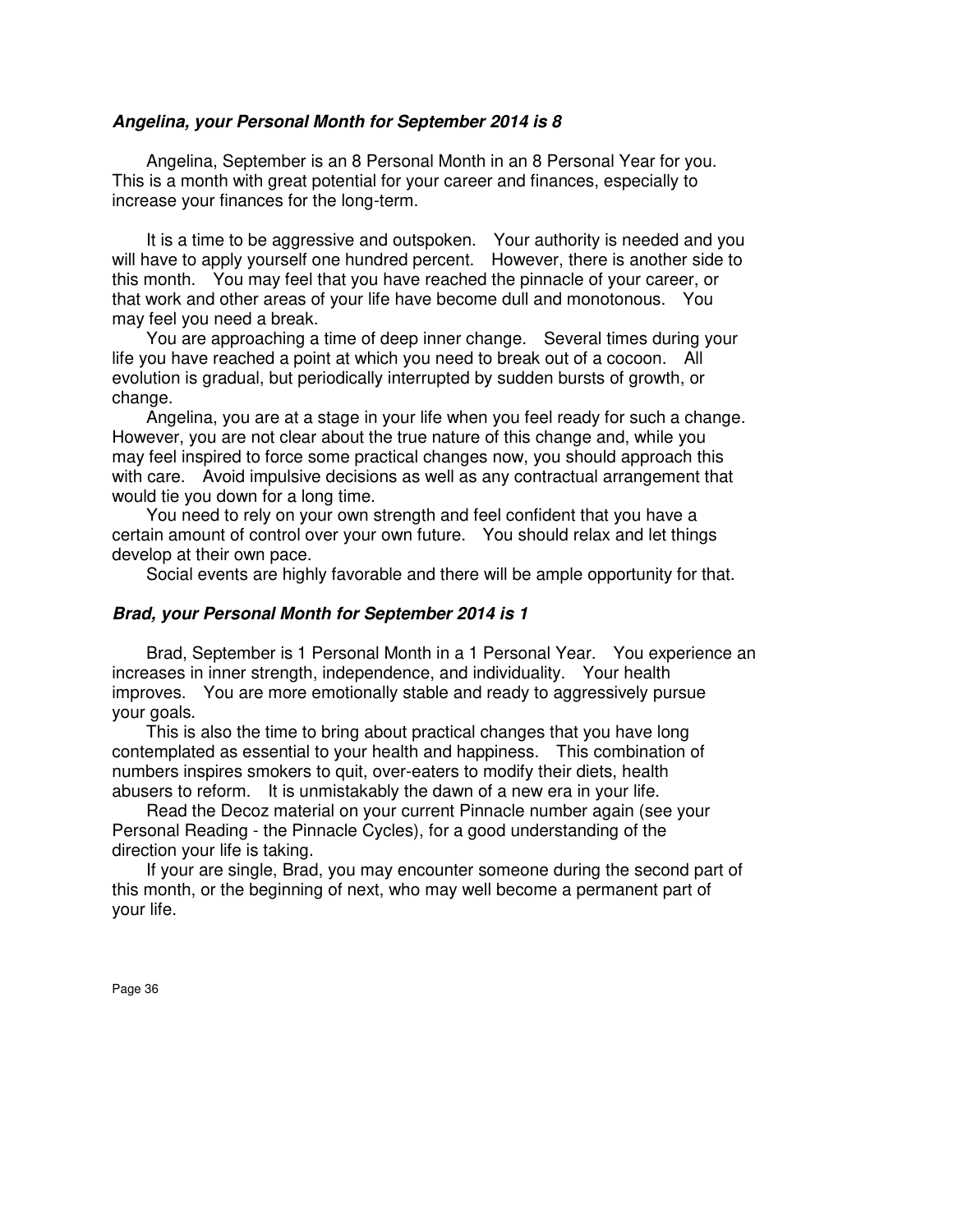#### *Your Personal Month's compatibility for September 2014 is 8 and 1*

Angelina and Brad, the influences and compatibility of this month's cycle are already incorporated in the compatibility as described in the section of this year's Personal Year cycle. An analysis of this month's compatibility is therefore redundant. You may, however, want to take another look at the description of the compatibility of this year's Personal Year cycle, keeping in mind that the compatibility for this month will reflect the same influences.

#### *Angelina, your Personal Month for October 2014 is 9*

 Angelina, October is a 9 Personal Month in an 8 Personal Year. It marks the beginning of the end of a certain era in your life.

 Now you begin to let go of certain expectations you have long held. There is a feeling of emptiness and of "what now?" The time has not yet come to respond to these feelings in a practical way. Now is the time to begin to become comfortable with the need to change. The changes contemplated involve both personal and professional life.

 For these reasons, October could become an emotional time. Some melodrama and role playing is actually a subconscious way for you to test the people around you, and the depth of their commitment. You are also testing your own position towards people, career, environment, spiritual beliefs, and other aspects of your life. You have, even if you are not aware of it, already begun the process of selecting what you want to remain in your life and what you want to discard.

 This process, which continues through different stages over the next 2 years, is natural and nothing to be afraid of. You are entering a period of reawakening. This means a letting go of some of the comfort and security that surrounded and protected you for many years.

 Start giving some of your energy to a good cause that benefits others. Ultimately, it will benefit you. It takes the spotlight of your doubts and questions, and gives you strength and confidence.

 For October, practical matters can be handled with ease. It is much better to pay off debts than to incur new ones. Completion is favored over new starts. It is a time to tie up loose ends, not so much to begin new projects. It is a time to clean up and prepare for new things coming into your life.

 Angelina, you are not in the right mood to pay much attention to romance or personal relationships of any kind, unless it's to test the strength of the relationship.

 You may be a little judgmental and self-righteous and will need to guard yourself against this sort of thing.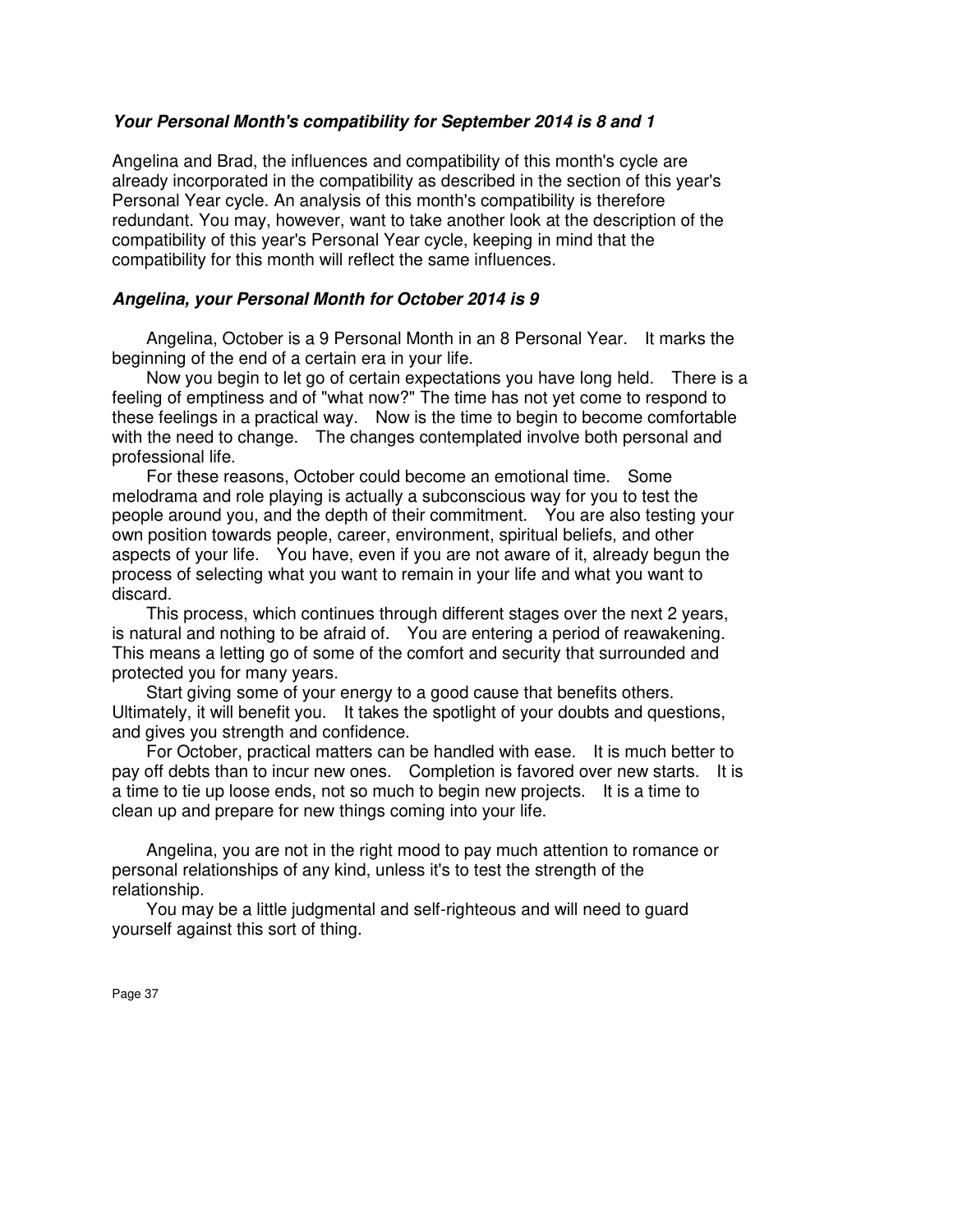## *Brad, your Personal Month for October 2014 is 2*

 Brad, October is a 2 Personal Month in a 1 Personal Year. Your intuition and sensitivity are heightened. You are much more aware of feelings, your own as well as those of others. This may cause you to make mountains out of mole-hills, however. Still, you possess the ability to gently guide others, and to maintain harmony even in potentially discordant situations.

 This combination of numbers represents opposites, yin and the yang -- the most masculine number 1 and the most feminine 2.

 The result is that you experience the best of two worlds; the strength and confidence of the leader, and the tact and subtlety of the diplomat.

Brad, you may experience an increase in your authority at work.

 Romance and all heart-centered relationships are central to the events of the month. If single, you will meet someone special. If involved, your relationship will likely become stronger and love stronger felt -- by you and by your loved one.

 You are more vulnerable to criticism than usual, which can cause outbursts of anger. By the end of the month and the beginning of the next month you may realize that an apology is both wise and in order.

#### *Your Personal Month's compatibility for October 2014 is 9 and 2*

Brad and Angelina, this is a time when you will be able to recognize whether the relationship is founded on real substance. You are both experiencing a time when emotional forces seem to rule. Brad is somewhat self-absorbed and emotional about pretty much everything. Vulnerable and sensitive, Brad is also more aware and finely tuned to recognize what is real and what is not. In order for the heart to see more clearly, some protective layers have to be dismantled. This is exactly what is going on with Brad in regards to the relationship. While the heart is seeking truth and clarity, it is also more exposed and vulnerable. For Angelina, a different but no less emotionally charged period is reflected in the nine. Angelina is also searching for answers, but the question is not so much connected to the relationship as to Angelina, the human being. Angelina is facing a crossroads and not sure about which way to turn.

This is a very important time for Angelina, a time during which Angelina experiences ups and downs like a roller coaster. A time of growth and choice. Brad and Angelina, you are two people going through different emotional and spiritual changes. You will be able to support each other only in the most basic sense; you can give each other love.

If the relationship has real substance, you will get through this time with flying colors. If the relationship does not have real substance, you will both know that by the end of this period.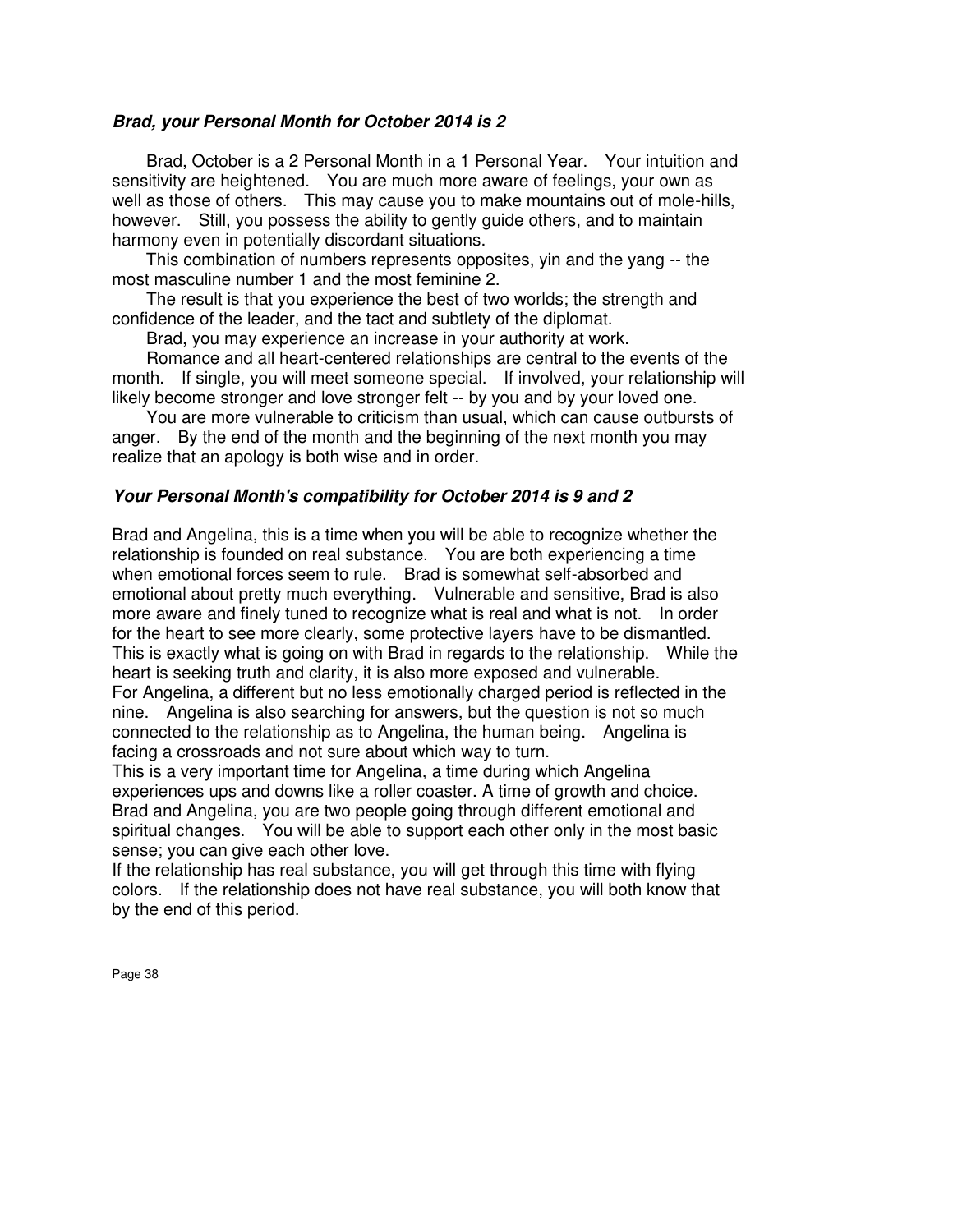#### *Angelina, your Personal Month for November 2014 is 1*

 Angelina, November is a 1 Personal Month in an 8 Personal Year. It brings confidence, independence, and individuality. Now, you are driven to take up new challenges, tackle new projects, and get a firm grip on your life. You have energy to spare and you use this to inspire and motivate others.

 You feel that there is nothing you can't deal with. You are ambitious and result-oriented. You receive an opportunity that will have long-ranging effects on your life. You are confident, but also a bit stubborn and hardheaded. You are direct and not as sensitive to other people's feelings as usual.

 This is a good time for business and finances. It is a time to be decisive and adventurous, not a time to be conservative. Courage and originality are key ingredients needed to take full advantage of this cycle. You are more stable and outgoing in your personal life, much to the delight of friends and relatives.

 You are also generous and inspiring, but not in the mood to deal with the petty stuff. You are a little impatient.

 Romance may prove to be the most challenging aspect of this period. The chances of meeting someone are good, but your approach may be too aggressive and lacking in sensitivity.

 If you are married, or otherwise committed, a small warning: not everyone is on the high curve of his/her cycle, so be patient.

#### *Brad, your Personal Month for November 2014 is 3*

 Brad, November is a 3 Personal Month in a 1 Personal Year. It is an excellent time to inspire and motivate others.

 Your enthusiasm is contagious and no obstacle is too great to overcome. You have little patience this month and would like everything to go much faster. Your mind goes at Mach speed but may scatter your energies. You will be all too willing to cut corners to avoid effort or details, which may result in a frustrating and over-worked December.

Be disciplined and follow projects through to completion.

 Ideas come popping out of you. Brad, your creativity seems to burst in all directions. The trick is in differentiating between iron balloons and those that truly float.

 The opposite sex is attracted to you and temptation is part of the game. There is the danger of irresponsible behavior. Be careful.

#### *Your Personal Month's compatibility for November 2014 is 1 and 3*

Angelina and Brad, not only is this one of the most compatible cycles but it also shows that your cycles are usually compatible in nature. A gap of two will always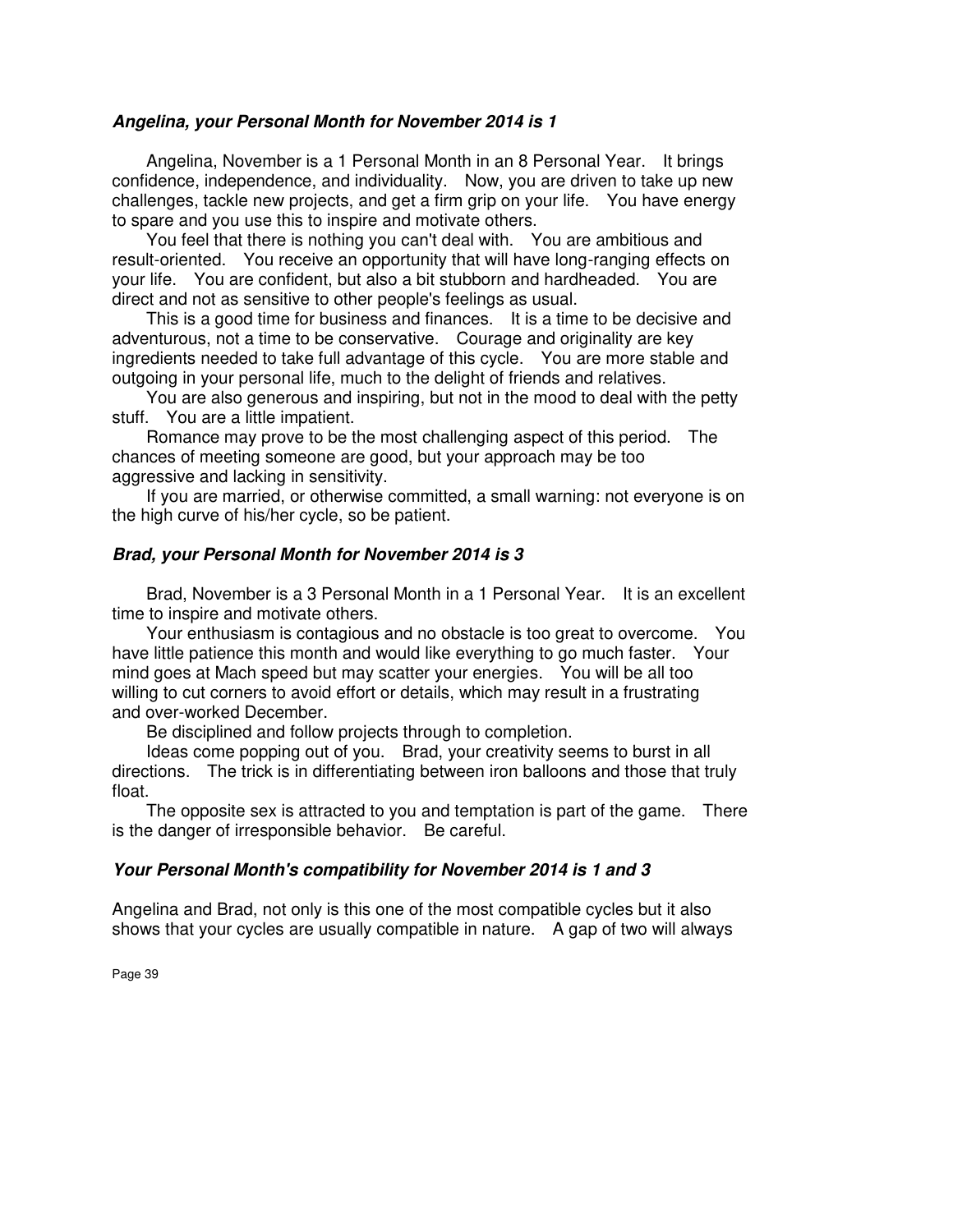be maintained, which, as a rule of thumb, is a good sign. Next time, your cycles will be two and four, the period after that three and five, and so forth. For this period, Angelina, you are like someone who just awoke from a long rest, had a cup of coffee, and are now rearing to go. Your energy level is high. You feel strong and capable and don't want to be held back by anyone or anything. Brad also experiences a dynamic time, but with less focus and more play. Brad's energy is more directed towards creativity, self-expression and relaxation. The only possible discordance with this combination of cycles usually lies in Angelina 's perception of Brad's behavior as lacking responsibility. Brad is not in the mood to take anything very serious, which may become a source of irritation for Angelina. Angelina, you need to accept the fact that this period represents somewhat of a break – as matter of fact, a necessary break - for Brad.

#### *Angelina, your Personal Month for December 2014 is 2*

 Angelina, December is a 2 Personal Month in an 8 Personal Year and shifts the focus to relationships and all affairs of the heart.

 Co-workers are demanding, not only in work-related matters, but also in personal areas. You may catch some flack, or become involved in conflicts that don't appear to have anything to do with you. All your tact and diplomacy are needed to maintain harmony in the work place. However, you are better equipped to deal with sensitive affairs than usual and you manage to diffuse most of these potentially explosive affairs.

 Pretty much the same experiences await you regarding relationships with relatives and friends, but here too, you are able to keep the peace.

 Angelina, your intuition and sensitivity are your strongest assets during this month.

 There is, however, also a need to stand up for yourself. Someone is about to claim credit which rightly belongs to you. Again, diplomacy and tact are required to solve this problem.

 This is also a good month for negotiation and financial affairs, particularly concerning loans and mortgages.

Romance can be powerful, but may cause problems when money is involved.

#### *Brad, your Personal Month for December 2014 is 4*

 Brad, December is a 4 Personal Month in a 1 Personal Year. It brings opportunity and frustration. Stay focused on your goals and work hard. It is an excellent month for career with much opportunity for progress, due partly to last month's optimism and enthusiasm. You have impressed people, some of whom are now ready to offer you the proverbial carrot. There is a hitch; you may not feel you are ready, and a little courage is required.